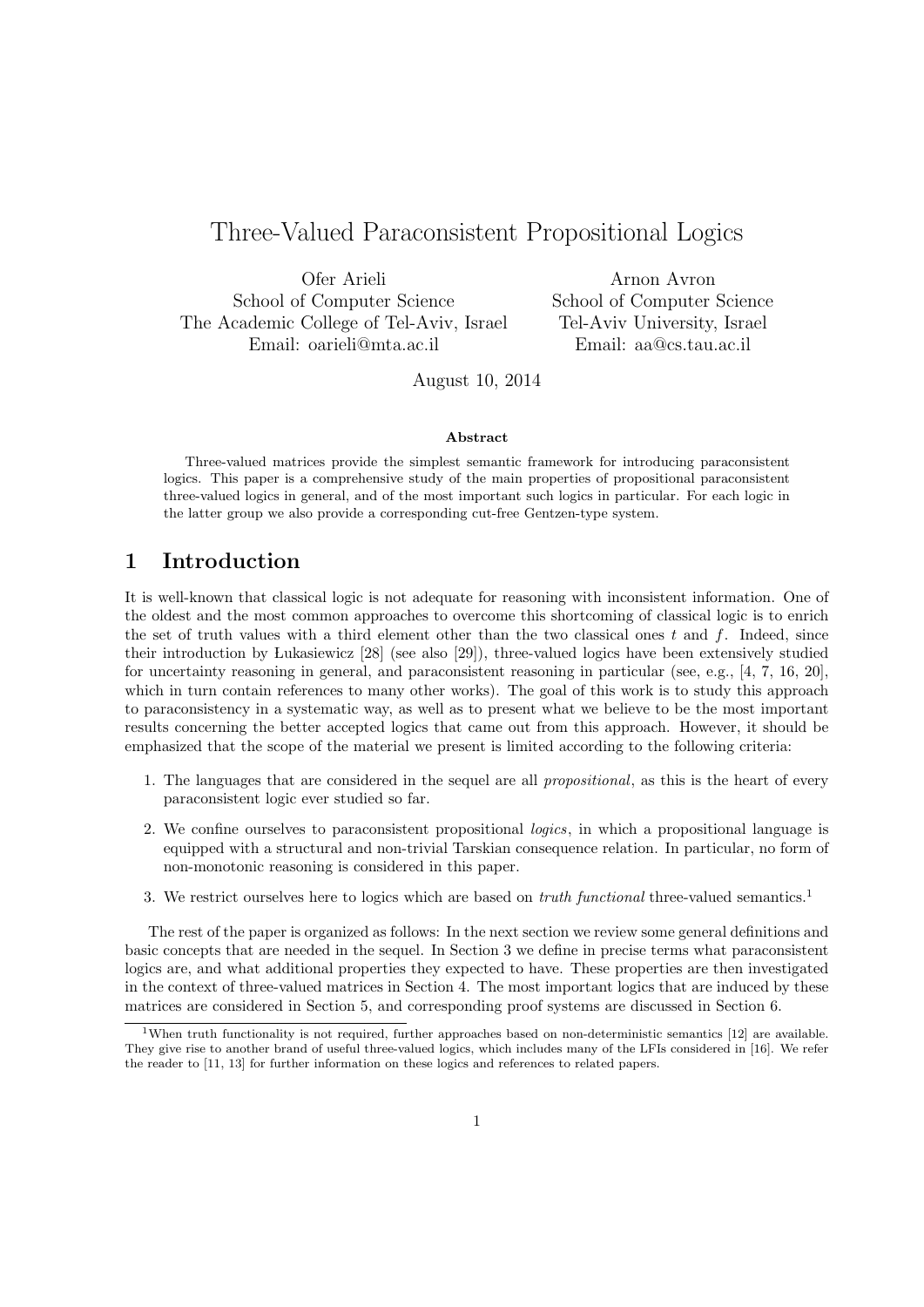# **2 Preliminaries**

## **2.1 Propositional Logics**

In what follows we denote by  $\mathcal L$  a propositional language with a set  $\text{Atoms}(\mathcal L) = \{P_1, P_2, \ldots\}$  of atomic formulas and use  $p, q, r$  to vary over this set. The set of the well-formed formulas of  $\mathcal L$  is denoted by  $\mathcal W(\mathcal L)$ and  $\varphi, \psi, \phi, \sigma$  will vary over its elements. The set Atoms( $\varphi$ ) denotes the atomic formulas occurring in  $\varphi$ . Sets of formulas in  $W(\mathcal{L})$  are called *theories* and are denoted by  $\mathcal{T}$  or  $\mathcal{T}'$ . Finite theories are denoted by Γ or ∆. Following the usual convention, we shall abbreviate *T ∪ {ψ}* by *T , ψ*. More generally, we shall write  $\mathcal{T}, \mathcal{T}'$  instead of  $\mathcal{T} \cup \mathcal{T}'$ . A *rule* in a language  $\mathcal{L}$  is a pair  $\langle \Gamma, \psi \rangle$ , where  $\Gamma \cup \{\psi\}$  is a finite set of formulas in *L*. We shall henceforth denote such a rule by  $\Gamma/\psi$ .

**Definition 1** A (Tarskian) *consequence relation* for a language  $\mathcal{L}$  (a tcr, for short) is a binary relation *⊢* between theories in *W*(*L*) and formulas in *W*(*L*), satisfying the following three conditions:

| Reflexivity:  | if $\psi \in \mathcal{T}$ then $\mathcal{T} \vdash \psi$ .                                                                           |
|---------------|--------------------------------------------------------------------------------------------------------------------------------------|
| Monotonicity: | if $\mathcal{T} \vdash \psi$ and $\mathcal{T} \subseteq \mathcal{T}'$ , then $\mathcal{T}' \vdash \psi$ .                            |
|               | Transitivity (cut): if $\mathcal{T} \vdash \psi$ and $\mathcal{T}', \psi \vdash \phi$ then $\mathcal{T}, \mathcal{T}' \vdash \phi$ . |

Let *⊢* be a tcr for *L*. We say that *⊢* is

- $\bullet$  *structural*, if for every *L*-substitution *θ* and every *T* and  $\psi$ , if  $T \vdash \psi$  then  $\{\theta(\varphi) \mid \varphi \in T\} \vdash \theta(\psi)$ .
- *non-trivial*, if there exist some non-empty theory  $\mathcal T$  and some formula  $\psi$  such that  $\mathcal T \nvDash \psi$ .
- *• finitary*, if for every theory *T* and every formula *ψ* such that *T ⊢ ψ* there is a *finite* theory Γ *⊆ T* such that  $\Gamma \vdash \psi$ .

**Definition 2** A (propositional) *logic* is a pair  $\mathbf{L} = \langle \mathcal{L}, \vdash_{\mathbf{L}} \rangle$ , such that  $\mathcal{L}$  is a propositional language, and *⊢* is a structural and non-trivial<sup>2</sup> consequence relation for *L*. A logic *⟨L, ⊢***L***⟩* is *finitary* if so is *⊢***L**.

**Definition 3** Let  $\mathbf{L} = \langle \mathcal{L}, \vdash \rangle$  be a logic, and let *S* be a set of rules in  $\mathcal{L}$ . The *finitary* **L**-closure  $C_{\mathbf{L}}(S)$ of *S* is inductively defined as follows:

- **•**  $\langle \theta(\Gamma), \theta(\psi) \rangle \in C_{\mathbf{L}}(S)$ , whenever  $\theta$  is a uniform *L*-substitution,  $\Gamma$  is a *finite* theory in  $W(\mathcal{L})$ , and either  $\Gamma \vdash \psi$  or  $\Gamma/\psi \in S$ .
- If the pairs  $\langle \Gamma_1, \varphi \rangle$  and  $\langle \Gamma_2 \cup {\varphi}, \psi \rangle$  are both in  $C_{\mathbf{L}}(S)$ , then so is the pair  $\langle \Gamma_1 \cup \Gamma_2, \psi \rangle$ .

Next we define what an extension of a logic means.

**Definition 4** Let  $\mathbf{L} = \langle \mathcal{L}, \vdash \rangle$  be a logic, and let *S* be a set of rules in  $\mathcal{L}$ .

- A logic  $\mathbf{L}' = \langle \mathcal{L}, \vdash' \rangle$  is an *extension* of **L** (in the same language) if  $\vdash \subseteq \vdash'$ . We say that  $\mathbf{L}'$  is a *proper extension* of **L**, if  $\vdash$   $\subsetneq$   $\vdash'$ .
- The *extension of* **L** *by S* is the pair  $\mathbf{L}^* = \langle \mathcal{L}, \vdash^* \rangle$ , where  $\vdash^*$  is the binary relation between theories in *W*(*C*) and formulas in *W*(*C*), defined by:  $\mathcal{T}$   $\vdash^*$   $\psi$  if there is a finite Γ  $\subseteq$  *T* such that  $\langle \Gamma, \psi \rangle \in C$ **L**(*S*).<sup>3</sup>
- *•* Extending **L** by an axiom schema *φ* means extending it by the rule *∅/φ*.

<sup>&</sup>lt;sup>2</sup>The condition of non-triviality is not always demanded in the literature, but we find it very convenient (and natural) to include it here.

<sup>&</sup>lt;sup>3</sup>Note that  $\mathbf{L}^*$  is a propositional logic unless  $C_{\mathbf{L}}(S)$  contains *all* the pairs of finite theories in  $\mathcal{W}(\mathcal{L})$  and formulas in *W*(*L*). Moreover, **L**<sup>\*</sup> is in that case the minimal extension of **L** such that  $\Gamma \vdash^* \varphi$  whenever  $\Gamma/\varphi \in S$ .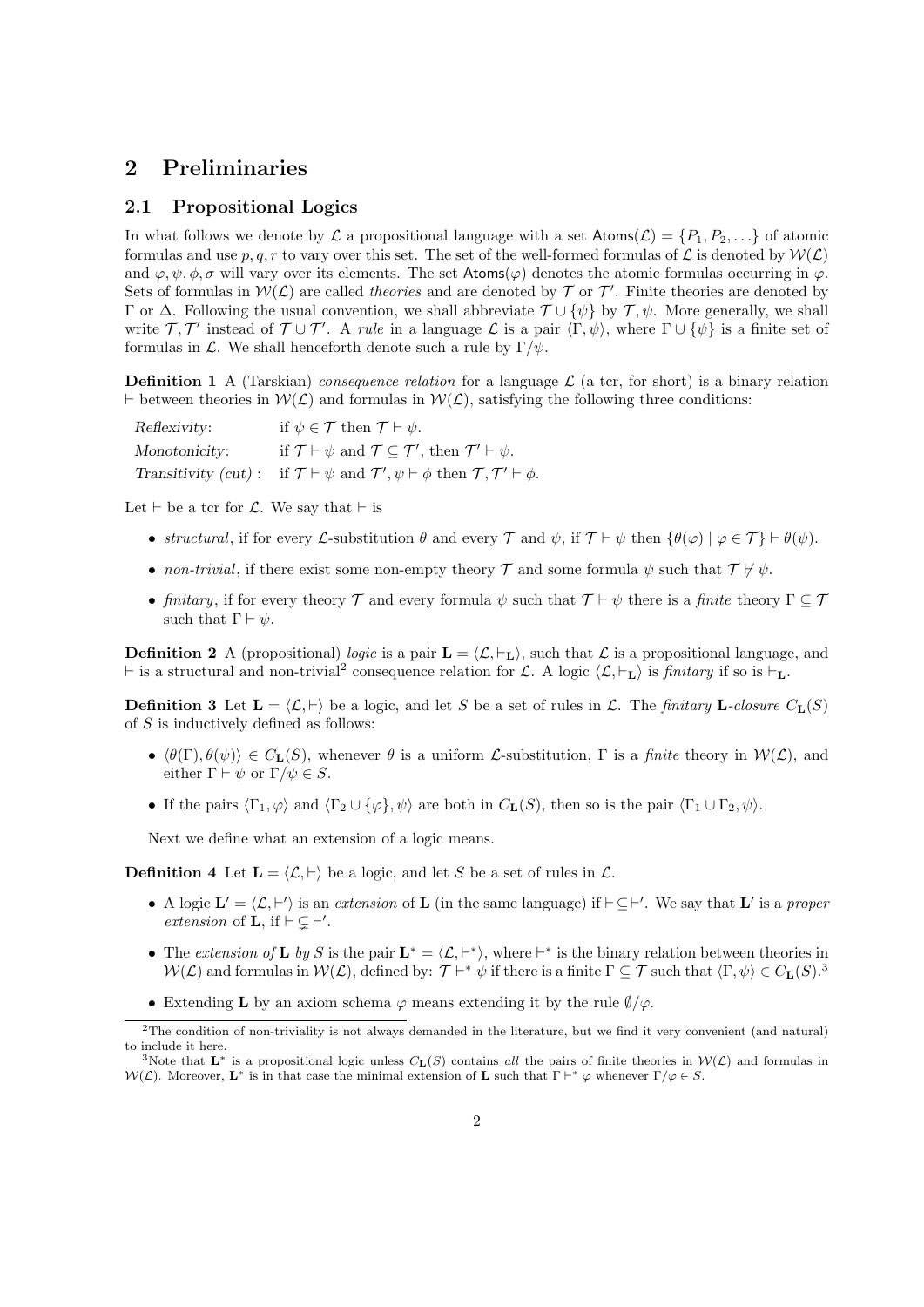The usefulness of a logic strongly depends on the question what kind of connectives are available in it. Three particularly important types of connectives are defined next.

**Definition 5** Let  $\mathbf{L} = \langle \mathcal{L}, \vdash_{\mathbf{L}} \rangle$  be a propositional logic.

*•* **–** A binary connective *⊃* of *L* is called an *implication for* **L** if the classical deduction theorem holds for *⊃* and *⊢***L**:

 $\mathcal{T}, \varphi \vdash_L \psi$  iff  $\mathcal{T} \vdash_L \varphi \supset \psi$ .

**–** A binary connective *∧* of *L* is called a *conjunction for* **L** if it satisfies the following condition:

 $\mathcal{T} \vdash_L \psi \wedge \varphi$  iff  $\mathcal{T} \vdash_L \psi$  and  $\mathcal{T} \vdash_L \varphi$ .

**–** A binary connective *∨* of *L* is called a *disjunction for* **L** if it satisfies the following condition:

 $\mathcal{T}, \psi \vee \varphi \vdash_{\mathbf{L}} \sigma \text{ iff } \mathcal{T}, \psi \vdash_{\mathbf{L}} \sigma \text{ and } \mathcal{T}, \varphi \vdash_{\mathbf{L}} \sigma.$ 

*•* We say that **L** is *semi-normal* if it has (at least) one of the three basic connectives defined above. We say that **L** is *normal* if it has *all* these three connectives.

The following lemma is easily verified:

**Lemma 6** *Let*  $\mathbf{L} = \langle \mathcal{L}, \vdash_{\mathbf{L}} \rangle$  *be a propositional logic.* 

- *1. If*  $\supset$  *is an implication for* **L** *then the following three conditions hold for every*  $\psi, \varphi \in \mathcal{W}(\mathcal{L})$ *:* 
	- *(a) φ, φ ⊃ ψ ⊢***<sup>L</sup>** *ψ*
	- *(b)*  $\vdash$ **L**  $\psi$  ⊃  $\psi$
	- *(c) ψ ⊢***<sup>L</sup>** *φ ⊃ ψ*

*2. ∧ is a conjunction for* **L** iff *the following three conditions hold for every*  $\psi, \varphi \in \mathcal{W}(\mathcal{L})$ *:* 

- *(a)*  $ψ ∧ ω ⊢$ **r**  $ψ$
- *(b) ψ ∧ φ ⊢***<sup>L</sup>** *φ*
- *(c) ψ, φ ⊢***<sup>L</sup>** *ψ ∧ φ*

*3. If*  $\vee$  *is a disjunction for* **L** *then the following three conditions hold for every*  $\psi, \varphi \in \mathcal{W}(\mathcal{L})$ *:* 

- *(a) ψ ⊢***<sup>L</sup>** *ψ ∨ φ (b) φ ⊢***<sup>L</sup>** *ψ ∨ φ*
- *(c) φ ∨ φ ⊢***<sup>L</sup>** *φ*

## **2.2 Many-Valued Matrices**

The most standard semantic way of defining logics is by using the following type of structures (see, e.g., [26, 30, 39]).

**Definition 7** A (multi-valued) *matrix* for a language  $\mathcal{L}$  is a triple  $\mathcal{M} = \langle \mathcal{V}, \mathcal{D}, \mathcal{O} \rangle$ , where

- *• V* is a non-empty set of truth values,
- $D$  is a non-empty proper subset of  $V$ , called the *designated* elements of  $V$ , and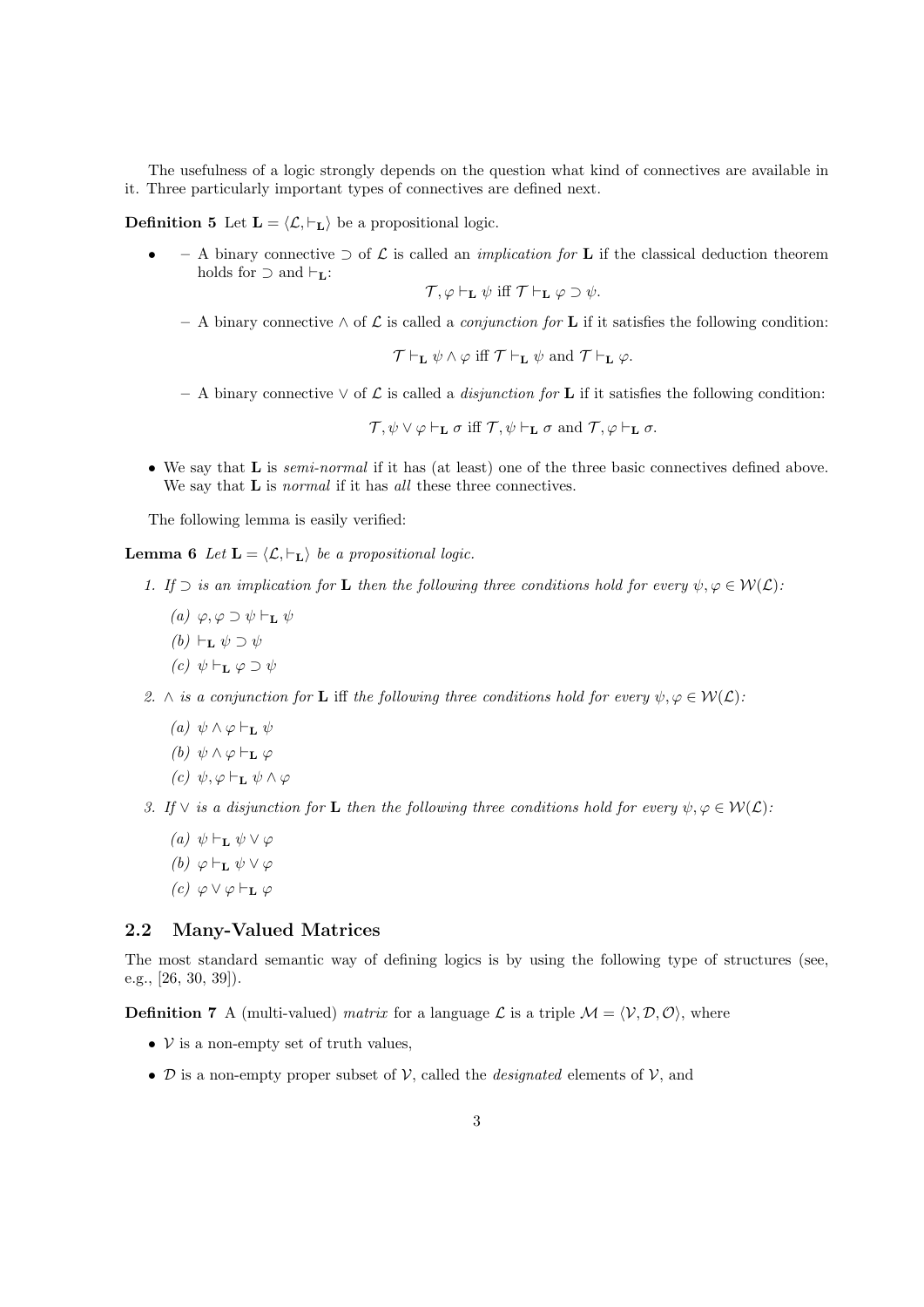•  $\mathcal{O}$  is a function that associates an *n*-ary function  $\tilde{\diamond}_{\mathcal{M}} : \mathcal{V}^n \to \mathcal{V}$  with every *n*-ary connective  $\diamond$  of  $\mathcal{L}$ .

**Definition 8** Let  $\mathcal{M} = \langle \mathcal{V}, \mathcal{D}, \mathcal{O} \rangle$  be a matrix for a language  $\mathcal{L}$ , and let  $\mathcal{L} \subseteq \mathcal{L}'$ . A matrix  $\mathcal{M}' =$  $\langle V',\mathcal{D}',\mathcal{O}'\rangle$  for  $\mathcal{L}'$  is called an *expansion* of M to  $\mathcal{L}'$  if  $V = V', D = \mathcal{D}'$ , and  $\mathcal{O}'(\diamond) = \mathcal{O}(\diamond)$  for every connective  $\diamond$  of  $\mathcal{L}$ .

In what follows, we shall denote by  $\overline{\mathcal{D}}$  the elements in  $\mathcal{V}\setminus\mathcal{D}$ . The set  $\mathcal{D}$  is used for defining satisfiability and validity, as defined below:

**Definition 9** Let  $\mathcal{M} = \langle \mathcal{V}, \mathcal{D}, \mathcal{O} \rangle$  be a matrix for  $\mathcal{L}$ .

- An *M-valuation* for *L* is a function  $\nu : W(L) \to V$  such that for every *n*-ary connective  $\diamond$  of *L* and every  $\psi_1,\ldots,\psi_n\in\mathcal{W}(\mathcal{L}),\ \nu(\diamond(\psi_1,\ldots,\psi_n))=\tilde{\diamond}_{\mathcal{M}}(\nu(\psi_1),\ldots,\nu(\psi_n)).$  We denote the set of all the *M*-valuations by  $\Lambda_{\mathcal{M}}$ .
- A valuation  $\nu \in \Lambda_M$  is an *M-model* of a formula  $\psi$  (alternatively,  $\nu$  *M-satisfies*  $\psi$ ), if it belongs to the set  $mod_{\mathcal{M}}(\psi) = {\nu \in \Lambda_{\mathcal{M}} \mid \nu(\psi) \in \mathcal{D}}$ . The *M*-models of a theory  $\mathcal{T}$  are the elements of the set  $mod_{\mathcal{M}}(\mathcal{T}) = \bigcap_{\psi \in \mathcal{T}} mod_{\mathcal{M}}(\psi).$
- A formula  $\psi$  is *M*-satisfiable if  $mod_{\mathcal{M}}(\psi) \neq \emptyset$ . A theory  $\mathcal T$  is *M*-satisfiable if  $mod_{\mathcal{M}}(\mathcal T) \neq \emptyset$ .

In the sequel, we shall sometimes omit the prefix  $^{\prime}$ *M*' from the notions above. Also, when it is clear from the context, we shall omit the subscript ' $\mathcal{M}$ ' in  $\widetilde{\diamond}_{\mathcal{M}}$ .

**Definition 10** Given a matrix *M*, the consequence relation  $\vdash_{\mathcal{M}}$  that is *induced by* (or associated with) M, is defined by:  $\mathcal{T} \vdash_{\mathcal{M}} \psi$  if  $mod_{\mathcal{M}}(\mathcal{T}) \subseteq mod_{\mathcal{M}}(\psi)$ . We denote by  $\mathbf{L}_{\mathcal{M}}$  the pair  $\langle \mathcal{L}, \vdash_{\mathcal{M}} \rangle$ , where M is a matrix for  $\mathcal L$  and  $\vdash_{\mathcal M}$  is the consequence relation induced by  $\mathcal M$ .

**Proposition 11** [36, 37] *For every propositional language*  $\mathcal L$  *and a finite matrix*  $\mathcal M$  *for*  $\mathcal L$ ,  $\mathbf L_{\mathcal M} = \langle \mathcal L, \vdash_{\mathcal M} \rangle$ *is a propositional logic. If*  $M$  *is finite, then*  $\vdash_{\mathcal{M}}$  *is also finitary.* 

We conclude this subsection with some simple, easily verified, results on the basic connectives (Definition 5) in the context of matrix-based logics.

**Definition 12** Let  $\mathcal{M} = \langle \mathcal{V}, \mathcal{D}, \mathcal{O} \rangle$  be a matrix for a language  $\mathcal{L}$  and let  $\mathcal{A} \subseteq \mathcal{V}$ .

- An *n*-ary connective  $\diamond$  of  $\mathcal{L}$  is called *A-closed*, if  $\delta(a_1, \ldots, a_n) \in \mathcal{A}$  for every  $a_1, \ldots, a_n \in \mathcal{A}$ .
- An *n*-ary connective  $\diamond$  of  $\mathcal{L}$  is called *A*-limited, if for every  $a_1, \ldots, a_n \in \mathcal{V}$ , if  $\delta(a_1, \ldots, a_n) \in \mathcal{A}$  then  $a_1, \ldots, a_n \in \mathcal{A}$ .

**Definition 13** Let  $M = \langle V, \mathcal{D}, \mathcal{O} \rangle$  be a matrix for a language  $\mathcal{L}$ .

- *•* A connective *∧* in *L* is called an *M-conjunction* if it is *D*-closed and *D*-limited, i.e., for every  $a, b \in V$ ,  $a \wedge b \in \mathcal{D}$  iff  $a \in \mathcal{D}$  and  $b \in \mathcal{D}$ .
- $\bullet$  *A* connective  $\vee$  in *L* is called an *M-disjunction* if it is  $\overline{\mathcal{D}}$ -closed and  $\overline{\mathcal{D}}$ -limited, i.e., for every *a, b* ∈ *V*,  $a \vee b \in \mathcal{D}$  iff  $a \in \mathcal{D}$  or  $b \in \mathcal{D}$ .
- A connective  $\supset$  in  $\mathcal L$  is called an *M-implication* if for every  $a, b \in \mathcal V$ ,  $a \tilde{\supset} b \in \mathcal D$  iff either  $a \notin \mathcal D$  or *b ∈ D*.

**Proposition 14** Let  $M = \langle V, \mathcal{D}, \mathcal{O} \rangle$  be a matrix for a language  $\mathcal{L}$ .

1. A connective of  $\mathcal{L}$  is an M-conjunction iff it is a conjunction for  $\mathbf{L}_{\mathcal{M}}$ .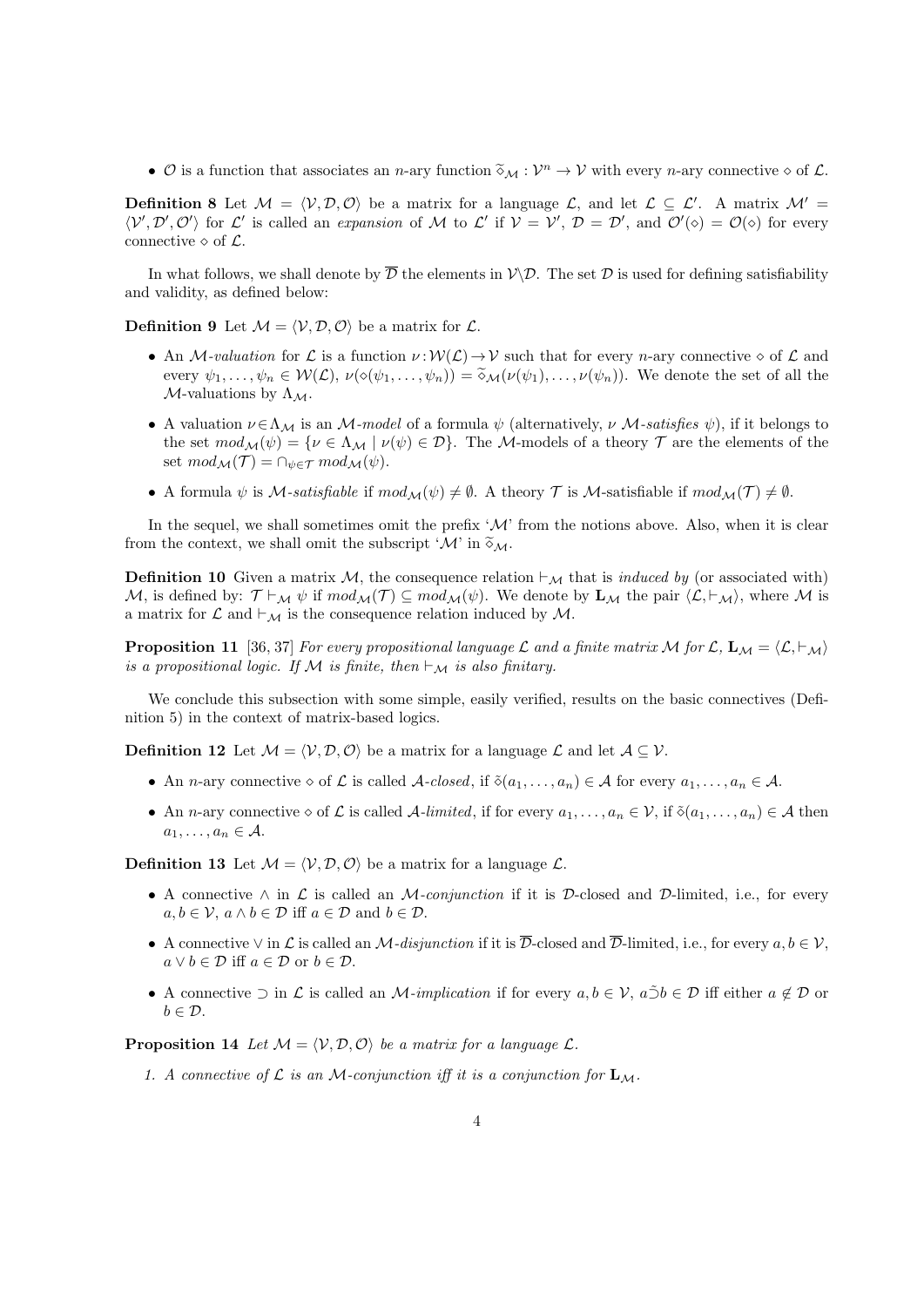- *2. A connective of L which is an M-disjunction is also a disjunction for* **L***M.*
- *3. A connective of L which is an M-implication is also an implication for* **L***M.*

**Corollary 15** Let  $\mathcal{M} = \langle \mathcal{V}, \mathcal{D}, \mathcal{O} \rangle$  be a matrix for a language  $\mathcal{L}$ , and let  $\mathcal{M}'$  be an expansion of  $\mathcal{M}$ . Then

- *1. An M-conjunction (respectively: M-disjunction, M-implication) is also a conjunction (respectively: disjunction, implication) of*  $\mathbf{L}_{\mathcal{M}'}$ .
- *2. If M has either an M-conjunction, or an M-disjunction, or an M-implication, then* **L***M′ is seminormal.* If M has all of them then  $\mathbf{L}_{\mathcal{M}'}$  is normal.

# **3 Paraconsistent Logics**

In this section we define in precise terms the notion of *paraconsistency* which is used in this paper, as well some related desirable properties.

**Definition 16** Let  $\mathcal{L}$  be a language with a unary connective  $\neg$ , and let  $\mathbf{L} = \langle \mathcal{L}, \vdash_{\mathbf{L}} \rangle$  be a logic for  $\mathcal{L}$ .

- *•* **L** is called *pre-¬-paraconsistent* if there are atoms *p, q* such that *p, ¬p ̸⊢***<sup>L</sup>** *q*.
- **L** is called *boldly pre-* $\neg$ -*paraconsistent* if there are no formula  $\sigma$  and an atom  $p \notin Atoms(\sigma)$  such that  $p, \neg p \vdash_{\mathbf{L}} \sigma$  while  $\nvdash_{\mathbf{L}} \sigma$ .<sup>4</sup>

Since **L** is a *logic*, our definition of pre-*¬*-paraconsistency can easily be seen to be equivalent to da-Costa's definition of paraconsistency [19], which requires that there would be a theory  $\mathcal T$  and formulas  $\psi, \varphi$  in  $W(\mathcal{L})$  such that  $\mathcal{T} \vdash_L \psi$ ,  $\mathcal{T} \vdash_L \neg \psi$ , but  $\mathcal{T} \nvDash_L \varphi$ . Both of these definitions intend to capture the idea that a contradictory set of premises should not entail every formula. However, talking about 'contradictory set' makes sense only if the underlying connective *¬* somehow represents a 'negation' operation. This is assured by the condition of 'coherence with classical logic', which is defined next. Intuitively, this condition states that a logic that has such a connective should not admit entailments that do not hold in classical logic.

**Definition 17** Let  $\mathcal{L}$  be a language with a unary connective  $\neg$ . A *bivalent*  $\neg$ *-interpretation for*  $\mathcal{L}$  is a function **F** that associates a two-valued truth-table with each connective of  $\mathcal{L}$ , such that  $\mathbf{F}(\neg)$  is the classical truth table for negation. We denote by  $\mathcal{M}_{\mathbf{F}}$  the two-valued matrix for  $\mathcal{L}$  induced by **F**, that is,  $\mathcal{M}_{\mathbf{F}} = \langle \{t, f\}, \{t\}, \mathbf{F} \rangle$  (see Definition 7).

**Definition 18** Let  $\mathbf{L} = \langle \mathcal{L}, \vdash \rangle$  be a propositional logic where  $\mathcal{L}$  contains a unary connective  $\neg$ .

- Let **F** be a bivalent  $\neg$ -interpretation for *L*. **L** is **F***-contained in classical logic* if the following holds for every  $\varphi_1, \ldots, \varphi_n, \psi \in \mathcal{W}(\mathcal{L})$ : if  $\varphi_1, \ldots, \varphi_n \vdash_{\mathbf{L}} \psi$  then  $\varphi_1, \ldots, \varphi_n \vdash_{\mathcal{M}_{\mathbf{F}}} \psi$ .
- *•* [3] **L** is *¬-contained in classical logic*, if it is **F**-contained in it for some bivalent *¬*-interpretation **F**.
- *•* **L** is *¬-coherent with classical logic*, if it has a semi-normal fragment (Definition 5) which is *¬* contained in classical logic.

**Definition 19** Let  $\mathbf{L} = \langle \mathcal{L}, \vdash \rangle$  be a propositional logic where  $\mathcal{L}$  contains a unary connective  $\neg$ . We say that  $\neg$  is a *negation* of  $\mathcal L$  if **L** is  $\neg$ -coherent with classical logic.

**Note 20** If  $\neg$  is a negation of  $\mathbf{L} = \langle \mathcal{L}, \vdash_{\mathbf{L}} \rangle$ , then for every atom p it holds that  $p \not\vdash_{\mathbf{L}} \neg p$  and  $\neg p \not\vdash_{\mathbf{L}} p$ .

<sup>4</sup>This is a variant of a notion from [16].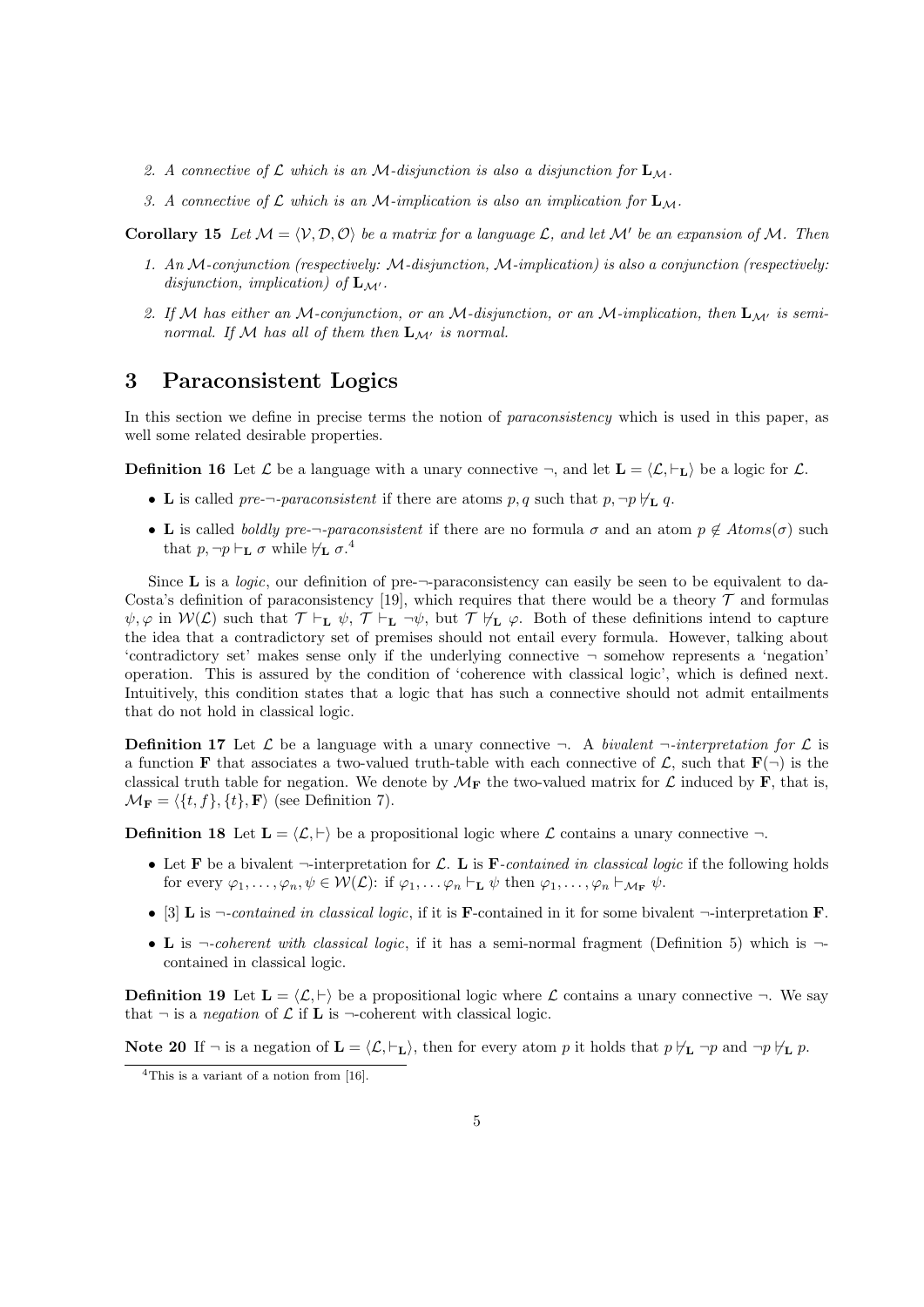**Definition 21** Let  $\mathcal{L}$  be a language with a unary connective  $\neg$ , and let  $\mathbf{L} = \langle \mathcal{L}, \vdash_{\mathbf{L}} \rangle$  be a logic for  $\mathcal{L}$ .

- *•* **L** is called *¬-paraconsistent* if it is pre-*¬*-paraconsistent and *¬* is a negation of **L**.
- *•* **L** is called *boldly ¬-paraconsistent* if it is boldly pre-*¬*-paraconsistent, and *¬* is a negation of **L**.

Henceforth we shall frequently omit the  $\neg$  sign (if it is clear from the context), and simply refer to *(boldly) (pre-) paraconsistent logics*.

**Note 22** It should again be emphasized that our notion of paraconsistency has *two* components. In addition to the usual demand that a formula and its negation do not imply everything, we also demand that the "negation" connective under question can indeed be taken to be a sort of *negation*.

Paraconsistent logics reject the principle of explosion (known as *Ex Contradictione Sequitur Quodlibet*:  $\mathcal{T}, \psi, \neg \psi \vdash \varphi$ . Bold paraconsistency is a stronger version of this property. An even stronger demand is to reject explosion in *all* circumstances:

**Definition 23** A logic  $\langle \mathcal{L}, \vdash \rangle$  is *non-exploding* if for every theory  $\mathcal{T}$  such that  $\mathsf{Atoms}(\mathcal{T}) \neq \mathsf{Atoms}(\mathcal{L})$ there is a formula  $\psi$  such that  $\mathcal{T} \nvDash \psi$ .

**Note 24** *Obviously, every non-exploding logic which is ¬-coherent with classical logic is boldly paraconsistent.*

There are many approaches to designing paraconsistent logics. One of the oldest and best known is Newton da Costa's approach, which has led to the family of *Logics of Formal Inconsistency* (LFIs) [16]. Now, already in the early stages of investigating this topic it has been acknowledged by da Costa (and others) that pre-paraconsistency by itself is not sufficient. Further properties that an 'ideal' paraconsistent logic is expected to have are defined in [3]. In the rest of this section we briefly recall (with some improvements) these properties.

**A. Reasonably Strong Language** Clearly, any logic (including paraconsistent ones) should have a sufficiently expressive language. The semi-normality requirement (Definition 5) assures that in addition to negation, a useful paraconsistent logic should provide natural counterparts for all classical connectives:

**Proposition 25** Let **L** be a logic that is **F**-contained in classical logic for some **F**, and let  $\mathbf{F}(\diamond) = \diamond_{\mathbf{F}}$ . *Then for every*  $a, b \in \{t, f\}$  *we have:* 

- 1. If  $\diamond$  is an implication for **L**, then  $a \diamond_{\mathbf{F}} b = f$  if  $a = t$  and  $b = f$ , otherwise  $a \diamond_{\mathbf{F}} b = t$ .
- 2. If  $\Diamond$  is a conjunction for **L**, then  $a \Diamond_F b = t$  if  $a = t$  and  $b = t$ , otherwise  $a \Diamond_F b = f$ .
- 3. If  $\diamond$  is a disjunction for **L**, then  $a \diamond_F b = t$  if  $a = t$  or  $b = t$ , otherwise  $a \diamond_F b = f$ .

**Proof.** Let **F** be a bivalent interpretation for which **L** is **F**-contained in classical logic.

- 1. Suppose that  $\diamond$  is an implication for **L**, and let **F**( $\diamond$ ) =  $\diamond$ **F**. By Item (b) of Lemma 6–1,  $\vdash_L p \diamond p$ . Hence,  $\vdash_{\mathcal{M}_{\mathbf{F}}} p \diamond p$ , and so necessarily  $t \diamond_{\mathbf{F}} t = f \diamond_{\mathbf{F}} f = t$ . Next,  $p \vdash_{\mathbf{L}} q \diamond q$ , and since  $\diamond$  is an implication for **L**,  $\vdash_{\mathbf{L}} p \diamond (q \diamond q)$ . Hence also  $\vdash_{\mathcal{M}_{\mathbf{F}}} p \diamond (q \diamond q)$ . Since  $f \diamond_{\mathbf{F}} f = t$ , this implies that *f*  $\diamond$ **F** *t* = *t*. Finally, by Item (a) of Lemma 6–1,  $p \diamond q, p \vdash$ **L** *q*. Hence, also  $p \diamond q, p \vdash$ <sub>*M***F**</sub> *q*, and so  $t \diamond_F f = f$  (otherwise  $\nu(p) = t, \nu(q) = f$  would be a counter-example).
- 2. Suppose that  $\diamond$  is a conjunction for **L**, and let  $\mathbf{F}(\diamond) = \diamond_{\mathbf{F}}$ . By Lemma 6–2,  $p \diamond q \vdash_{\mathbf{L}} p$  and so also  $p \diamond q \vdash_{\mathcal{M}_{\mathbf{F}}} p$ . This implies that  $f \diamond_{\mathbf{F}} t = f$  and  $f \diamond_{\mathbf{F}} f = f$ . Similarly, since  $p \diamond q \vdash_{\mathbf{L}} q$ , also  $p \diamond q \vdash_{\mathcal{M}_{\mathbf{F}}} q$ , and so  $t \diamond_F f = f$ . Finally, by Lemma 6–2 again,  $p, q \vdash_L p \diamond q$  and so  $p, q \vdash_{\mathcal{M}_F} p \diamond q$ , which implies that  $t \diamond_F t = t$  (otherwise,  $\nu(p) = \nu(q) = t$  would be a counter-example).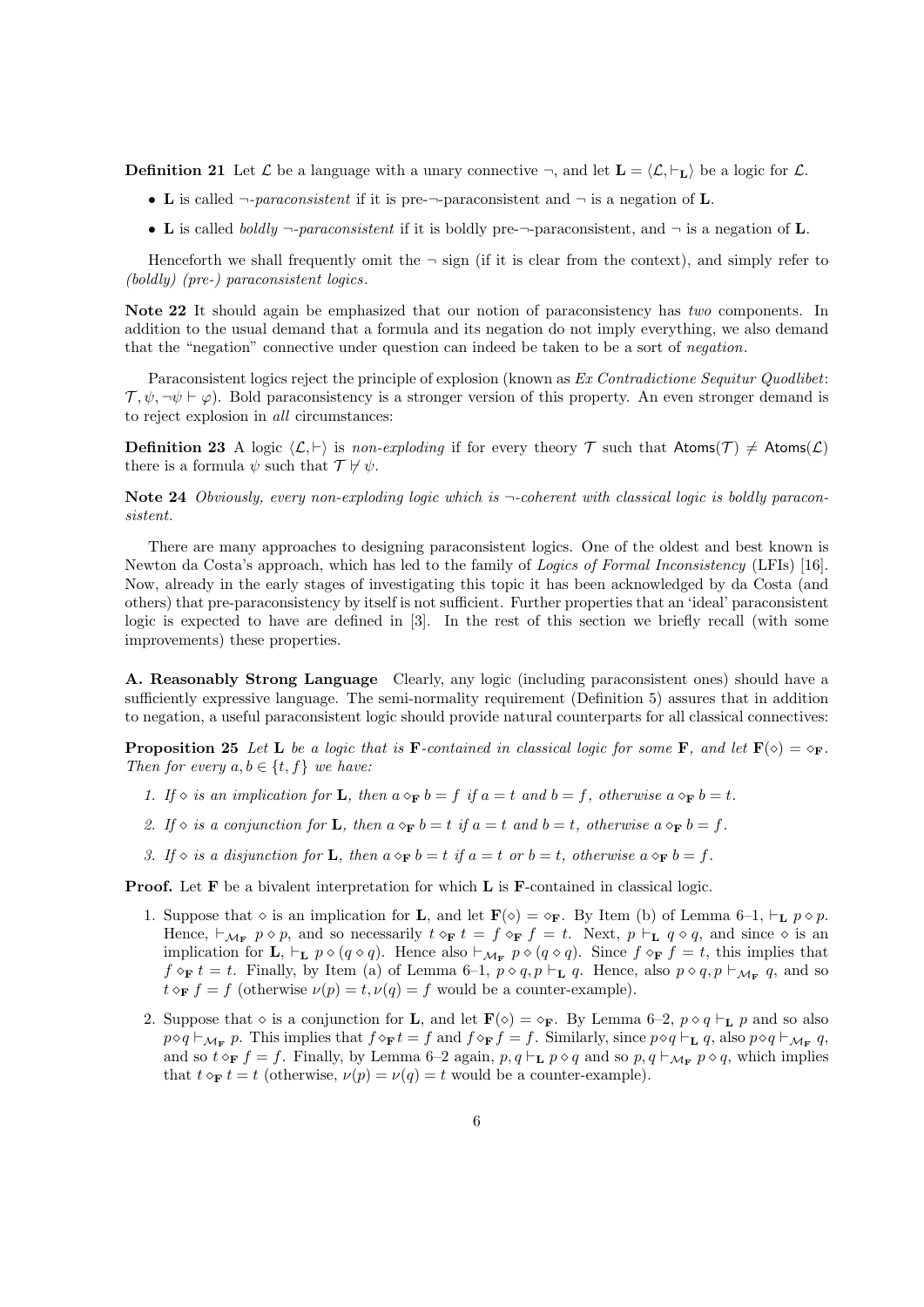3. Suppose that  $\diamond$  is a disjunction for **L**, and let  $\mathbf{F}(\diamond) = \diamond_{\mathbf{F}}$ . By Lemma 6-3,  $p \vdash_{\mathbf{L}} p \diamond q$ , and  $q \vdash_{\mathbf{L}} p \diamond q$ . Hence also  $p \vdash_{\mathcal{M}_F} p \diamond q$ , and  $q \vdash_{\mathcal{M}_F} p \diamond q$ , implying that  $t \diamond_{\mathbf{F}} t = t \diamond_{\mathbf{F}} f = f \diamond_{\mathbf{F}} t = t$ . Finally, by Item (c) of Lemma 6–3 the assumption that  $\diamond$  is a disjunction for **L** implies that  $p \diamond p \vdash_L p$ , and so  $p \diamond p \vdash_{\mathcal{M}_{\mathbf{F}}} p$ . It follows that  $f \diamond_{\mathbf{F}} f = f$  (otherwise,  $\nu(p) = f$  would be a counter-example).  $\Box$ 

**Corollary 26** Let  $M = \langle V, \mathcal{D}, \mathcal{O} \rangle$  be a matrix for  $\mathcal{L}$  such that  $\mathbf{L}_M$  is **F***-contained in classical logic.* 

- *1. If a connective*  $\land$  *of*  $\mathcal{L}$  *is an M-conjunction then* **F**( $\land$ ) *is the classical conjunction.*
- 2. If a connective  $\vee$  of  $\mathcal L$  *is an*  $\mathcal M$ *-disjunction then*  $\mathbf F(\vee)$  *is the classical disjunction.*
- *3.* If a connective ⊃ of  $\mathcal L$  *is an M-implication then* **F**(⊃) *is the classical implication.*

**Proof.** This follows from Propositions 25 and 14. ◯

**Note 27** Let *M* be a martix for  $\mathcal{L}$  such that  $\mathbf{L}_{\mathcal{M}}$  is **F**-contained in classical logic. Suppose that *M* has a connective  $\diamond$  of  $\mathcal L$  which is either an *M*-conjunction, an *M*-disjunction, or an *M*-implication. The last corollary implies that any two-valued function is then definable in terms of  $\mathbf{F}(\diamond)$  and  $\mathbf{F}(\neg)$ . This shows the adequacy of the expressive power of such matrices.

**B. Maximal Paraconsistency** A common requirement from a paraconsistent logic, which is already realized in da-Costa's seminal paper [19], is to "retain as much of classical logic as possible, while still allowing non-trivial inconsistent theories". As observed in [3, 4], this requirement has two different interpretations, corresponding to the two aspects of this demand:

**B-1. Absolute maximal paraconsistency** Intuitively, this means that by trying to further extend the logic (without changing the language) we lose the property of paraconsistency.

**Definition 28** Let  $\mathbf{L} = \langle \mathcal{L}, \vdash \rangle$  be a  $\neg$ -paraconsistent logic

- *•* We say that **L** is *maximally paraconsistent*, if every extension of **L** (in the sense of Definition 4) whose set of theorems *properly includes* that of **L**, is not pre-paraconsistent.
- *•* We say that **L** is *strongly maximal*, if every proper extension of **L** (in the sense of Definition 4) is not pre-paraconsistent.
- **B-2. Maximality relative to classical logic** The intuitive meaning of this property is that the logic is so close to classical logic, that any attempt to further extend it should necessarily end-up with classical logic.

**Definition 29** Let **F** be a bivalent  $\neg$ -interpretation for a language  $\mathcal{L}$  with a unary connective  $\neg$ .

- An *L*-formula  $\psi$  is a *classical* **F***-tautology*, if  $\psi$  is satisfied by every two-valued valuation which respects all the truth-tables (of the form  $\mathbf{F}(\diamond)$ ) that **F** assigns to the connectives of  $\mathcal{L}$ .
- A logic  $\mathbf{L} = \langle \mathcal{L}, \vdash \rangle$  is  $\mathbf{F}$ *-complete*, if its set of theorems consists of all the classical **F**-tautologies.
- *•* **L** is **F***-maximal relative to classical logic*, if the following hold:
	- **– L** is **F**-contained in classical logic.
	- **–** If *ψ* is a classical **F**-tautology not provable in **L**, then by adding *ψ* to **L** as a new axiom schema, an **F**-complete logic is obtained.
- *•* **L** is **F***-maximally paraconsistent relative to classical logic*, if it is pre-paraconsistent and **F**maximal relative to classical logic.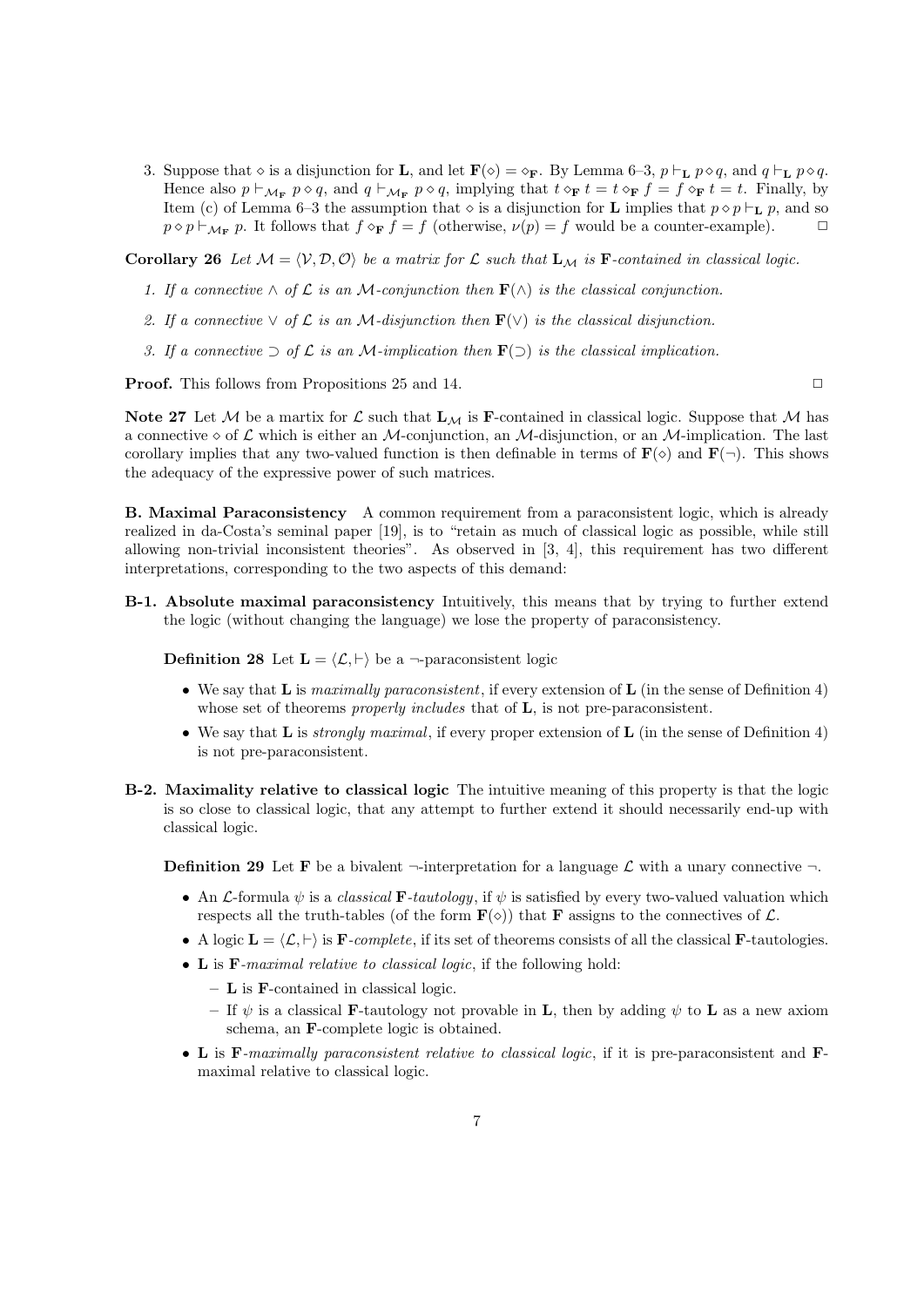**Definition 30** Let  $\mathbf{L} = \langle \mathcal{L}, \vdash \rangle$  be a logic for a language with a unary connective  $\neg$ . **L** is *maximally paraconsistent relative to classical logic* if there exists a bivalent *¬*-interpretation **F** such that **L** is **F**-maximally paraconsistent relative to classical logic.

The two kinds of maximality are combined in the next definition.

**Definition 31** We say that a semi-normal finitary logic **L** is a *fully maximal* paraconsistent logic, if it is both maximally paraconsistent relative to classical logic and strongly maximal.

# **4 Three-Valued Paraconsistent Matrices**

We now turn to the three-valued case, and investigate paraconsistent logics induced by three-valued matrices. We start with some general results.

**Definition 32** Let  $\mathcal{L}$  be a propositional language with a unary connective  $\neg$ . A matrix M for  $\mathcal{L}$  is *(boldly, pre-)*  $\neg$ -*paraconsistent* if so is  $\mathbf{L}_{\mathcal{M}}$  (see Definitions 16 and 21).

**Proposition 33** Let  $M = \langle V, \mathcal{D}, \mathcal{O} \rangle$  be a matrix for a language with  $\neg$ .

- *1. M is pre-paraconsistent iff there is an element*  $\top \in \mathcal{D}$ *, such that*  $\tilde{\neg} \top \in \mathcal{D}$ *.*
- 2. If M is paraconsistent then there are three different elements *t*, *f*, and  $\top$  *in*  $\mathcal V$  *such that*  $f = -\tau t$ *,*  $f \notin \mathcal{D}$ *, and*  $\{t, \tilde{\neg} f, \top, \tilde{\neg} \top\} \subseteq \mathcal{D}$ *.*

**Proof.** By its definition, M is pre-paraconsistent iff  $p, \neg p \nmid_{\mathcal{M}} q$ . Obviously, this happens iff  $\{p, \neg p\}$  has an *M*-model. The latter, in turn, is possible iff there is some *⊤ ∈ D*, such that ˜*¬⊤ ∈ D*, as indicated in the first item of the proposition. For the second item we may assume without loss in generality that *M* is  $\neg$ -contained in classical logic. We let **F** be a bivalent  $\neg$ -interpretation such that  $\mathbf{L}_M$  is **F**-contained in classical logic. Since  $p, \neg\neg p \nleftrightarrow_{\mathcal{M}_{\mathbf{F}}} \neg p$ , also  $p, \neg\neg p \nleftrightarrow_{\mathcal{M}} \neg p$ , and so there is some  $t \in \mathcal{D}$ , such that  $\tilde{\neg} t \notin \mathcal{D}$ , while  $\tilde{\neg} \tilde{\neg} t \in \mathcal{D}$ . Let  $f = \tilde{\neg} t$ . Then *t* and *f* have the required properties, and together with the first item we are done. <del>□</del>

**Corollary 34** *Any paraconsistent matrix is boldly paraconsistent.*

**Proof.** Suppose that  $M = \langle V, \mathcal{D}, \mathcal{O} \rangle$  is a paraconsistent matrix,  $\sigma$  is a formula in its language such that  $\forall \mathcal{M}$   $\sigma$ , and  $p$  is an atomic formula such that  $p \notin \mathsf{Atoms}(\sigma)$ . Then there is a valuation  $\nu$  such that  $\nu(\sigma) \notin \mathcal{D}$ . Let  $\top$  be an element of  $\mathcal V$  like in the first item of Proposition 33. Define a valuation  $\nu'$  by letting  $\nu'(p) = \top$ , and  $\nu'(q) = \nu(q)$  for every atomic formula  $q \neq p$ . Then  $\nu'(\sigma) = \nu(\sigma) \notin \mathcal{D}$ . Hence  $\nu'$  is an *M*-model of  $\{\neg p, p\}$  which is not an *M*-model of  $\sigma$ , and so  $\{\neg p, p\} \not\vdash_{\mathcal{M}} \sigma$ . It follows that *M* is boldly paraconsistent paraconsistent.

By the second item of Proposition 33, we have:

**Corollary 35** *Every paraconsistent matrix has at least two designated elements, and so no two-valued matrix can be paraconsistent.*

The last corollary vindicates the general wisdom that truth-functional semantics of a reasonable paraconsistent logic should be based on at least three truth values. The structure of paraconsistent matrices with exactly three values is characterized next.

**Proposition 36** Let M be a three-valued paraconsistent matrix. Then M isomorphic to a matrix  $\mathcal{M}' =$  $\langle V, \mathcal{D}, \mathcal{O} \rangle$  in which  $V = \{t, f, \top\}, \mathcal{D} = \{t, \top\}, \neg t = f, \neg f = t \text{ and } \neg \top \in \mathcal{D}.$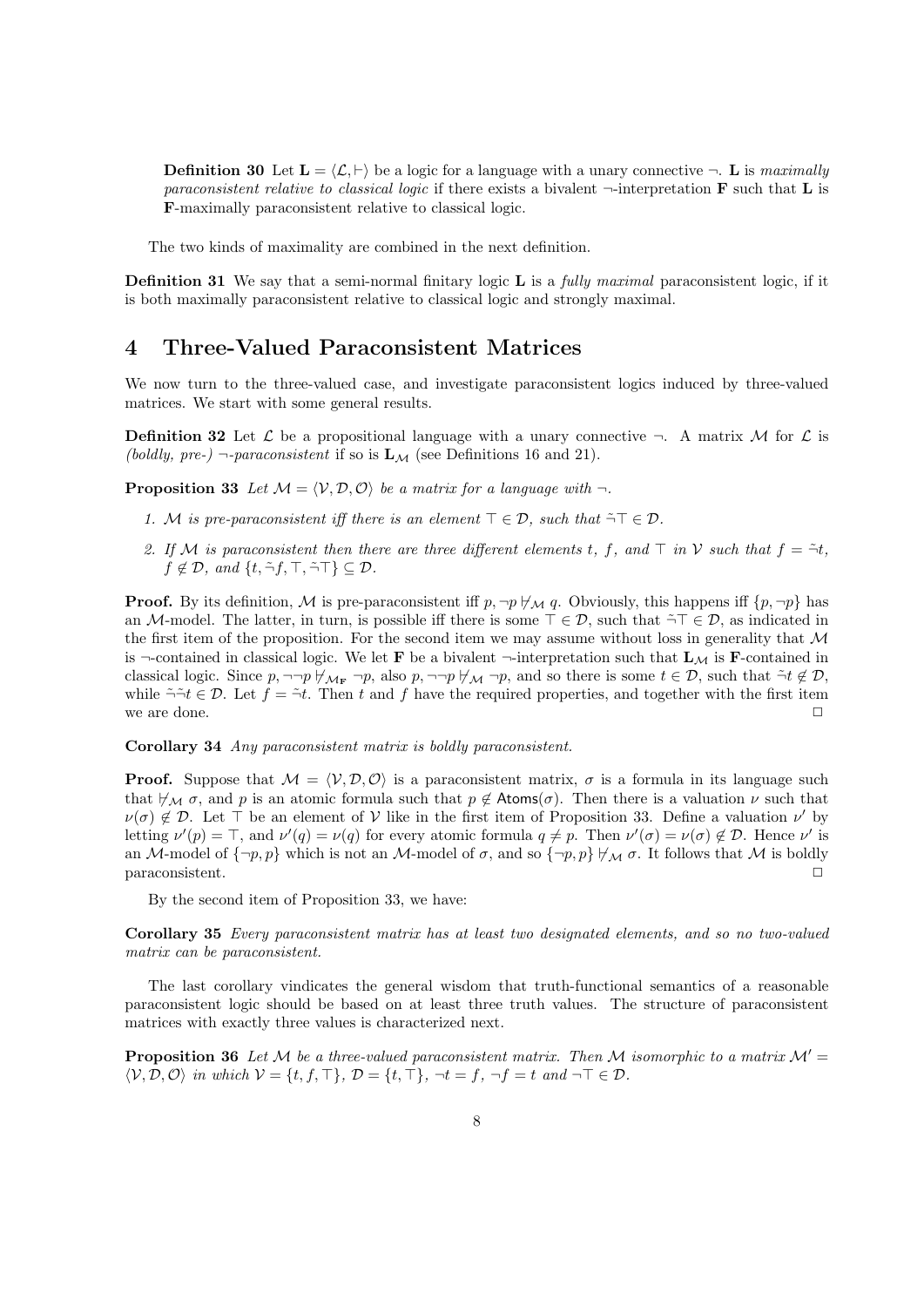**Proof.** By Proposition 33 we only need to show that  $\tilde{\neg} f \neq \top$ . Assume for contradiction that  $\tilde{\neg} f = \top$ . This implies that  $\tilde{\neg} \tilde{\neg} \tilde{\neg} T = \top$ , no matter whether  $\tilde{\neg} T = \top$  or  $\tilde{\neg} T = t$ . This and the facts that  $\mathcal{D} = \{t, \top\}$ and ˜*¬⊤ ∈ D* imply that *p ⊢<sup>M</sup> ¬¬¬p*, which contradicts the *¬*-coherence of *M* with classical logic. *✷*

*In the rest of the paper we assume that any three-valued paraconsistent matrix has the form described in Proposition 36.*

Next, we provide an effective necessary and sufficient criterion for checking which paraconsistent matrix is also non-exploding.

**Proposition 37** Let  $M = \langle V, \mathcal{D}, \mathcal{O} \rangle$  be a paraconsistent three-valued matrix. Then  $\mathbf{L}_{\mathcal{M}}$  is non-exploding *iff every connective*  $\diamond$  *of*  $M$  *is*  $\{\top\}$ *-closed (i.e.,*  $\tilde{\diamond}(\top, \ldots, \top) = \top$ *).* 

**Proof.** Suppose that every connective of *M* is *{⊤}*-closed. Let *T* be a theory and *q* an atomic formula such that  $q \notin \text{Atoms}(\mathcal{T})$ . Let  $\nu$  be an assignment in *M* such that  $\nu(p) = \top$  for every  $p \in \text{Atoms}(\mathcal{T})$ , while  $\nu(q) = f$ . Since every connective of *M* is {⊤}-closed,  $\nu(\varphi) = \top$  for every  $\varphi \in \mathcal{T}$ . Hence  $\nu$  is a model of *T* which is not a model of *q*. It follows that  $T \nvdash_{\mathcal{M}} q$ .

For the converse, assume that there is an *n*-ary connective  $\diamond$  of the language of *M* such that  $\tilde{\diamond}$  is not  $\{\top\}$ -closed. Then  $S = \{P_1, \neg P_1, \Diamond(P_1, \ldots, P_1), \neg \Diamond(P_1, \ldots, P_1)\}\$  has no models in M, and so  $S \vdash_{\mathcal{M}} \varphi$  for every  $\varphi$ . Hence  $\mathbf{L}_{\mathcal{M}}$  is not non-exploding.

By Proposition 36 it follows that there are exactly two possible definitions for negation connectives in three-valued paraconsistent matrices:

- Kleene's negation [27], in which  $\tilde{\neg}t = f$ ,  $\tilde{\neg}f = t$ ,  $\tilde{\neg}T = \top$ , and
- Sette's negation [35], in which  $\tilde{\neg}t = f$ ,  $\tilde{\neg}f = t$ ,  $\tilde{\neg}T = t$ .

The other basic connectives are characterized by the following proposition.

**Proposition 38** *Let*  $M = \langle V, \mathcal{D}, \mathcal{O} \rangle$  *be a paraconsistent three-valued matrix.* 

- *1. A connective*  $∧$  *is a conjunction for*  $L_{M}$  *iff it is an*  $M$ *-conjunction.*
- 2. *A connective*  $\vee$  *is a disjunction for*  $\mathbf{L}_{\mathcal{M}}$  *iff it is an*  $\mathcal{M}$ *-disjunction.*
- *3. A connective ⊃ is an implication for* **L***<sup>M</sup> iff it is an M-implication.*

**Proof.** In all cases the 'if' direction is shown in Proposition 14. Below we prove the 'only if' directions.

- 1. Immediate from Proposition 14.
- 2. Assume that  $\vee$  is a disjunction for **L**<sub>*M*</sub>. By Lemma 6–3,  $\varphi \vdash_{\mathbf{L}_M} \varphi \vee \psi$  and  $\psi \vdash_{\mathbf{L}_M} \varphi \vee \psi$ . This implies that if either  $a \in \mathcal{D}$  or  $b \in \mathcal{D}$  then  $a \vee b \in \mathcal{D}$ . On the other hand, Item (c) of Lemma 6–3 entails that  $\varphi \lor \varphi \vdash_{\mathbf{L}_M} \varphi$ , implying that  $f \lor f = f$ . It follows that  $\lor$  is an *M*-disjunction.
- 3. Assume that *⊃* is an implication for **L***M*. By Item (a) in Lemma 6–1,  $a \tilde{\supset} f = f$  for  $a \in \mathcal{D}$ , by Item (b) of the same lemma  $f \tilde{\supset} f \in \mathcal{D}$  and by Item (c)  $b \tilde{\supset} a \in \mathcal{D}$  for  $a \in \mathcal{D}$ Item (b) of the same lemma  $f \tilde{\supset} f \in \mathcal{D}$ , and by Item (c),  $b \tilde{\supset} a \in \mathcal{D}$  for  $a \in \mathcal{D}$ .

**Corollary 39** If  $M$  is a paraconsistent three-valued matrix then  $\mathbf{L}_{M'}$  is paraconsistent for every ex*pansion*  $\mathcal{M}'$  *of*  $\mathcal{M}$ *. Moreover, if*  $\supset$  (*respectively, if*  $\vee$ ,  $\wedge$ ) *is an implication (respectively, a disjunction, conjunction) for*  $\mathbf{L}_{\mathcal{M}}$ *, then it is also an implication (respectively, a disjunction, conjunction) for*  $\mathbf{L}_{\mathcal{M}}$ *.* 

**Proof.** Immediate from Proposition 38 and Corollary 15. □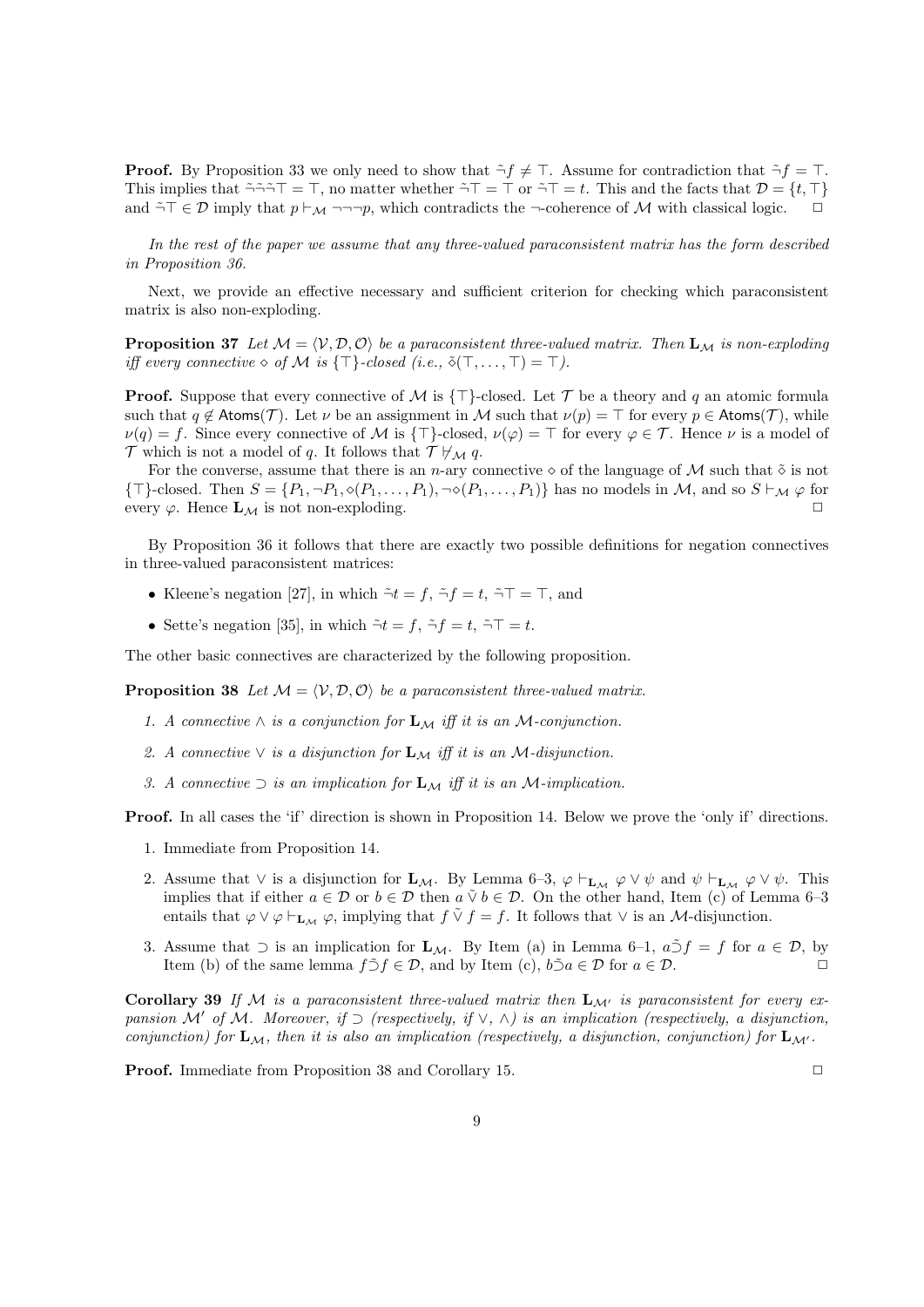**Corollary 40** *If M is a paraconsistent three-valued matrix then* **L***<sup>M</sup> is semi-normal.*

**Proof.** By definition of paraconsistency, if M is a paraconsistent then it has a paraconsistent semi-normal fragment. Hence the claim follows from Corollary 39.  $\Box$ 

We now give some general characterizations of logics which are induced by 3-valued paraconsistent matrices, with particular emphasis on those which are actually *¬*-contained in classical logic (and not just *¬*-coherent with it). Our first result is the following:

**Theorem 41** Let  $M = \langle V, D, O \rangle$  be a 3-valued  $\neg$ -paraconsistent matrix for a language  $\mathcal{L}$ . If M is *¬-contained in classical logic then M is classically closed (i.e., {t, f}-closed).*

**Proof.** By Proposition 36,  $V = \{t, f, \top\}$ ,  $\mathcal{D} = \{t, \top\}$ ,  $f = \tilde{\tau}t$ ,  $t = \tilde{\tau}f$ , and  $\tilde{\tau}\top \in \{t, \top\}$ . Therefore, we have two cases to consider.

- *¬*˜*<sup>M</sup>* **is Sette's negation:** Assume for contradiction that *M* is not classically closed. Then ˜*¬⊤* = *t* and there is a connective  $\diamond$  and  $a_1, \ldots, a_n \in \{t, f\}$  such that  $\tilde{\diamond}(a_1, \ldots, a_n) = \top$ . For  $i = 1, \ldots, n$  let  $r_i = p_i$  if  $a_i = t$  and  $r_i = \neg p_i$  if  $a_i = f$ . Then, for every valuation  $\nu \in \Lambda_{\mathcal{M}}$ , if  $\nu(p_i) = t$  for every  $1 \leq i \leq n$  then  $\nu(\diamond(r_1,\ldots,r_n)) = \top$ . Let now  $S = \{p_1, \neg \neg p_1, p_2, \neg \neg p_2, \ldots p_n, \neg \neg p_n\}$ . Then  $v \models_M S$  iff  $\nu(p_1) = \ldots = \nu(p_n) = t$ . It follows that  $S \vdash_M \diamond (r_1, \ldots, r_n)$  and  $S \vdash_M \neg \diamond (r_1, \ldots, r_n)$ . Since M is  $\neg$ -contained in classical logic,  $S \vdash_{\mathcal{M}_F} \diamond (r_1, \ldots, r_n)$  and  $S \vdash_{\mathcal{M}_F} \neg \diamond (r_1, \ldots, r_n)$  for some bivalent  $\neg$ -interpretation **F** for *L*. This means that *S* is classically unsatisfiable, but this is false.
- $\tilde{\tau}_M$  is Kleene's negation: First we show that the fact that M is semi-normal (Corollary 40) entails in this case that it has an *M*-disjunction. We do this by considering all the three possible cases.
	- *•* Suppose that **L***<sup>M</sup>* has a disjunction connective *∨*. Then *∨* is also an *M*-disjunction by Proposition 38.
	- *•* Suppose that **L***<sup>M</sup>* has a an *M*-implication *⊃*. Then *⊃* is an *M*-implication by Proposition 38. This easily implies that the connective  $\vee$  defined by  $\varphi \vee \psi = (\varphi \supset \psi) \supset \psi$  is an *M*-disjunction.
	- *•* Suppose that **L***<sup>M</sup>* has a conjunction *∧*. Then *∧* is an *M*-conjunction by Proposition 38, and so we have: (\*)  $a \tilde{\wedge} b = f$  iff either  $a = f$  or  $b = f$ .

First, we prove that  $t \tilde{\wedge} t = t$ . Assume otherwise. Then  $t \tilde{\wedge} t = \top$  by (\*) above. Hence, if  $\nu \in \Lambda_{\mathcal{M}}$  then  $\nu(\neg(p \land p)) \in \mathcal{D}$  in case  $\nu(p) = t$ . By (\*) again, this implies that  $\nu(\neg(p \land p)) \in \mathcal{D}$ in case  $\nu(p) \in \{t, f\}$ . On the other hand, if  $\nu(p) = \top$  then  $\nu(p) = \nu(\neg p)$ , and so  $\nu(\neg (p \land p)) =$ *ν*(*¬*(*p* ∧ *¬p*)). It follows that  $\neg$ (*p* ∧ *¬p*) *⊢M*  $\neg$ (*p* ∧ *p*). Since *M* is  $\neg$ -contained in classical logic, *¬*(*p ∧ ¬p*) *⊢<sup>M</sup>***<sup>F</sup>** *¬*(*p ∧ p*), which is false.

Next, we show that using *¬* and *∧*, it is possible to define in *L* an *M*-disjunction *∨*. We have two cases to consider:

**–** *⊤∧⊤*˜ = *t*:

In this case we take  $\varphi \lor \psi =_{Df} \neg(\neg(\varphi \land \varphi) \land \neg(\psi \land \psi))$ . The fact that  $t \tilde{\land} t = \top \tilde{\land} \top = t$ and (\*) easily imply that this formula has the required property.

**–** *⊤∧⊤*˜ = *⊤*:

In this case we first let  $\mathbf{t}_{\varphi,\psi}$  abbreviate  $\neg(\varphi \land \neg \varphi \land \psi \land \neg \psi)$  (where association of conjunction is taken to the right,). Then  $\nu(\mathbf{t}_{\varphi,\psi}) = \top$  in case that  $\nu(\varphi) = \nu(\psi) = \top$ , and  $\nu(\mathbf{t}_{\varphi,\psi}) = t$ otherwise. Now, we take:

 $\varphi \vee \psi =_{Df} \neg(\neg(\mathbf{t}_{\varphi,\psi} \wedge \varphi \wedge \mathbf{t}_{\varphi,\psi}) \wedge \neg(\mathbf{t}_{\varphi,\psi} \wedge \psi \wedge \mathbf{t}_{\varphi,\psi})).$ 

We show that this formula has in this case the required property: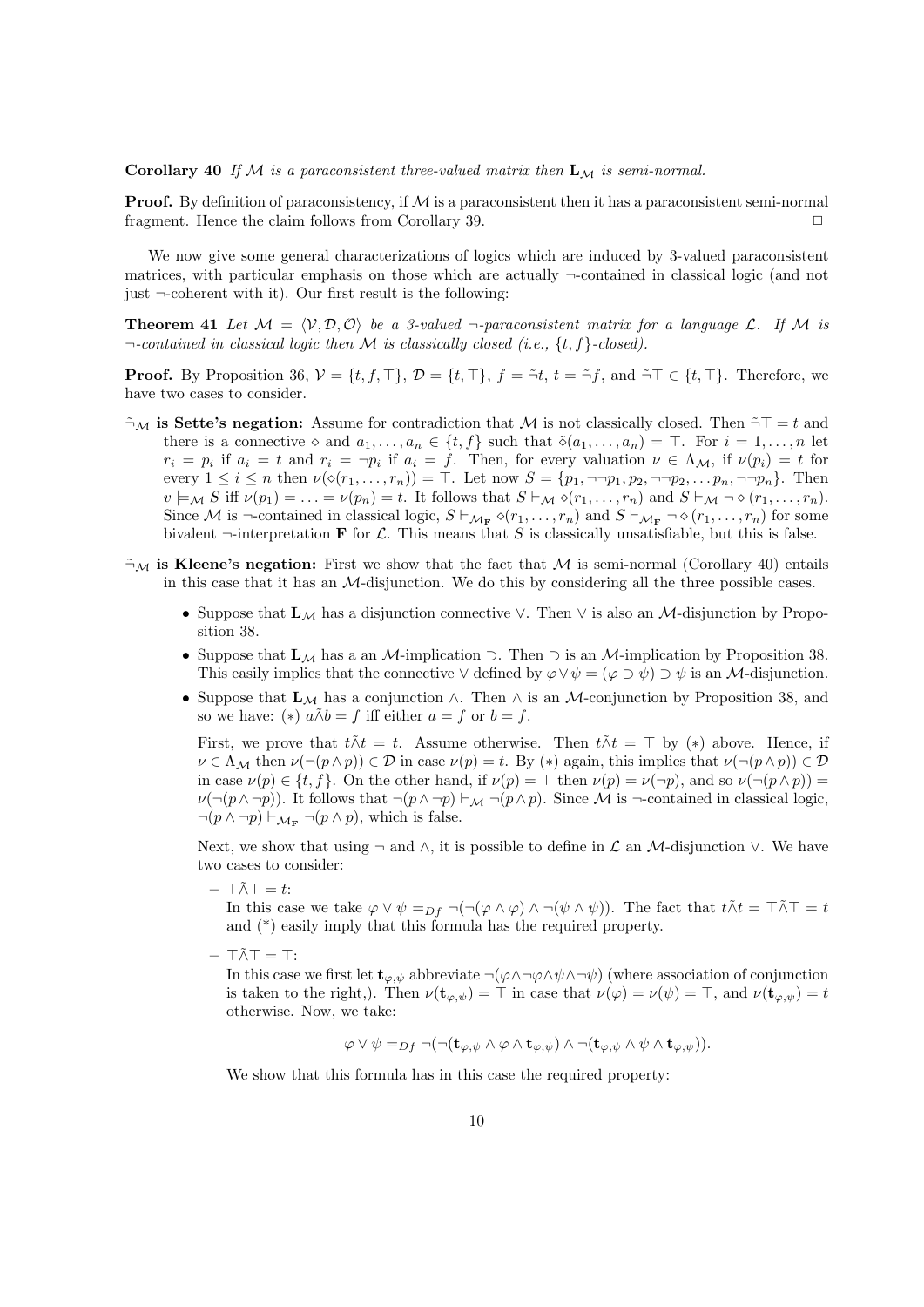- *∗* Suppose first that  $\nu(\varphi) = \nu(\psi) = f$ . Since for every *x*,  $x \tilde{\wedge} f = f \tilde{\wedge} x = f$ , we have that  $\nu(\mathbf{t}_{\varphi,\psi}\wedge\varphi\wedge\mathbf{t}_{\varphi,\psi})=\nu(\mathbf{t}_{\varphi,\psi}\wedge\psi\wedge\mathbf{t}_{\varphi,\psi})=f.$  Since  $\tilde{\neg}f=t, t\tilde{\wedge}t=t$ , and  $\tilde{\neg}t=f$ , it follows that in this case  $\nu(\varphi \vee \psi) = f$ .
- \* Suppose that  $\nu(\varphi) = t$ . Then  $\nu(\mathbf{t}_{\varphi,\psi}) = t$ . Since  $t \wedge t = t$ ,  $\nu(\mathbf{t}_{\varphi,\psi} \wedge \varphi \wedge \mathbf{t}_{\varphi,\psi}) = t$ . Again, since  $\tilde{\neg}t = f$ ,  $f \tilde{\wedge} x = f$ , and  $\tilde{\neg} f = t$ , we conclude that in this case  $\nu(\varphi \vee \psi) = t$ .
- *\** Suppose that  $\nu(\psi) = t$ . Then again  $\nu(\mathbf{t}_{\varphi,\psi}) = t$ . Like in the previous case, this implies that  $\nu(\varphi \vee \psi) = t$ .
- *∗* Suppose that *ν*(*φ*) = *ν*(*ψ*) = *⊤*. Then *ν*(**t***φ,ψ*) = *⊤*. Since ˜*¬⊤* = *⊤* and *⊤∧⊤*˜ = *⊤*, *ν*(*σ*) = *⊤* for every sub-formula *σ* of  $\varphi \lor \psi$ . Hence *ν*( $\varphi \lor \psi$ ) = *⊤* as well.
- *\** Suppose that  $\nu(\varphi) = f$ ,  $\nu(\psi) = \top$ . Then  $\nu(\mathbf{t}_{\varphi,\psi}) = t$ , and so we haver that  $\nu(\varphi \vee \psi) =$  $\tilde{\neg}(t\tilde{\wedge}\tilde{\neg}((t\tilde{\wedge}\top)\tilde{\wedge}t)).$  If  $(t\tilde{\wedge}\top)\tilde{\wedge}t)=t$  (which is the case if either  $t\tilde{\wedge}\top=t$  or  $\top \tilde{\wedge}t=t$ ) then  $\nu((\varphi \vee \psi) = t$ , and if  $(t \wedge \overline{\wedge} \top) \wedge t$  =  $\top$  (which is the case if  $t \wedge \overline{\wedge} \top = \top \wedge t = \top$ ) then  $\nu((\varphi \lor \psi) = \top$ . In both cases we are done.
- *\** The case where  $\nu(\varphi) = \top$  and  $\nu(\psi) = f$  is similar to the previous case.

We therefore have shown that *M* has an *M*-disjunction. We show that this implies that *M* is classically closed. Assume for contradiction that it is not. Then there is a connective *⋄* and elements  $a_1, \ldots, a_n \in \{t, f\}$ , such that  $\tilde{\diamond}(a_1, \ldots, a_n) = \top$ . For  $i = 1, \ldots, n$  let  $r_i = p_i$  if  $a_i = t, r_i = \neg p_i$  if  $a_i = f$ . Then for every  $\nu \in \Lambda_{\mathcal{M}}$ , if  $\nu(p_i) = t$  for every  $1 \leq i \leq n$  then  $\nu(\diamond(r_1,\ldots,r_n)) = \tilde{\diamond}(a_1,\ldots,a_n) = \top$ . Hence  $\tilde{\diamond}(a_1,\ldots,a_n)$  is in  $\{t,\top\}$ . These two facts imply:

$$
p_1, \ldots, p_n \vdash_{\mathcal{M}} \neg p_1 \lor \ldots \lor \neg p_n \lor \Diamond(r_1, \ldots, r_n)
$$
  

$$
p_1, \ldots, p_n \vdash_{\mathcal{M}} \neg p_1 \lor \ldots \lor \neg p_n \lor \neg \Diamond(r_1, \ldots, r_n)
$$

Indeed, let *ν* be a model of  $\{p_1, \ldots, p_n\}$ . If  $\nu(p_i) \neq t$  for some *i* then  $\nu(\neg p_i) \in \mathcal{D}$ , and so  $\nu$ is a model of the disjunctions on the right hand sides. If  $\nu(p_i) = t$  for all *i* then  $\nu$  is a model of both  $\tilde{\diamond}(r_1,\ldots,r_n)$  and  $\tilde{\diamond}\tilde{\diamond}(r_1,\ldots,r_n)$ , and so again  $\nu$  is a model of both right hand sides. Now, since  $\mathcal M$  is  $\neg$ -contained in classical logic, Corollary 26 entails that the above two facts remain true if we replace *⊢<sup>M</sup>* by *⊢<sup>M</sup>***<sup>F</sup>** and interpret *∨* and *¬* as the classical disjunction and negation (respectively). However, this is impossible for any two-valued interpretation of  $\diamond$ .  $□$ 

The next theorems characterize all the three-valued matrices which induce paraconsistent logics that are *¬*-contained in classical logic and show how to construct all such matrices which induce (semi-)normal logics in a language that contains an implication *⊃*, a conjunction *∧*, and a disjunction *∨*.

**Theorem 42** *There are exactly*  $2^{13}$  *(*8192*)* distinct normal paraconsistent logics in the language  $\mathcal{L}_{CL}$  = *{¬, ∧, ∨, ⊃} which are ¬-contained in classical logic, induced by three-valued matrices, and in which ⊃ is an implication, ∧ – a conjunction, and ∨ – a disjunction. The corresponding matrices are those that belong to the following family* 8Kb *of matrices from*  $[16]$ <sup>5</sup> (where the notation '*x \ y*' means that *x* and *y are two optional values):*

| $\tilde{\wedge}$ $\begin{array}{ccc} t & f & \top \end{array}$ |                                                                     |  | $\tilde{\vee}$ $t$ $f$ $\top$                               |  |  | $\tilde{\supset}$   t f T                                                 |  |  | $\overline{\phantom{a}}$ $\overline{\phantom{a}}$ |
|----------------------------------------------------------------|---------------------------------------------------------------------|--|-------------------------------------------------------------|--|--|---------------------------------------------------------------------------|--|--|---------------------------------------------------|
|                                                                | $t \mid t \mid f \mid t \in$                                        |  | $t$   $t$ $t$ $t \wr \top$                                  |  |  | $t \left  t \right $ $t \left  t \right $ $t \left  t \right $            |  |  | $t \mid f$                                        |
| $f \mid f \quad f \quad f$                                     |                                                                     |  | $f \begin{array}{ c c c } \hline f & t & f & t \end{array}$ |  |  | $f \mid t \quad t \quad t \in \mathbb{R}$                                 |  |  |                                                   |
|                                                                | $\top$ $\begin{array}{ccc} t \wr \top & f & t \wr \top \end{array}$ |  | $T   t \wr T   t \wr T   t \wr T$                           |  |  | $\top$ $\begin{bmatrix} t \, \wr \top & f & t \, \lor \top \end{bmatrix}$ |  |  | $\top$ $t \wr \top$                               |

**Proof.** That the matrices above indeed exhaust all the possible cases follows from Propositions 36, 38, and Theorem 41. That all of them induce paraconsistent logics which are *¬*-contained in classical logic

<sup>&</sup>lt;sup>5</sup>In [16] the language is extended with a consistency operator  $\circ$ , defined by  $\tilde{\circ}t = t$ ,  $\tilde{\circ}f = t$ , and  $\tilde{\circ} \tilde{\circ} = f$ .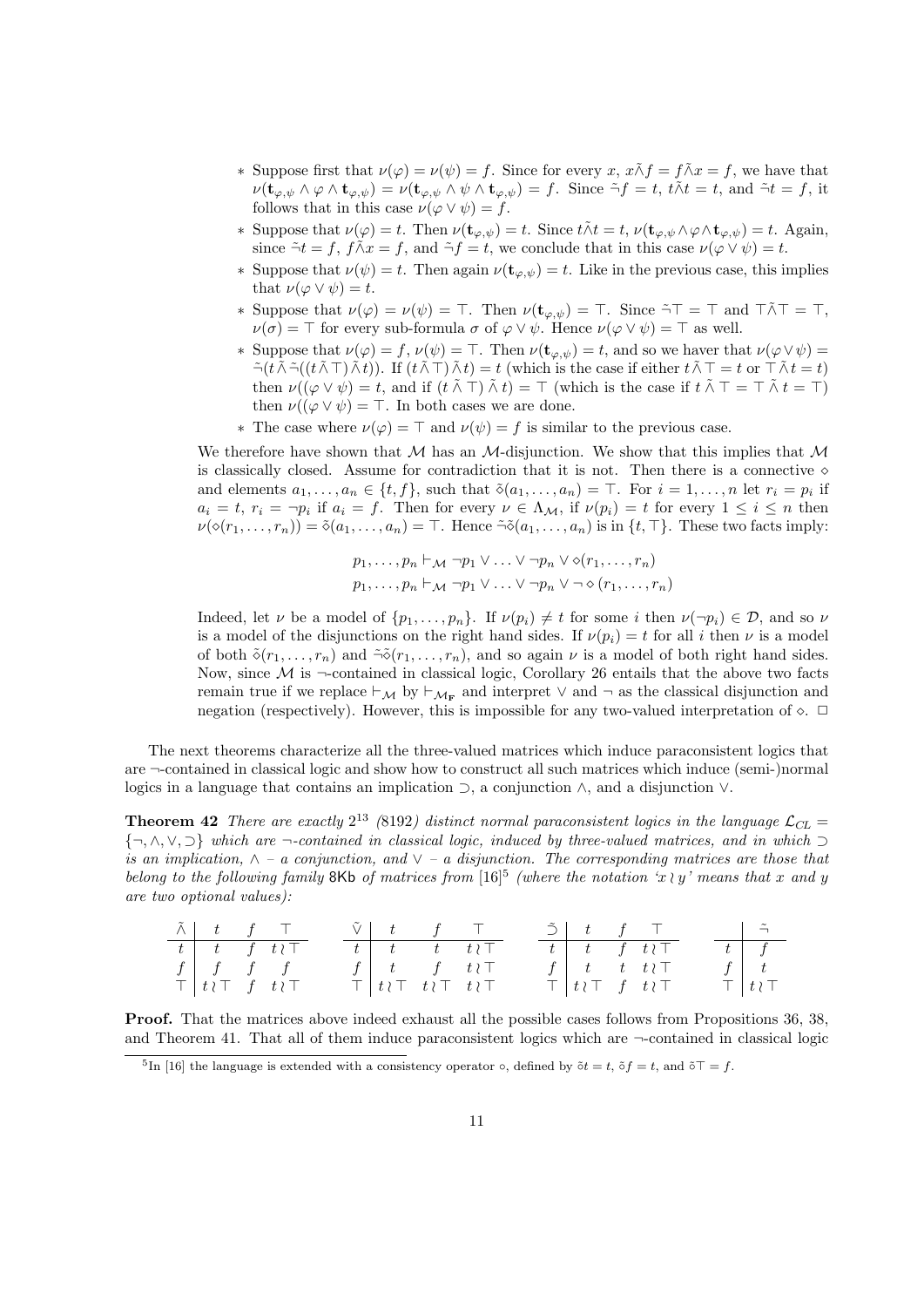easily follows from Propositions 33 (second part) and the fact that the *{t, f}*-reductions of the connectives yield bivalent *¬*-interpretations. That they are all normal follows from Proposition 14.

It is also not difficult to show that all of the logics in 8Kb are indeed different. For instance, suppose that *⊢*<sup>1</sup> and *⊢*<sup>2</sup> are two consequence relations induced by matrices with different interpretations for a disjunction. Below we check the possible cases for such different interpretations and show that in each case the logics that are obtained are indeed different. First, note that by Theorem 41 and Corollary 26, the two matrices coincide on  $a\tilde{\vee}b$  whenever  $a \in \{t, f\}$  and  $b \in \{t, f\}$ . Now,

- 1. Suppose that  $\top \tilde{\vee}_1 \top = \top$  while  $\top \tilde{\vee}_2 \top = t$ . In this case  $p, \neg p, q, \neg q \vdash_1 \neg (p \lor q)$ , but this is not true for  $\vdash_2$  (since in both cases all the models of the right-hand side assign *⊤* to *p* and *q*).
- 2. Suppose that  $\overline{\ulcorner \nabla_1 \ulcorner \ulcorner} = \overline{\ulcorner \nabla_2 \ulcorner} \in \{t, \ulcorner \}$  and that  $f \tilde{\ulcorner \nabla_1 \ulcorner} = \ulcorner$  while  $f \tilde{\ulcorner \nabla_2 \ulcorner} = t$ . Then  $q, \neg q, \neg (p \lor q) \vdash_2 p$  (a model of the right-hand side must assign  $\top$  to  $q$ , and since  $f \tilde{\lor}_2 \top = t$  it cannot assign *f* to *p*), while this is not true for  $\vdash_1$  (a counter-model in this case assigns *f* to *p* and *⊤* to *q*).
- 3. The remaining cases are dual to the ones in the previous cases.  $\Box$

**Theorem 43** Let M be a three-valued matrix for a language with a unary connective  $\neg$ .

- *1. M induces a ¬-paraconsistent logic which is ¬-contained in classical logic iff it is isomorphic to a matrix of the form ⟨{t, f, ⊤}, {t, ⊤}, O⟩ which satisfies the following conditions:*
	- (a) It has as its interpretation of  $\neg$  one of the two tables for  $\neg$  *given in Theorem 42;*
	- (b) It has a (possibly definable) connective whose interpretation is either one of the  $2^3$  possible *interpretations for conjunction*  $(\wedge)$  given in Theorem 42, or one of the  $2^5$  interpretations for *disjunction*  $(\vee)$  given there, or one of the  $2^4$  interpretations for implication  $(\supset)$  given there;
	- (c) All its connectives are classically closed:  $\tilde{\diamond}(a_1,\ldots,a_n) \in \{t, f\}$  for all  $a_1,\ldots,a_n \in \{t, f\}$ .
- *2. M induces a ¬-paraconsistent logic iff it is isomorphic to a matrix of the form ⟨{t, f, ⊤}, {t, ⊤}, O⟩ which satisfies Conditions (a) and (b) above.*
- *3. M induces a* normal *¬-paraconsistent logic which is ¬-contained in classical logic iff it is isomorphic to a matrix of the form*  $\langle \{t, f, \top\}, \{t, \top\}, \mathcal{O} \rangle$  *which satisfies the following conditions:* 
	- (a) It has as its interpretation of  $\neg$  one of the two tables for  $\neg$  qiven in Theorem 42;
	- (b) It has a (possibly definable) connective whose interpretation is one of the  $2<sup>3</sup>$  possible inter*pretations for ∧ given in Theorem 42, and a connective whose interpretation is one of the*  $2^5$  *interpretations for*  $\vee$  *given there, and a connective whose interpretation is one of the*  $2^4$ *interpretations for ⊃ given there;*
	- *(c) All its connectives are classically closed (i.e., {t, f}-closed).*

**Proof.** That the conditions in Parts 1 and 3 are necessary again follows from Propositions 36, 38, and Theorem 41. That they are sufficient again follows from Propositions 33 (second part), the fact that the *{t, f}*-reductions of the connectives yield bivalent *¬*-interpretations and Proposition 14. Part 2 follows from Part 1 and Corollary 39.

**Note 44** Although all the logics which are induced by the matrices in the family 8Kb are different from each other, some of them have the same expressive power. For instance, consider any paraconsistent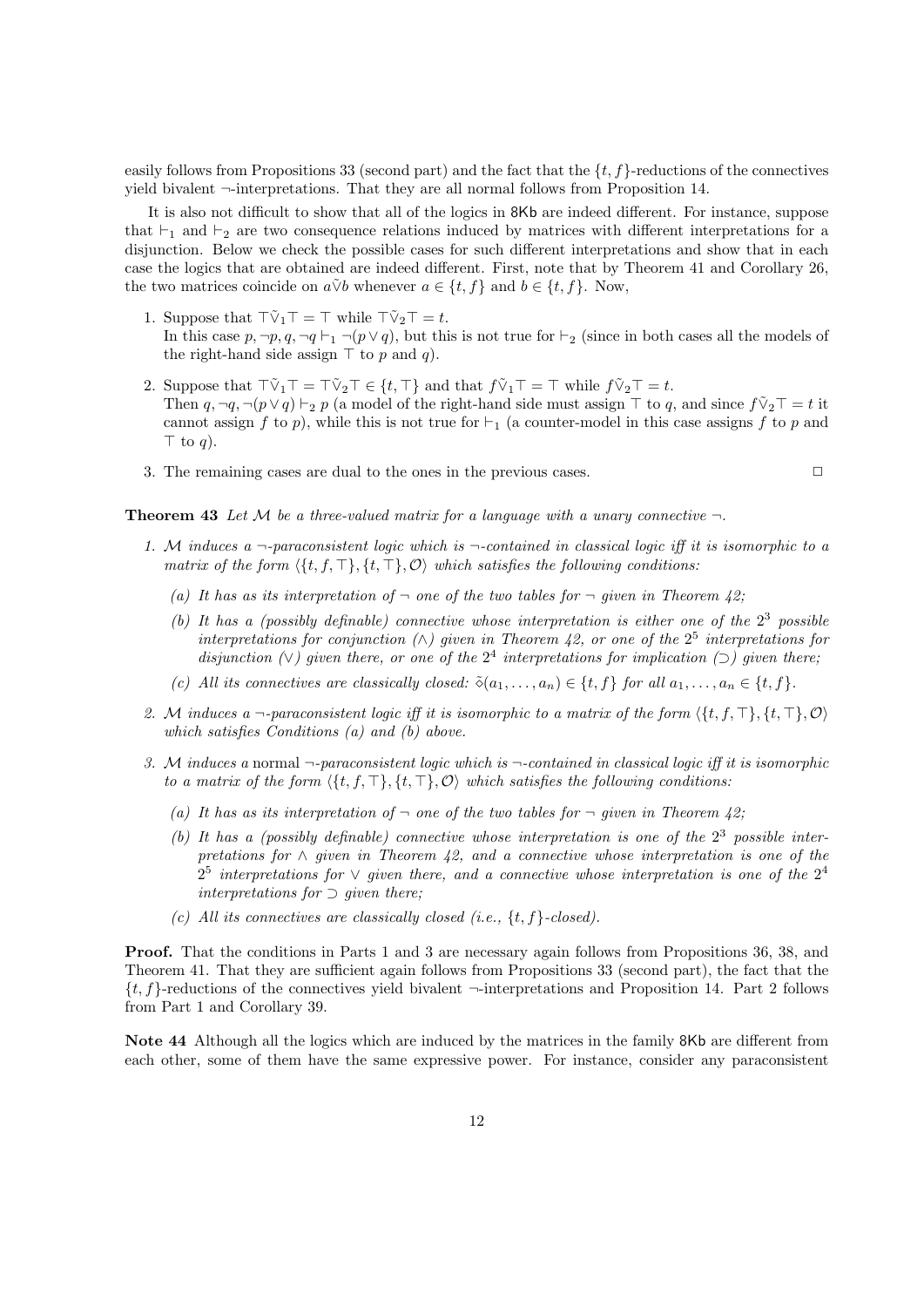matrix for the language of  $\{\neg, \neg\}$  in which  $\tilde{\neg}T = \top$  and  $\tilde{\supset}$  is D'Ottaviano and da-Costa's implication [19, 21], defined as follows:

$$
a \supset b \ = \ \left\{ \begin{array}{ll} b & \text{if } a \neq f, \\ t & \text{if } a = f. \end{array} \right.
$$

In this language, the formulas  $\neg(\varphi \supset \neg \psi)$  and  $\neg(\psi \supset \neg \varphi)$  define two different conjunctions. Hence the corresponding matrices in the family 8Kb are equivalent in their expressive power.

We conclude this section with a theorem about the desirable maximal paraconsistency properties (Section 3) that three-valued *¬*-paraconsistent logics enjoy:

**Theorem 45** *Let M be a three-valued paraconsistent matrix. Then:*

- *1.* **L***<sup>M</sup> is strongly maximal.*
- *2. If M is ¬-contained in classical logic then it is also maximally paraconsistent relative to classical logic (and so it is fully maximal).*

**Note 46** The first part of Theorem 45 is a generalization of [3, Theorem 2] (see also [4, Theorem 3.2]) and the second part of the theorem is a generalization of [3, Theorem 1]. In both cases the proofs given below are similar to the ones given in [3]. To keep this paper complete, we repeat those proofs and adjust them to the more general case considered here.

**Proof.** Let M be a three-valued paraconsistent matrix for a language  $\mathcal{L}$ . To see the first item of the theorem, note first that Theorem 43 implies that  $M$  has a classically closed binary connective  $\diamond$  (from those listed in Theorem 42), which is either an *M*-disjunction, or an *M*-conjunction, or an *M*-implication. Let  $\Psi(p)$  be  $\neg p \diamond p$  in the first case,  $\neg (\neg p \diamond p)$  in the second one, and  $p \diamond p$  in the third case. Then for all  $\nu \in \Lambda_M$ ,  $\nu(\Psi) = t$  if  $\nu(p) \neq \top$ .

Now let  $\langle \mathcal{L}, \vdash \rangle$  be a proper extension of  $\mathbf{L}_{\mathcal{M}}$  by some set of rules. We show that  $\langle \mathcal{L}, \vdash \rangle$  is not preparaconsistent. Let Γ be a finite theory and  $\psi$  a formula in  $\mathcal L$  such that  $\Gamma \vdash \psi$  but  $\Gamma \not\models_{\mathcal M} \psi$ . In particular, there is a valuation  $\nu \in mod_{\mathcal{M}}(\Gamma)$  such that  $\nu(\psi) = f$ . Consider the substitution  $\theta$ , defined for every *p*  $\in$  Atoms( $\Gamma \cup \{\psi\}$ ) by

$$
\theta(p) = \begin{cases} q_0 & \text{if } \nu(p) = t, \\ \neg q_0 & \text{if } \nu(p) = f, \\ p_0 & \text{if } \nu(p) = \top, \end{cases}
$$

where  $p_0$  and  $q_0$  are two different atoms in  $\mathcal{L}$ . Note that  $\theta(\Gamma)$  and  $\theta(\psi)$  contain (at most) the variables *p*<sub>0</sub>*, q*<sub>0</sub>*,* and that for every valuation  $\mu \in \Lambda_{\mathcal{M}}$  where  $\mu(p_0) = \top$  and  $\mu(q_0) = t$  it holds that  $\mu(\theta(\phi)) = \nu(\phi)$ for every formula  $\phi$  such that  $\mathsf{Atoms}(\{\phi\}) \subseteq \mathsf{Atoms}(\Gamma \cup \{\psi\})$ . Thus,

(\*) *any*  $\mu \in \Lambda_{\mathcal{M}}$  such that  $\mu(p_0) = \top$  and  $\mu(q_0) = t$  is an *M*-model of  $\theta(\Gamma)$  but not of  $\theta(\psi)$ .

Now, consider the following two cases:

**Case I.** There is a formula  $\phi(p,q)$  (i.e. Atoms( $\phi$ ) = { $p$ ,  $q$ }, where  $p \neq q$ ) such that for every  $\mu \in \Lambda_{\mathcal{M}}$ ,  $\mu(\phi) \neq \top$  if  $\mu(p) = \mu(q) = \top$ .

In this case, let  $\mathbf{t}\mathbf{t} = \Psi(\phi(p_0, p_0))$ . Note that  $\mu(\mathbf{t}\mathbf{t}) = t$  for every  $\mu \in \Lambda_{\mathcal{M}}$  such that  $\mu(p_0) = \top$ . Now, as *⊢* is structural, Γ *⊢ ψ* implies that

$$
\theta(\Gamma) \left[ \frac{\mathsf{t} \mathsf{t}}{q_0} \right] \vdash \theta(\psi) \left[ \frac{\mathsf{t} \mathsf{t}}{q_0} \right]. \tag{1}
$$

Also, by the above property of it and by  $\langle \star \rangle$ , any  $\mu \in \Lambda_{\mathcal{M}}$  for which  $\mu(p_0) = \top$  is a model of  $\theta(\Gamma)$  [tt/q<sub>0</sub>] but does not *M*-satisfy  $\theta(\psi)$  [tt/q<sub>0</sub>]. Thus,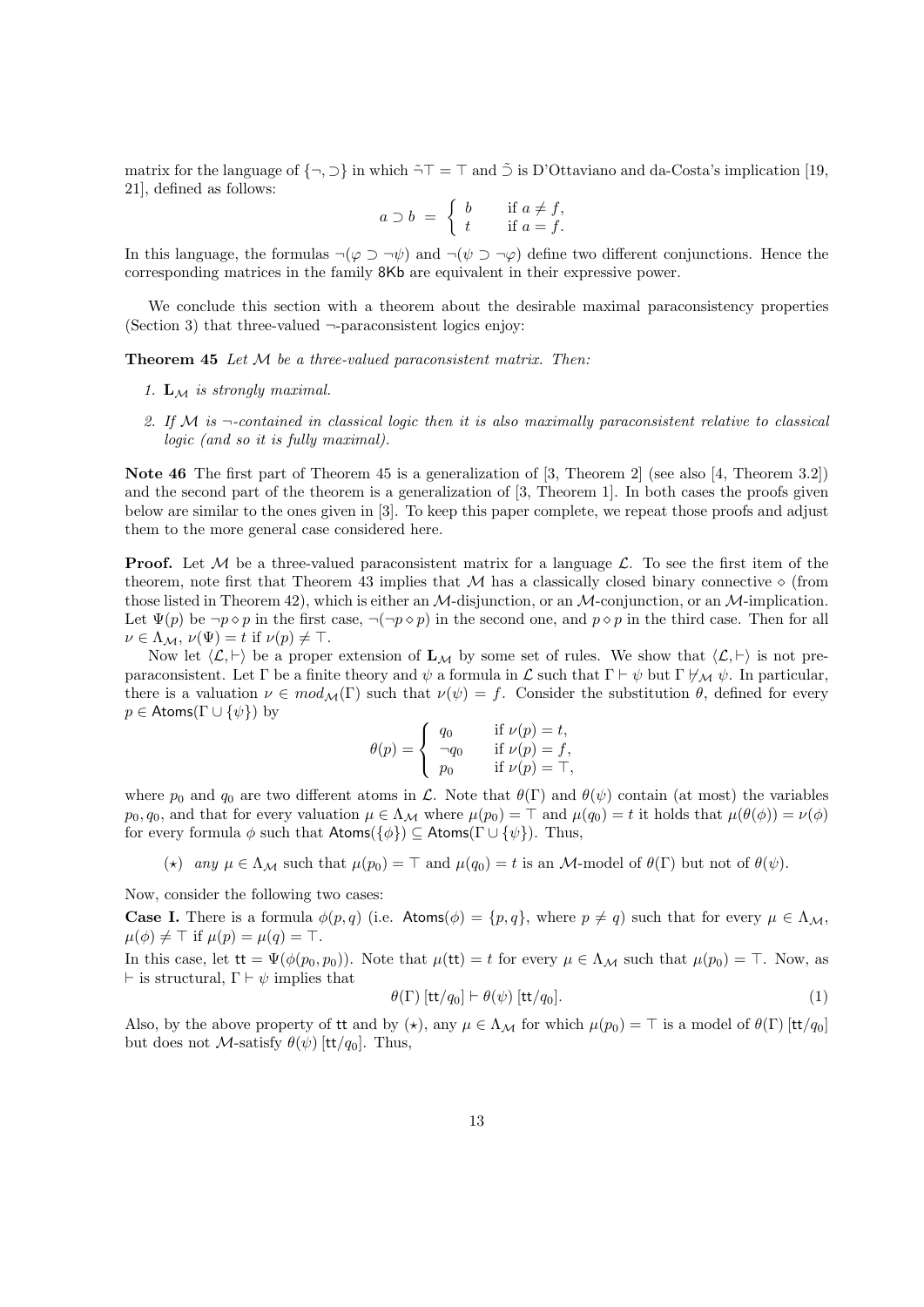•  $p_0, \neg p_0 \vdash_{\mathcal{M}} \theta(\gamma)$  [tt/q<sub>0</sub>] for every  $\gamma \in \Gamma$ . As  $\langle \mathcal{L}, \vdash \rangle$  is stronger than  $\langle \mathcal{L}, \vdash_{\mathcal{M}} \rangle$ , this implies that

$$
p_0, \neg p_0 \vdash \theta(\gamma) \text{ [tt/q_0] for every } \gamma \in \Gamma.
$$
 (2)

• The set  $\{p_0, \neg p_0, \theta(\psi)[\text{tt}/q_0]\}$  is not M-satisfiable, thus  $p_0, \neg p_0, \theta(\psi)[\text{tt}/q_0] \vdash_{\mathcal{M}} q_0$ . Again, as  $\langle \mathcal{L}, \vdash \rangle$ is stronger than  $\langle \mathcal{L}, \vdash_{\mathcal{M}} \rangle$ , we have that

$$
p_0, \neg p_0, \theta(\psi) \left[ \frac{\text{tt}}{q_0} \right] \vdash q_0. \tag{3}
$$

By (1)–(3)  $p_0, \neg p_0 \vdash q_0$ , thus  $\langle \mathcal{L}, \vdash \rangle$  is not pre-paraconsistent.

**Case II.** For every formula  $\phi(p, q)$  and for every  $\mu \in \Lambda_M$ , if  $\mu(p) = \mu(q) = \top$  then  $\mu(\phi) = \top$ . Again, as  $\vdash$  is structural, and since  $\Gamma \vdash \psi$ ,

$$
\theta(\Gamma) \left[ \Psi(q_0)/q_0 \right] \vdash \theta(\psi) \left[ \Psi(q_0)/q_0 \right]. \tag{4}
$$

In addition,  $(\star)$  above entails that any valuation  $\mu \in \Lambda_{\mathcal{M}}$  such that  $\mu(p_0) = \top$  and  $\mu(q_0) \in \{t, f\}$ is a model of  $\theta(\Gamma)$  [ $\Psi(q_0)/q_0$ ] which is not a model of  $\theta(\psi)$  [ $\Psi(q_0)/q_0$ ]. Thus, the only *M*-model of  $\{p_0, \neg p_0, \theta(\psi) \, [\Psi(q_0)/q_0] \}$  is the one in which both of  $p_0$  and  $q_0$  are assigned the value  $\top$ . It follows that  $p_0, \neg p_0, \theta(\psi)$  [ $\Psi(q_0)/q_0$ ]  $\vdash_{\mathcal{M}} q_0$ . Thus,

$$
p_0, \neg p_0, \theta(\psi) \left[ \Psi(q_0) / q_0 \right] \vdash q_0. \tag{5}
$$

By using  $(\star)$  again (for  $\mu(q_0) \in \{t, f\}$ ) and the condition of Case II (for  $\mu(q_0) = \top$ ), we have:

$$
p_0, \neg p_0 \vdash \theta(\gamma) \left[ \Psi(q_0) / q_0 \right] \text{ for every } \gamma \in \Gamma.
$$
 (6)

Again, by (4)–(6) above we have that  $p_0, \neg p_0 \vdash q_0$ , and so  $\langle \mathcal{L}, \vdash \rangle$  is not pre-paraconsistent in this case either.

For the second part of the theorem we need the following lemma.

**Lemma 47** *Let M be a paraconsistent three-valued matrix, and suppose that there is some bivalent ¬* interpretation **F** such that  $L_M$  is **F**-contained in classical logic, but  $L_M$  is not **F**-maximal relative to *classical logic. Then M is classically closed.*

**Proof.** The assumption about **F** implies that there is some classical **F**-tautology (Definition 29)  $\psi_0$  which is not provable in  $\mathbf{L}_{\mathcal{M}}$ , and by adding it as an axiom to  $\mathbf{L}_{\mathcal{M}}$  we get a logic  $\mathbf{L}^*$  that is *not*  $\mathbf{F}$ -complete. Since  $\mathbf{L}_{\mathcal{M}}$  is strongly maximal by the first part of this theorem (and  $\mathbf{L}^*$  is an extension by a rule of  $\mathbf{L}_{\mathcal{M}}$ ), *φ*, ¬*φ*  $\vdash$ **L**<sup>\*</sup> *ϕ* for every *φ*, *ϕ*. It follows that

$$
S^*, \varphi, \neg \varphi \vdash_{\mathcal{M}} \phi \text{ for every } \varphi, \phi \tag{7}
$$

where  $S^*$  is the set of all substitution instances of  $\psi_0$ . Now, let  $\sigma$  be some classical **F**-tautology not provable in  $\mathbf{L}^*$ . So  $\forall_{\mathbf{L}^*} \sigma$ , and so  $S^* \not\vdash_{\mathcal{M}} \sigma$ . Hence there is a valuation  $\nu \in \Lambda_{\mathcal{M}}$  which is a model of  $S^*$ , but  $\nu(\sigma) = f$ . We show that there is no formula  $\psi$  for which  $\nu(\psi) = \top$ . Assume for contradiction that this is not the case for some  $\psi$ . Since  $\nu$  is a model of  $S^*$ , it is also a model of  $S^* \cup {\psi, \neg \psi}$ , and so it is a model of  $\sigma$  by (7) above. This contradicts the fact that  $\nu(\sigma) = f$ . It follows that  $\nu(\psi) \in \{t, f\}$  for all *ψ*. We show that this implies that all the operations of *M* are classically closed. Let *◇* be some *n*-ary connective of L and let  $a_1, \ldots, a_n \in \{t, f\}$ . For  $i = 1, \ldots, n$ , define  $\varphi_i = P_i$  if  $\nu(p_i) = a_i$ , and  $\varphi_i = \neg P_i$ otherwise. Thus  $\nu(\varphi_i) = a_i$ , and  $\tilde{\diamond}(a_1, \ldots, a_n) = \tilde{\diamond}(\nu(\varphi_1), \ldots, \nu(\varphi_n)) = \nu(\diamond(\varphi_1, \ldots, \varphi_n)) \in \{t, f\}.$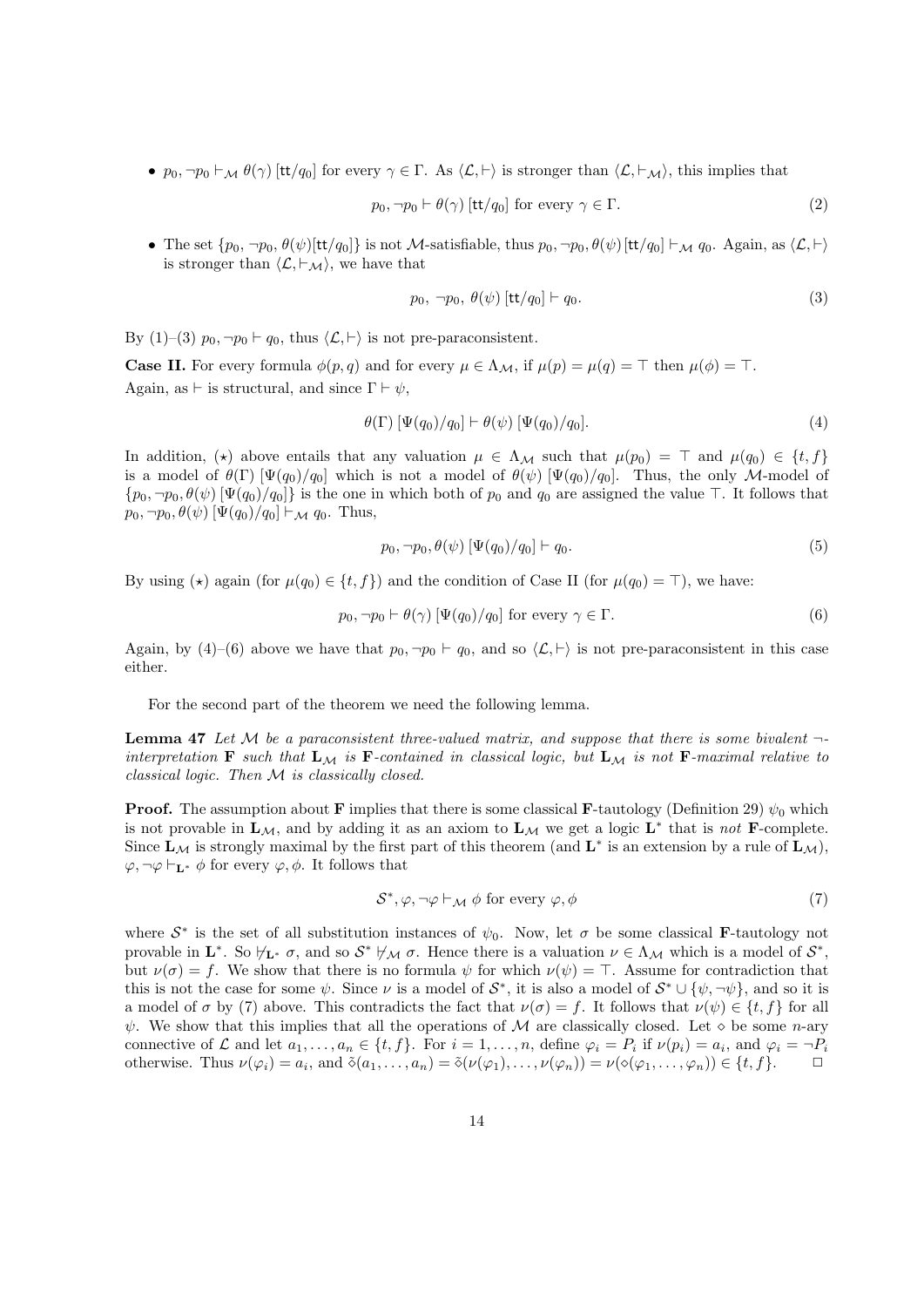Now we can show the second part of Theorem 45. The assumption that  $M$  is  $\neg$ -contained in classical logic entails that it is **F**-contained in classical logic for some **F**. If  $\mathbf{L}_{\mathcal{M}}$  is **F**–maximal relative to classical logic, then we are done. Otherwise, *M* is classically closed by Lemma 47, and so we can consider the bivalent  $\neg$ -interpretation induced by *M*, defined by  $\mathbf{F}_\mathcal{M}(\diamond) = \tilde{\diamond}_\mathcal{M}/\{t, f\}^n$  (where *n* is the arity of  $\diamond$ , and  $\tilde{\phi}_{\mathcal{M}}/ \{t, f\}^n$  is the reduction of  $\tilde{\phi}_{\mathcal{M}}$  to  $\{t, f\}^n$ ). As the next lemma shows, **F** must be identical to this interpretation.

## **Lemma 48**  $\mathbf{F} = \mathbf{F}_M$

**Proof.** Otherwise, there is some *n*-ary connective  $\diamond$  of  $\mathcal{L}$  such that  $\delta / \{t, f\} = \mathbf{F}_{\mathcal{M}}(\diamond) \neq \mathbf{F}(\diamond)$ . Hence there are some elements  $a_1, \ldots, a_n \in \{t, f\}$  such that  $\delta(a_1, \ldots, a_n) \neq \mathbf{F}(\diamond)(a_1, \ldots, a_n)$ . Because **F** and **F**<sub>M</sub> are both bivalent  $\neg$ -interpretations, we may assume without loss of generality that  $\mathbf{F}(\diamond)(a_1, \ldots, a_n) = t$ and  $\delta(a_1, \ldots, a_n) = f$  (otherwise we consider  $\neg \diamond$  instead of  $\diamond$ ). Next, for  $i = 1, \ldots, n$  we define  $\varphi_i = p$ if  $a_i = t$  and  $\varphi_i = \neg p$  otherwise, and so  $p, \Diamond(\varphi_1, \dots, \varphi_n) \vdash_M \neg p$ , while  $p, \Diamond(\varphi_1, \dots, \varphi_n) \not\vdash_{\mathcal{M}_{\mathbf{F}}} \neg p$  (because  $\nu(p) = t$  provides a counterexample). This contradicts the **F**-containment of  $\mathbf{L}_{\mathcal{M}}$  in classical logic.

Now, by the lemma above,  $\mathbf{L}_{\mathcal{M}}$  is  $\mathbf{F}_{\mathcal{M}}$ -contained in classical logic. We end by showing that  $\mathbf{L}_{\mathcal{M}}$  is **F***M*-maximal relative to classical logic. The proof of this is very similar to the proof of Lemma 47: Let *ψ ′* be a classical  $\mathbf{F}_{\mathcal{M}}$ -tautology not provable in  $\mathbf{L}_{\mathcal{M}}$ , and let  $\mathcal{S}'^*$  be the set of all of its substitution instances. Let  $\mathbf{L}'^*$  be the logic obtained by adding  $\psi'$  as a new axiom to  $\mathbf{L}_\mathcal{M}$ . Then for every theory  $\mathcal{T}$  we have that  $\mathcal{T} \vdash_{\mathbf{L}'^*} \phi$  iff  $\mathcal{T}, \mathcal{S}'^* \vdash_{\mathcal{M}} \phi$ . In particular, since  $\mathbf{L}_{\mathcal{M}}$  is strongly maximal, Condition (7) from the proof of Lemma 47 holds for  $S'^*$ . Suppose for contradiction that there is some classical  $\mathbf{F}_{\mathcal{M}}$ -tautology *σ* not provable in  $\mathbf{L}'^*$ . Since  $\nvdash_{\mathbf{L}'^*} \sigma$ , also  $\mathcal{S}'^* \not\models_M \sigma$ . Hence, there is a valuation  $\nu \in \Lambda_M$  which is a model of  $S'^{*}$ , but  $\nu(\sigma) = f$ . If there is some  $\psi$  such that  $\nu(\psi) = \top$ , then since  $\nu$  is a model of  $S'^{*}$ , it is also a model of  $\mathcal{S}'^* \cup \{\psi, \neg \psi\}$ , and so by (7) it is a model of  $\sigma$ , in contradiction to the fact that  $\nu(\sigma) = f$ . Otherwise,  $\nu(\psi) \in \{t, f\}$  for all  $\psi$ , and so  $\nu$  is an  $\mathcal{M}_{\mathbf{F}_\mathcal{M}}$ -valuation, which assigns  $f$  to  $\sigma$ . This contradicts the fact that  $\vdash_{\mathcal{M}_{\mathbf{F},\mathcal{M}}} \sigma$ . Hence, all classical  $\mathbf{F}_{\mathcal{M}}$ -tautologies are provable in  $\mathbf{L}'^*$ , and so  $\mathbf{L}_{\mathcal{M}}$  is **F**<sub>*M*</sub>-maximal relative to classical logic. □

**Note 49** Suppose that *M* is a three-valued paraconsistent matrix which is *¬*-contained in classical logic. Then any three-valued expansion of it which is obtained by enriching the language of *M* with extra classically closed connectives necessarily has the same properties (see Theorem 43). It follows that not only is  $L_M$  fully maximal, but so must be also all the logics induced by its expansions that are so obtained.

# **5 The Most Important Paraconsistent Three-Valued Logics**

As shown in the previous section, there are exactly eight ways of defining conjunctions in three-valued paraconsistent matrices. Of these eight operations, only four are symmetric. Of these four, only two are *{⊤}*-closed, and to the best of our knowledge, only three (including these two) have been seriously investigated in the literature. In this section we examine in greater detail the properties of the most important (and famous) three-valued paraconsistent logics that are based on these three symmetric conjunctions and the two possible negations. Then in the next section we shall show that each of these logics has a corresponding cut-free Gentzen-type system, which is very close to the classical one.

Our main criterion here for "importance" of three-valued paraconsistent matrices is having a *natural* set of connectives that can be characterized by a combination of potentially desirable properties. The most important such property is of course  $\{t, f\}$ -closure, which by Theorem 43 is equivalent to  $\neg$ -containment in classical logic. Another important property is *{⊤}*-closure, which by Proposition 37 is equivalent to being non-exploding. Other properties are introduced and used in the sequel.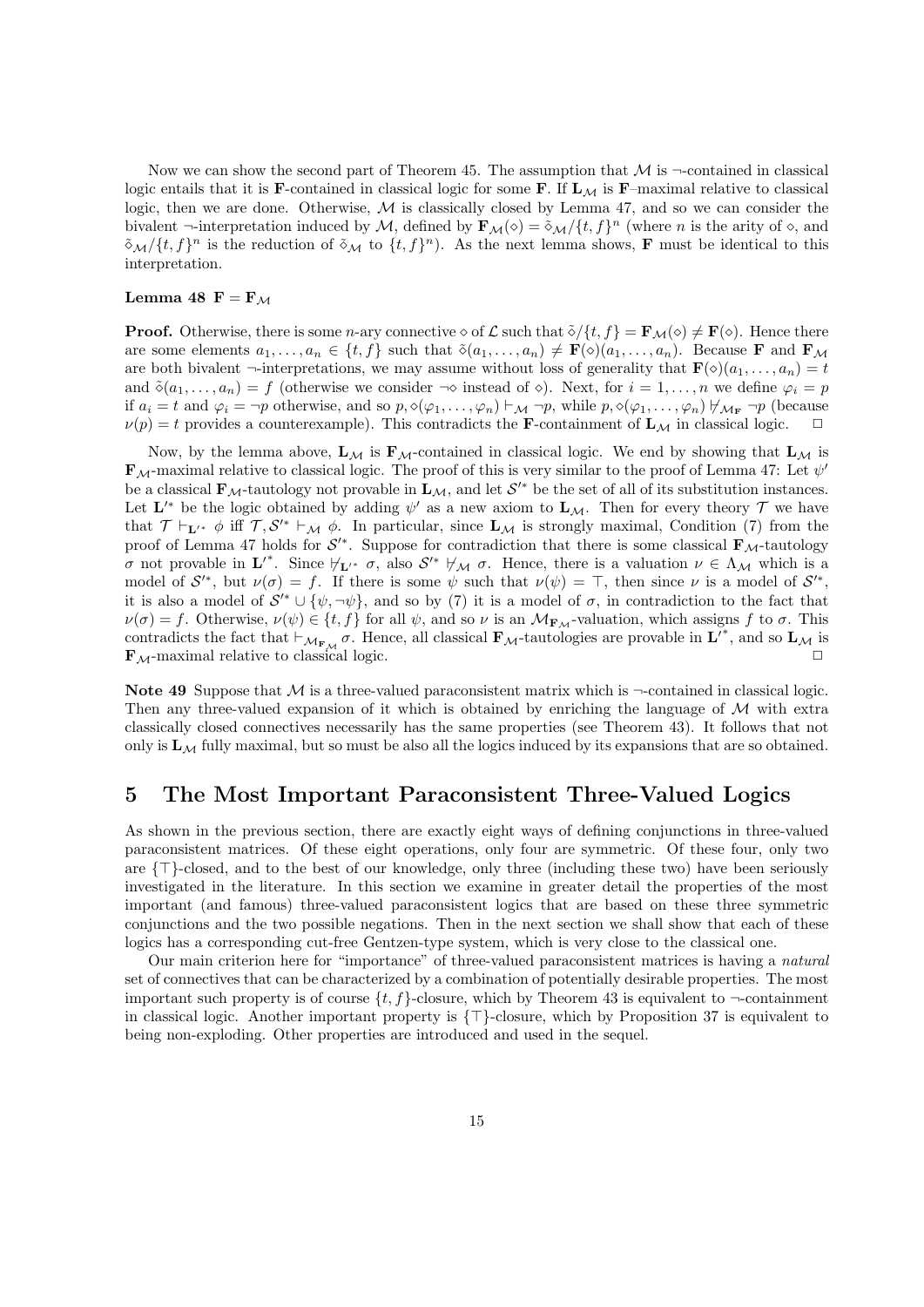## **5.1 The Logic P<sup>1</sup>**

Sette's logic  $\mathbf{P_1} = \langle \mathcal{L}_{\mathsf{P_1}}, \vdash_{\mathsf{P_1}} \rangle$  [35] is induced by the matrix  $\mathsf{P_1} = \langle \{t, f, \top \}, \{t, \top \}, \{\tilde{\wedge}, \tilde{\neg}\} \rangle$ , where the operations are defined as follows:

$$
\begin{array}{c|cc} \tilde{\land} & t & f & \top \\ \hline t & t & f & t \\ f & f & f & f \\ \top & t & f & t \end{array} \hspace{0.5cm} \begin{array}{c|cc} \tilde{\neg} & & \\ \tilde{\neg} & & \\ \hline t & f & f \\ \top & t & \top \end{array} \hspace{0.5cm} \begin{array}{c|cc} \\ \tilde{\neg} & & \\ \hline \end{array}
$$

**Proposition 50 P<sup>1</sup>** *is boldly paraconsistent, normal, ¬-contained in classical logic, and fully maximal.*

**Proof.** Define  $\psi \lor \phi = \neg(\neg(\psi \land \psi) \land \neg(\phi \land \phi))$  and  $\psi \supset \phi = \neg((\psi \land \psi) \land \neg(\phi \land \phi))$ . The corresponding interpretations are the following:

|  | $\tilde{\vee}$ $\begin{array}{cc} t & f \end{array}$ T                   |  |  |                                                                      | $\tilde{\supset}$   t f T |
|--|--------------------------------------------------------------------------|--|--|----------------------------------------------------------------------|---------------------------|
|  | $t \mid t \mid t \mid t$                                                 |  |  |                                                                      | $\overline{t}\mid t-f-t$  |
|  | $\frac{f}{\top}$ $\begin{array}{ccc} t & f & t \\ t & t & t \end{array}$ |  |  | $\frac{f}{\top}\begin{vmatrix} t & t & t \\ t & f & t \end{vmatrix}$ |                           |
|  |                                                                          |  |  |                                                                      |                           |

Therefore, Item 3 of Theorem 43 implies that  $P_1$  is a normal paraconsistent logic, which is  $\neg$ -contained in classical logic. The other properties follow from Corollary 34 and Theorem 45.  $\Box$ 

**Note 51** As far as we know, **P<sup>1</sup>** was the first paraconsistent logic for which a maximality property has been stated and proved (in [35]). Therefore, it is frequently referred to as "Sette maximal paraconsistent logic". However, the results in Section 4 show that there is nothing special about **P<sup>1</sup>** in this respect. Its maximality is just one (out of thousands) instances of Theorem 45.

The next theorem characterizes the expressive power of the language of **P1**.

**Theorem 52** *A function*  $g: \{t, f, \top\}^n \to \{t, f, \top\}$  *is representable in*  $\mathcal{L}_{\mathsf{P}_1}$  *iff its range is*  $\{t, f\}$ *.* 

**Proof.** Obviously, the condition is necessary. To show that it is also sufficient, define:

$$
\psi_a(p) = \begin{cases} p \land \neg \neg p & \text{if } a = t \\ \neg(p \land p) & \text{if } a = f \\ p \land \neg p & \text{if } a = \top \end{cases}
$$

It is easy to check that if *ν* is a valuation in  $\mathbf{P}_1$ , then  $\nu \models_{\mathbf{P}_1} \psi_a(p)$  iff  $\nu(p) = a$ . Now, given a function  $g: \{t, f, \top\}^n \to \{t, f\}$ , it is not difficult to see that *g* is represented in  $\mathcal{L}_{P_1}$  by the disjunction (as defined in the proof of Proposition 50) of all the formulas of the form  $\psi_{a_1}(P_1) \wedge \psi_{a_2}(P_2) \wedge \cdots \wedge \psi_{a_n}(P_n)$  such that  $g(a_1, a_2, \ldots, a_n) = t$  (and by the formula  $\neg P_1 \land \neg P_1$  if no such  $a_1, a_2, \ldots, a_n$  exist).

**Corollary 53** *The connectives defined in the proof of Proposition 50 are the* only *disjunction and implication definable in* **P1***.*

**Proof.** This easily follows from Theorems 42 and 52. □

**Note 54** As noted previously, the Logic **P<sup>1</sup>** has all the desirable properties mentioned in the previous section. Nevertheless,  $P_1$  also has the following two severe drawbacks:

• It is paraconsistent only with respect to atomic formulas (that is, for a non-atomic formula  $\psi$  we have that  $\psi$ ,  $\neg \psi$   $\vdash_{\mathsf{P}_1} \varphi$ , since non-atomic formulas get only values in  $\{t, f\}$ ).

<sup>&</sup>lt;sup>6</sup>Note that in our notations **P<sub>1</sub>** is also denoted  $\mathbf{L}_{\mathsf{P}_1}$ .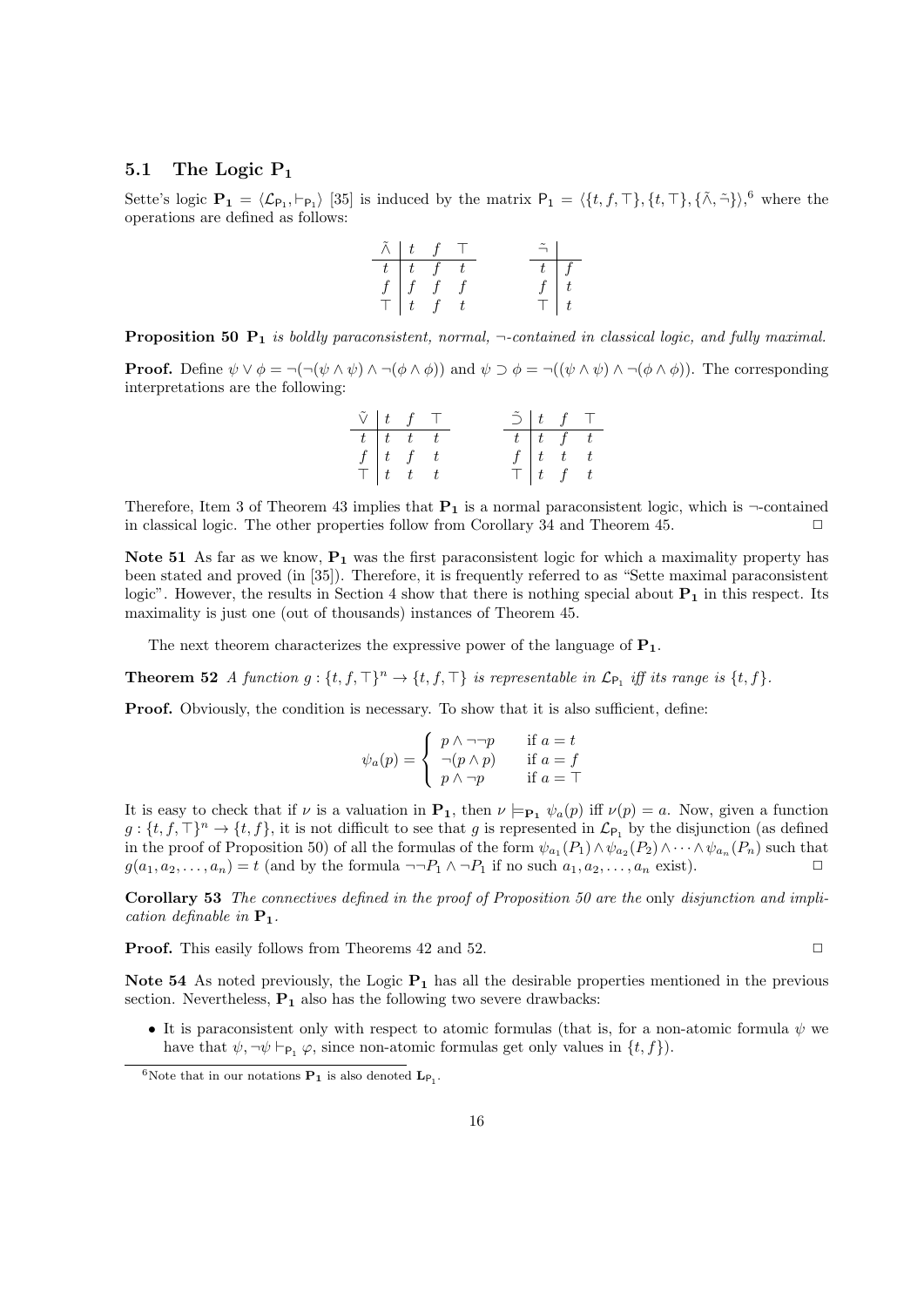• The conjunction-negation combination does not always behave as expected, e.g.,  $\neg p \nvDash_{\mathsf{P}_1} \neg (p \wedge q)$ .

The main source of these problematic features is the fact that Sette's negation (which is the negation used in  $P_1$ ) has the following drawbacks in comparison to Kleene's negation:

- It is explosive with respect to negated data:  $\neg \varphi$ ,  $\neg \neg \varphi \vdash_{P_1} \psi$  for every  $\varphi$  and  $\psi$ .
- It is not right involutive:  $p \nvDash_{P_1} \neg \neg p$ .

These drawbacks should be the reason why **P<sup>1</sup>** is (to the best of our knowledge) the only three-valued paraconsistent logic considered in the literature whose negation is Sette's negation. Accordingly, all the other logics described in this section use Kleene's negation.

## **5.2 The Logic SRM***<sup>∼</sup><sup>→</sup>*

Another conjunction of the eight possible conjunctions listed in Section 4 has (implicitly) been used by Sobocinski in his three-valued matrix ([38]). This is the matrix  $\mathcal{A}_1 = \langle \{t, f, \top\}, \{t, \top\}, \{\tilde{\otimes}, \tilde{\neg}\} \rangle$  for the language  $\mathcal{IL} = \{\neg, \otimes\}$  in which  $\tilde{\neg}$  is Kleene's negation, and  $\tilde{\otimes}$  is Sobocinski's conjunction, defined below:

$$
\begin{array}{c|ccccc}\n\tilde{\otimes} & t & f & \top & & \tilde{\neg} \\
\hline\nt & t & f & t & & t \\
f & f & f & f & & & f \\
\top & t & f & \top & & & \top\n\end{array}
$$

We denote by **SRM***<sup>∼</sup><sup>→</sup>* (or **SRMI<sup>1</sup>** *∼→* ) the logic that is induced by *A*1.

**Note 55** The official language that was used in [38] (as well as in the literature on relevance logic) is  $\{\neg, \rightarrow\}$ , and the interpretation of  $\rightarrow$  there was the following *Sobocinski's implication*:

$$
a \rightarrow_S b = \begin{cases} \top & \text{if } a = b = \top, \\ f & \text{if } a = t \text{ and } b \neq t, \text{ or } b = f \text{ and } a \neq f, \\ t & \text{otherwise.} \end{cases}
$$

It is easy to see that  $a \to_S b = \tilde{\neg}(a \tilde{\otimes} \tilde{\neg} b)$ , while  $a \tilde{\otimes} b = \tilde{\neg}(a \to_S \tilde{\neg} b)$ . Hence,  $\mathcal{IL}$  and  $\mathcal{A}_1$  are equivalent to Sobocinski's original language and matrix (respectively).

**Note 56** It should be emphasized that  $\mathbf{SRM}_{\gamma}$  is *not* identical to the logic introduced by Sobocinski in [38]. That logic has only been *motivated* by the matrix  $A_1$ . What Sobocinski actually did in [38] is to axiomatize *the set of valid formulas of*  $A_1$  using a Hilbert-type system with Modus Ponens for  $\rightarrow$  as the single rule of inference. In other words: his system is only *weakly* complete for  $A_1$ . Thus, one cannot derived in it  $\varphi$  from  $\varphi \otimes \psi$ , even though  $\varphi \otimes \psi \vdash_{\mathbf{SRM}_{\preceq}} \varphi$ .<sup>7</sup>

The connective  $\rightarrow$  of **SRM**<sub> $\sim$ </sub> is not an implication for that logic (since  $\varphi \rightarrow (\psi \rightarrow \varphi)$  is not valid in  $\mathcal{A}_1$ ). Despite this we have:

**Proposition 57 SRM**<sub> $\tilde{\sim}$  *is non-exploding, normal,* ¬-contained in classical logic, and fully maximal.</sub>

**Proof.** Define  $\varphi \supset \psi = \varphi \rightarrow (\varphi \otimes \psi)$ , where (as above)  $\varphi \rightarrow \psi = \neg(\varphi \otimes \neg \psi)$ . Then  $\supset$  has in  $\mathcal{A}_1$  the following interpretation:

|   | t |    |   |
|---|---|----|---|
| τ | τ |    | ι |
|   | t | T, | t |
|   | t |    |   |

<sup>&</sup>lt;sup>7</sup>Meyer has shown (see [1]) that Sobocinski's system induces the  $\{\neg, \rightarrow, \otimes\}$ -fragment of the semi-relevant logic **RM**.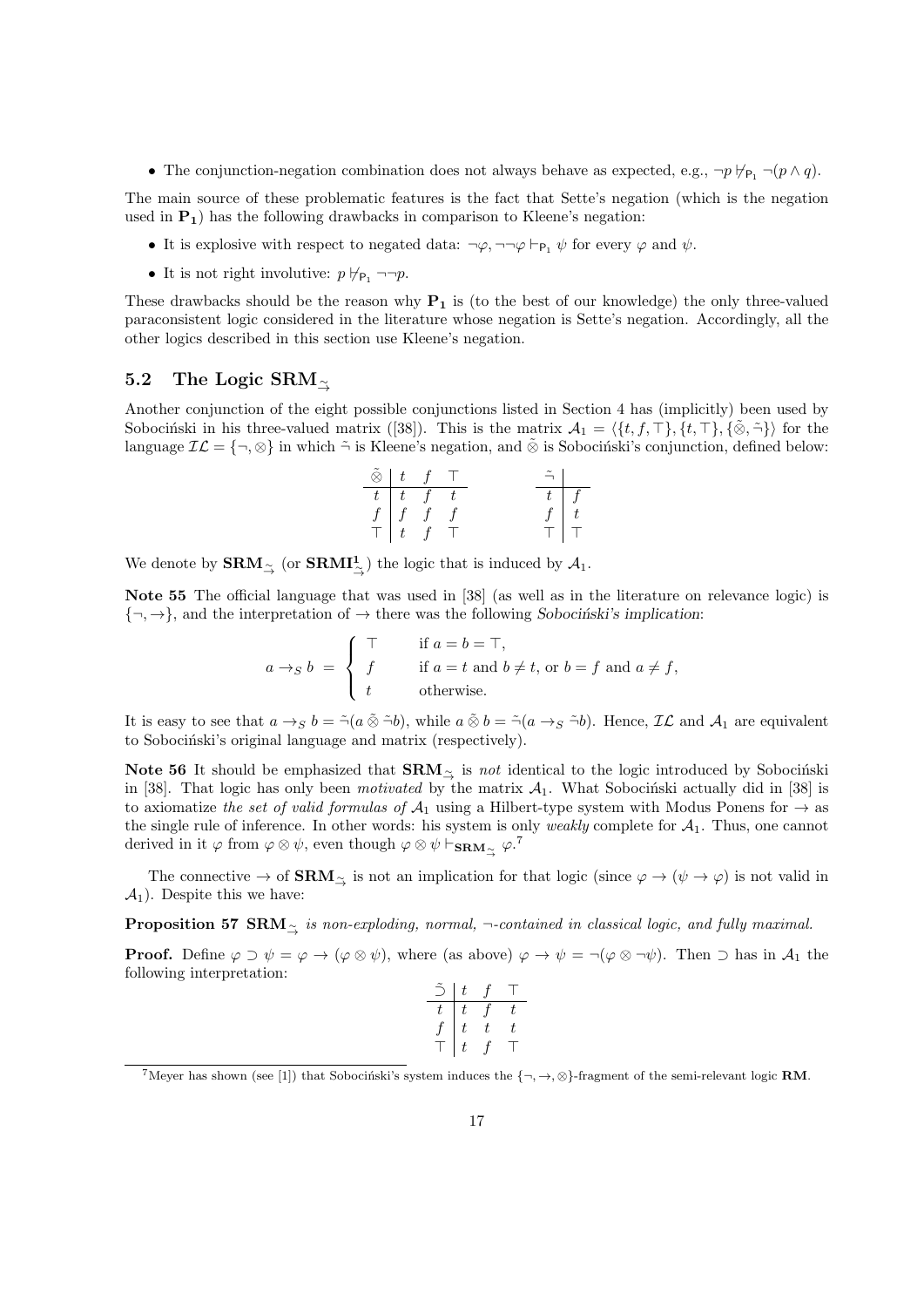It follows that  $\supset$  is an *A*<sub>1</sub>-implication. This implies that the connective  $\vee$ , defined by  $\psi \vee \varphi = (\psi \supset \varphi) \supset \varphi$ , is an  $A_1$ -disjunction. Finally,  $\otimes$  is an  $A_1$ -conjunction. Therefore, Item 3 of Theorem 43 implies that SRM<sub><sup>∠</sup></sub> is a normal paraconsistent logic which is *¬*-contained in classical logic. The other properties follow from Theorem 45 and Proposition 37.

The following theorem characterizes the expressive power of the language of **SRM***<sup>∼</sup>→*:

**Theorem 58** [9] *The connectives that are definable in the language of* **SRM***<sup>∼</sup><sup>→</sup> are those that are both {⊤}-closed and {⊤}-limited (Definition 12).*

Note that by the last theorem it follows that Kleene's conjunction (see next subsection) is *not* definable in the language of **SRM***<sup>∼</sup><sup>→</sup>* (since Kleene's conjunction is not *{⊤}*-limited)

### **5.3 The Logic LP and Its Main Monotonic Expansions**

The most popular conjunction used in three-valued paraconsistent logics and three-valued logics in general is Kleene's (strong) conjunction (see the truth-table below), and the most basic paraconsistent logic which is based on it is Asenjo-Priest's three-valued logic **LP** [5, 31, 32, 33]. This is the logic induced by the three-valued matrix  $LP = \langle \{t, f, \top\}, \{t, \top\}, \{\tilde{\wedge}, \tilde{\neg}\} \rangle$ , where the truth tables for  $\neg$  and  $\wedge$  are the following:

| $\tilde{\wedge}$ | $\pm$       |          | $-1$ | $\tilde{\mathcal{I}}$ |  |
|------------------|-------------|----------|------|-----------------------|--|
| t                |             | $f \top$ |      |                       |  |
| $f \mid$         | $f \quad f$ |          |      |                       |  |
|                  |             |          |      |                       |  |

The matrix LP also has a disjunction, defined by  $\psi \lor \varphi = \neg(\neg \psi \land \neg \varphi)$ . What is obtained is one of the possible interpretations of disjunction given in Theorem 43: the strong Kleene's disjunction, whose truth table is the following:

$$
\begin{array}{c|cc}\n\tilde{\lor} & t & f & \top \\
\hline\nt & t & t & t \\
f & t & f & \top \\
\top & t & \top & \top\n\end{array}
$$

**Note 59** A common way of defining and understanding the disjunction, conjunction and negation of LP is with respect to total order  $\leq_t$  on  $\{t, f, \top\}$ , in which *t* is the maximal element and *f* is the minimal one. This order may be intuitively understood as reflecting differences in the amount of *truth* that each element exhibits. Here,  $\tilde{\wedge}$  and  $\tilde{\vee}$  are the meet and the join (respectively) of  $\leq_t$ , and  $\tilde{\neg}$  is order reversing with respect to *≤*<sup>t</sup> .

Next, we introduce the simplest expansions of **LP**: those that are obtained by adding to its language the propositional constants which correspond to the truth-values that are used. We shall denote by f the one for which  $\forall \nu \in \Lambda$   $\nu(f) = f$  and by  $\top$  the constant for which  $\forall \nu \in \Lambda$   $\nu(\top) = \top$ . (There is no need to consider also a constant for *t*, because such a constant and f are definable in terms of each other and *¬*.)

#### **Definition 60**

 $\mathbf{LP}^f$  is the logic induced by the expansion of the matrix  $\mathsf{LP}$  to the language  $\{\neg, \wedge, \vee, f\}$  (or just  $\{\neg, \wedge, f\}$ ). **LP**<sup> $⊤$ </sup> is the logic induced by the expansion of the matrix LP to the language  $\{\neg, \land, \lor, \top\}$ . **LP**<sup>f<sub>*,*</sub><sup>T</sup> is the logic induced by the expansion of the matrix LP to the language  $\{\neg, \wedge, \vee, f, \top\}$ </sup>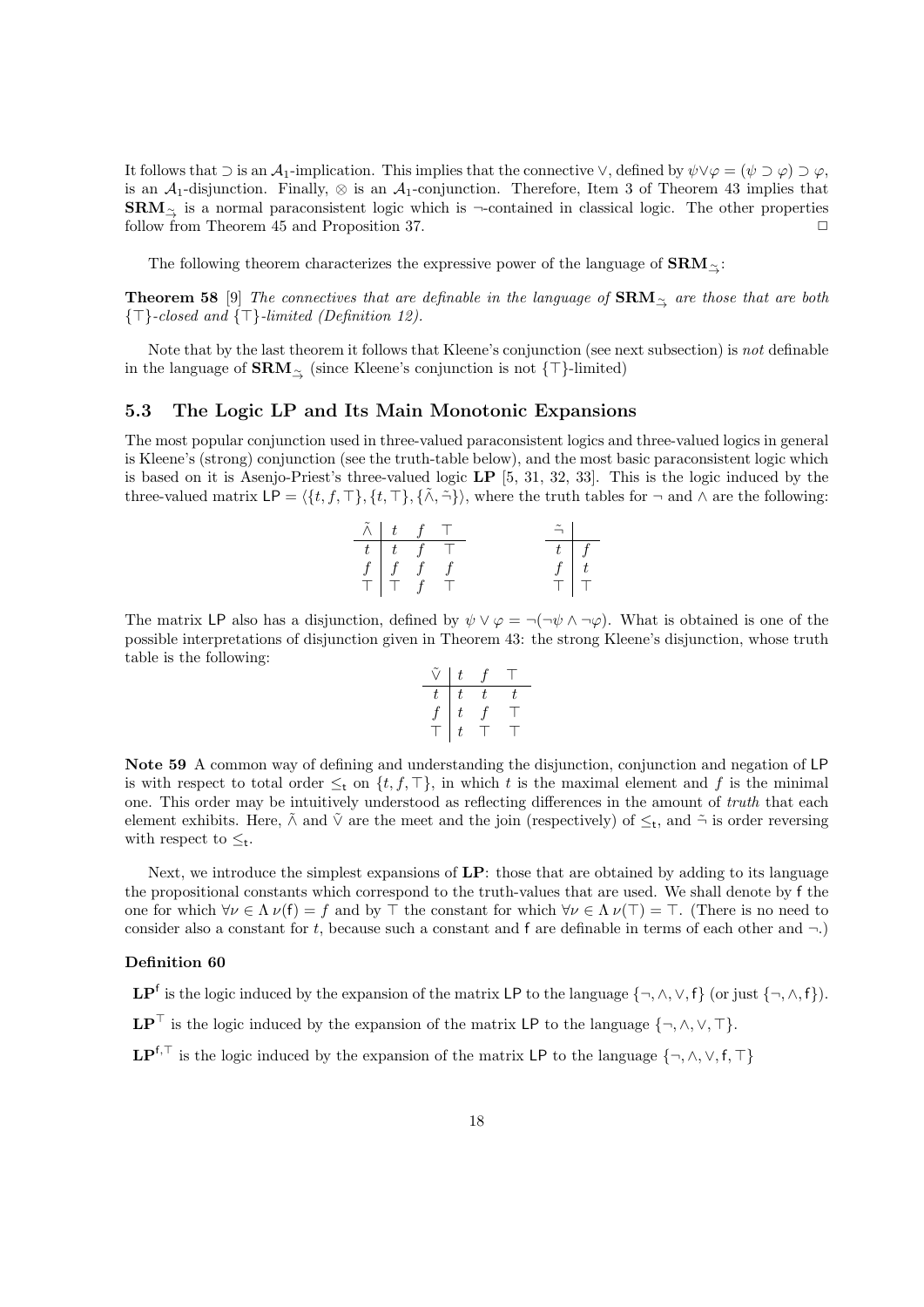For characterizing the expressive power of the languages of **LP** and its above expansions, it is convenient to order the truth-values in a partial order *≤*<sup>k</sup> that intuitively reflects differences in the amount of *knowledge* (or *information*) that the truth values convey. According to this relation *⊤* is the maximal element, while neither of the remaining truth-values is greater than the other. Therefore,  $\langle V, \leq_k \rangle$  is an upper semi-lattice. A Double-Hasse diagram representing the structure  $THREE$  which is induced by  $\leq_k$ and *≤*<sup>t</sup> (Note 59) is given in Figure 1. In this diagram *b* is an immediate *≤*t-successor of *a* iff *b* is on the right-hand side of *a*, and there is an edge between them; Similarly, *b* is an immediate  $\leq$ <sub>k</sub>-successor of *a* iff  $b$  is above  $a$ , and there is an edge between them.<sup>8</sup>



Figure 1: *T HREE*

**Definition 61** A function  $g: \{t, f, \top\}^n \to \{t, f, \top\}$  is  $\leq_k$ -monotonic if  $g(a_1, \ldots, a_n) \leq_k g(b_1, \ldots, b_n)$  in case  $a_i \leq_k b_i$  for every  $1 \leq i \leq n$ .

Now we are able to characterize the expressive power of **LP** and its expansions:

**Theorem 62** [8] *Let*  $g: \{t, f, \top\}^n \to \{t, f, \top\}$ *.* 

- *1. g is representable in the language of*  $\mathbf{LP}^{\mathbf{f}, \top}$  *iff it is* ≤*k-monotonic.*
- *2. g is representable in the language of*  $\mathbf{LP}^{\top}$  *iff it is*  $\leq$ <sub>*k*</sub>*-monotonic and*  $\{\top\}$ *-closed.*
- *3. g is representable in the language of*  $\mathbf{LP}^f$  *iff it is*  $\leq_k$ *-monotonic and classically (i.e.*  $\{t, f\}$ *-) closed.*
- *4. g is representable in the language of* **LP** *iff it is ≤k-monotonic, {⊤}-closed , and classically closed.*

Next we turn to the main properties of the four logics considered in Theorem 62.

#### **Proposition 63**

- *1.* **LP**,  $\mathbf{LP}^{\mathsf{T}}$ ,  $\mathbf{LP}^{\mathsf{T}}$ , and  $\mathbf{LP}^{\mathsf{T},\mathsf{f}}$  are all boldly paraconsistent and strongly maximal paraconsistent logics.
- *2.* **LP** *is ¬-contained in classical logic and fully maximal. The same is true for* **LP**<sup>f</sup> *(but not for* **LP***<sup>⊤</sup> or* **LP***⊤,*<sup>f</sup> *).*
- *3.* **LP** *is non-exploding. The same is true for*  $\mathbf{LP}^\top$ *, but not for*  $\mathbf{LP}^\mathsf{f}$  *or*  $\mathbf{LP}^\top$ <sup>*,*f</sup>*.*

**Proof.** Immediate from Corollary 34, Theorems 62, 43, 45, and Proposition 37. □

Perhaps the most remarkable property of  $LP$  (and  $LP<sup>f</sup>$ ) is given in the next proposition.

<sup>&</sup>lt;sup>8</sup>We refer to [2, 15, 23, 25] for further motivation and discussions on algebraic structures that combine order relations about truth and knowledge.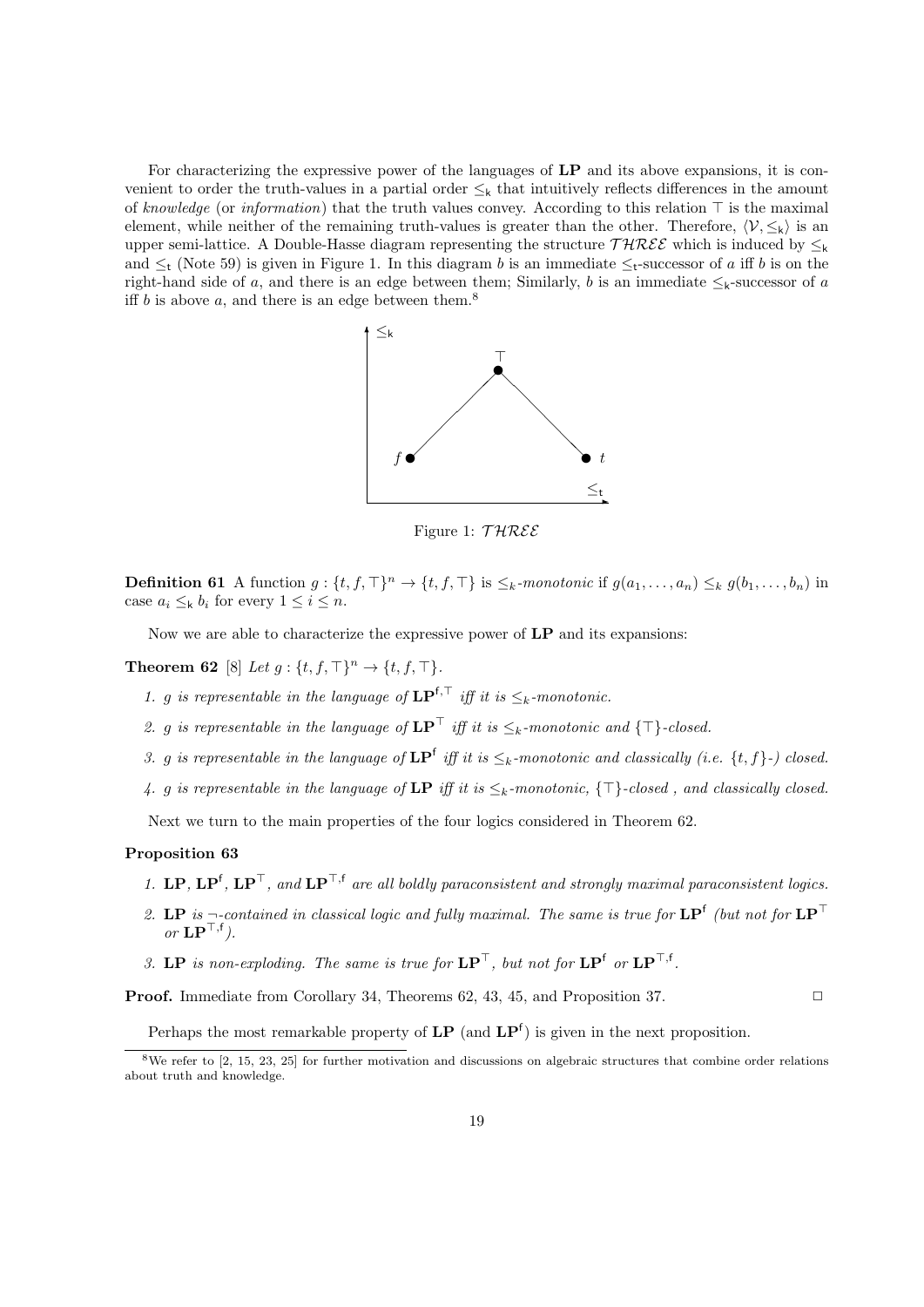**Proposition 64** [31] *The tautologies of* **LP** *and* **LP**<sup>f</sup> *are the same as those of classical logic in their* languages: if  $\psi$  is a formula in the language of  $\{\neg, \wedge, \vee\}$  ( $\{\neg, \wedge, \vee, f\}$ ) then  $\vdash_{\mathsf{LP}} \psi$  ( $\vdash_{\mathsf{LP}^f} \psi$ ) iff  $\vdash_{\mathcal{M}_{CL}} \psi$ , where  $\mathcal{M}_{CL}$  is the two-valued matrix for classical logic.

**Proof.** One direction is trivial. For the converse, suppose e.g. that *ν* is an LP-valuation (the proof in the case of  $\text{LP}^f$  is similar). Let  $\mu$  be the  $\mathcal{M}_{CL}$ -valuation such that for every  $p \in$  Atoms,  $\mu(p) = t$  iff  $\nu(p) \in \{t, \top\}$ . It is easy to prove by induction on the complexity of  $\psi$  that if  $\mu(\psi) = t$  then  $\nu(\psi) \in \{t, \top\}$ , and if  $\mu(\psi) = f$  then  $\nu(\psi) \in \{f, \top\}$ . It follows that if for every  $\mathcal{M}_{CL}$ -valuation  $\mu$  it holds that  $\mu(\psi) = t$ , then for every LP-valuation  $\nu$ ,  $\nu(\psi)$  is designated.  $\Box$ 

**Note 65** Despite of having the same set of valid formulas, **LP** is paraconsistent, while classical logic (in the language of  $\{\neg, \wedge, \vee\}$  is not. The difference between the two is due to their *consequence relations*.

The main drawback of **LP** and the other logics studied in this section is given in the next proposition.

**Proposition 66** [3] *Suppose that*  $M$  *is a three-valued paraconsistent matrix which has only*  $\leq_k$ *-monotonic connectives. Then* **L***<sup>M</sup> does not have an implication connective.*

**Proof.** Suppose for contradiction that *⊃* is a definable implication for **L***M*. By Lemma 6 this implies that (i) *⊦M p* ⊃ *p*, and (ii) *p, p* ⊃ *q ⊢M q*. Now, (i) entails that  $\tilde{O}(f, f) \in \{t, \top\}$ . Therefore it follows from the  $\leq_k$ -monotonicity of  $\supset$  that  $\tilde{\supset}(T, f) \in \{t, \top\}$ . This contradicts (ii), since it is refuted by any assignment *ν* such that  $\nu(p) = \top$  and  $\nu(q) = f$ .

**Corollary 67** *The logics* **LP***,* **LP***⊤,* **LP**<sup>f</sup> *, and* **LP**<sup>f</sup>*,<sup>⊤</sup> are not normal, but only semi-normal.*

**Proof.** Immediate from Corollary 40, Theorem 62, and Proposition 66. □

## **5.4 The Logics PAC (RM3) and Its Main Expansions**

The most straightforward way to turn **LP** into a normal logic is to extend LP by an implication connective. A natural candidate for this is D'Ottaviano and da-Costa's implication [19, 21], considered in Note 44. Because of its nice properties (to be presented below), this is the main implication connective (in the sense of Definition 5) which has been used in three-valued paraconsistent logics. The logic that is obtained by extending LP with *⊃* is called **PAC** (also known as **RM3**) [6, 7, 14, 20, 22, 34]. Thus, **PAC** is the logic which is induced by the three-valued matrix  $PAC = \langle \{t, f, \top\}, \{t, \top\}, \{\tilde{\wedge}, \tilde{\vee}, \tilde{\supset}, \tilde{\neg}\} \rangle$ , where  $\tilde{\wedge}, \tilde{\vee},$  and  $\tilde{\neg}$  are like in LP, while  $\tilde{\supset}$  is given by the following truth-table:

|   | t. |    |   |
|---|----|----|---|
| t | t  |    |   |
|   | t  | t. | t |
|   | t  |    |   |

**Note 68** Since  $a \rightarrow_S b = (a \oplus b) \land (\neg b \oplus \neg a)$ , while  $a \oplus b = b \lor (a \oplus_S b)$ , another way that leads to **PAC** is to extend *<sup>A</sup>*1, and with it **SRM***<sup>∼</sup>→*, with Kleene's conjunction (which, as indicated at the end of Section 5.2, is not definable in their language).

Again, the simplest expansions of **PAC** are those that are obtained by adding to its language the propositional constants *⊤* and f.

#### **Definition 69**

**J**<sup>3</sup> [20, 22] is the logic induced by the expansion of the matrix PAC to the language  $\{\neg, \land, \lor, \neg, \neg\}$ .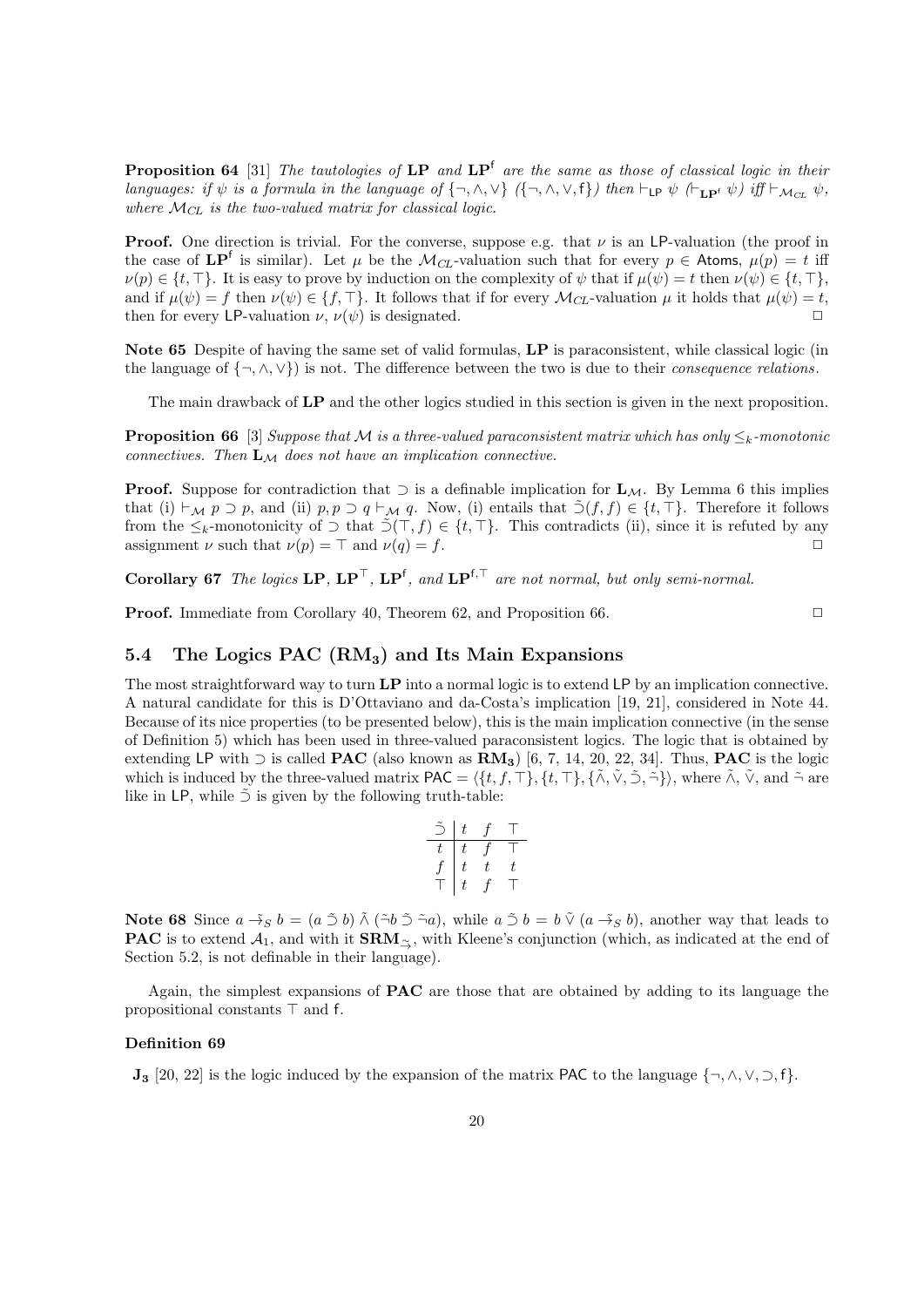**PAC***<sup>⊤</sup>* is the logic induced by the expansion of the matrix PAC to the language *{¬, ∧, ∨, ⊃, ⊤}*.

**J** *⊤* **3** is the logic induced by the expansion of the matrix PAC to the language *{¬, ∧, ∨, ⊃,* f*, ⊤}*

**Note 70** Instead of the propositional constant f it is common in the literature on **J<sup>3</sup>** to use as the extra connective the *consistency* operator  $\circ$ , whose interpretation  $\tilde{\circ}$  is given by:  $\tilde{\circ}(t) = \tilde{\circ}(f) = t$ , and ˜*◦*(*⊤*) = *f*. This does not make much difference, since ˜*◦*(*a*) = (*a ∧*˜ *¬*˜*a*) *⊃*˜ f, while f = ˜*◦*(*a*) *∧*˜ *¬*˜˜*◦*(*a*). As a logic in the language of  $\{\neg, \land, \lor, \neg, \circ\}$ ,  $J_3$  is the strongest logic in the family of LFIs (Logics of Formal Inconsistency, [16]) in this language. Recently, **J<sup>3</sup>** and its weaker versions have been considered also in the context of epistemic logics, where in [17, 18] it is shown that these logics can be encoded in a simple fragment of the modal logic **KD**, containing only modal formulas without nesting.

The following theorem characterizes the expressive power of the languages of PAC and its expansions:

**Theorem 71** [8] *Let*  $q: \{t, f, \top\}^n \to \{t, f, \top\}$ *.* 

- 1. *g* is representable in the language of  $J_3^{\perp}$ .
- 2. *g is representable in the language of*  $J_3$  *iff it is*  $\{t, f\}$ *-closed (i.e. classically closed).*
- *3. g is representable in the language of* **PAC***<sup>⊤</sup> iff it is {⊤}-closed.*
- *4. g is representable in the language of* **PAC** *iff it is both {t, f}-closed and {⊤}-closed.*

**Note 72** In [8] it is also shown that by adding to PAC *any* classically closed connective not available in it, we get a matrix in which exactly the classically closed connectives are available. Similarly, by adding to PAC *any {⊤}*-closed connective not available in it, we get a matrix in which exactly the *{⊤}*-closed connectives are available. It follows that there is no intermediate expansion of **PAC** between **PAC** and **J3**, or between **PAC** and **PAC***⊤*. From the results of [8] it also follows that there is no intermediate expansion of  $J_3$  or  $PAC^{\dagger}$  between these logics and  $J_3^{\dagger}$ .

The main properties of the four logics discussed above are considered next.

#### **Proposition 73**

- *1.* **PAC***,* **J**<sub>3</sub>*,* **PAC**<sup> $₁$ </sup>*, and* **J**<sup> $₁$ </sup><sub>**3**</sub> *are all normal, boldly paraconsistent, and strongly maximal paraconsistent logics.*
- 2. **PAC** and  $J_3$  are  $\neg$ -contained in classical logic and fully maximal. This is false for  $PAC^{\perp}$  and  $J_3^{\perp}$ .
- 3. **PAC** and  $\mathbf{PAC}^{\dagger}$  are non-exploding. This is false for  $\mathbf{J_3}$  and  $\mathbf{J_3}^{\dagger}$ .

**Proof.** Follows from Corollary 34, Theorems 71, 43, 45, and Proposition 37. □

#### **Corollary 74**

- 1. Every three-valued paraconsistent logic can be embedded in  $J_3^{\perp}$ .
- *2.* **J<sup>3</sup>** *is the strongest three-valued paraconsistent logic which is ¬-contained in classical logic (i.e., every other logic with these properties, like* **P1***, can be embedded in it).*
- *3.* **PAC***<sup>⊤</sup> is the strongest three-valued paraconsistent logic which is non-exploding.*
- *4.* **PAC** *is the strongest three-valued paraconsistent logic which is both ¬-contained in classical logic and non-exploding.*

**Proof.** Immediate from Theorems 71 and 43, and from Propositions 73 and 37. □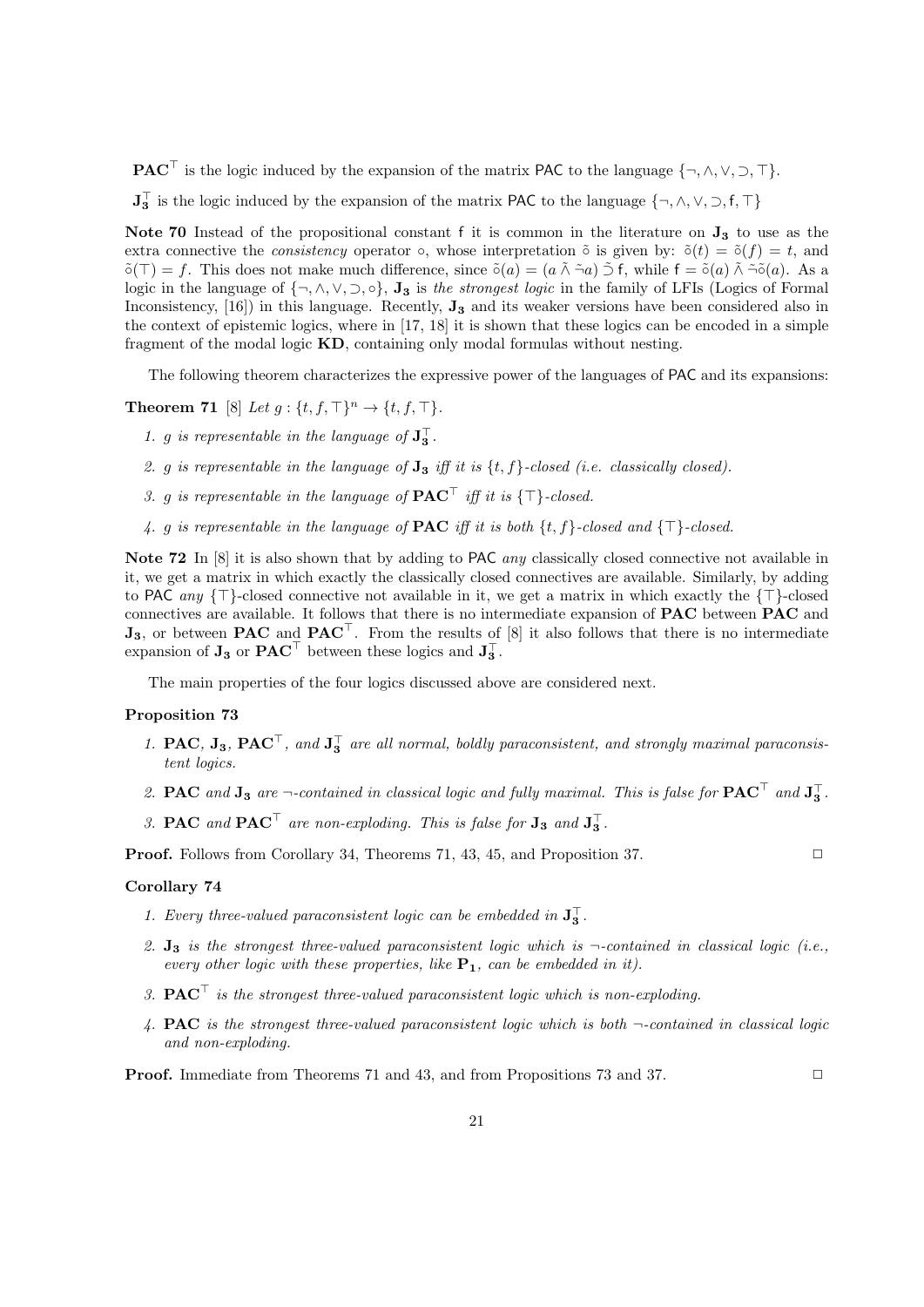# **5.5 The Logic PAC** *<sup>¬</sup> ⊃*

One more interesting paraconsistent three-valued logic is given by the *{¬, ⊃}*-fragment of **PAC**. We call this fragment  $\mathbf{PAC}_{\vec{2}}$ , and it is the logic induced by the matrix  $\mathbf{PAC}_{\vec{2}} = \langle \{t, f, \top\}, \{t, \top\}, \{\tilde{\gt}, \tilde{\neg}\} \rangle$ , where *⊃ ⊃*˜ and ˜*¬* are like in PAC.

**Proposition 75** [6] *The matrix*  $PAC$ <sub> $\bar{2}$ </sub> *is (equivalent to) a proper expansion of*  $A_1$ *.* 

**Proof.** The matrix  $PAC_{\vec{a}}$  is (equivalent to) an expansion of  $A_1$ , since:

$$
a\,\tilde{\otimes}\,b=\tilde{\neg}(\tilde{\neg}(a\,\tilde{\supset}\,\tilde{\neg}b)\,\tilde{\supset}\,(\tilde{\neg}(\tilde{\neg}b\,\tilde{\supset}\,a))).
$$

The expansion is proper by Proposition 58 and by the fact that  $\tilde{z}$  is not  $\{\top\}$ -limited.  $\Box$ 

**Corollary 76**  $\text{PAC}_{\supseteq}$  *is non-exploding, normal,*  $\neg$ -contained in classical logic, and fully maximal.

**Proof.** The normality of  $\mathbf{PAC}_{\neg}$  follows from Propositions 75, 57, and Corollary 39. The other properties  $\overrightarrow{2}$  follow, as usual, from Theorems 43, 45, and Proposition 37.  $\Box$ 

Our next theorem characterizes the expressive power of the language of  $\mathbf{PAC}_{\bar{\sup}}$ .

**Theorem 77** *A function*  $g: \{t, f, \top\}^n \to \{t, f, \top\}$  *is representable in the language of*  $\mathbf{PAC}_{\bar{\mathcal{Q}}}$  *iff it is {* $\top$ *}-closed, and there is*  $1 \leq i \leq n$  *such that*  $g(a_1, \ldots, a_n) = \top$  *only if*  $a_i = \top$ *.* 

**Proof.** For a formula  $\varphi$  in the language of  $\{\neg, \varphi\}$ , we define  $\varphi_{\top}$  recursively as follows:  $p_{\top} = p$  if  $p$  is atomic,  $(\neg \psi)_{\top} = \psi_{\top}$ , and  $(\varphi \supset \psi)_{\top} = \psi_{\top}$ . It is easy to verify that for every  $\varphi$ ,  $\varphi_{\top}$  is an atom such that  $\nu(\varphi) = \top$  whenever  $\nu$  is a valuation in PAC<sub> $\frac{\tau}{2}$ </sub> such that  $\nu(\varphi) = \top$ . This easily implies that if *g z* representable in the language of  $PAC_7$  then it satisfies the condition given above. Obviously, such *g* is *⊃* also *{⊤}*-closed. This prove the "only if" part of the proposition.

For the converse, let  $f_n = \neg P_1 \otimes P_1 \otimes \neg P_2 \otimes P_2 \otimes \cdots \otimes \neg P_n \otimes P_n$ . For  $a \in \{t, f, \top\}$  we define:

$$
\psi_a(p) = \begin{cases}\n-p \supset f_n & \text{if } a = t, \\
p \supset f_n & \text{if } a = f, \\
p \otimes \neg p & \text{if } a = T.\n\end{cases}
$$

It is easy to check that for every valuation  $\nu$  such that  $\nu(P_i) \neq \top$  for some  $1 \leq j \leq n$ , it holds that  $\nu(\psi_a(p)) \neq f$  iff  $\nu(p) = a$ . Next, for  $\vec{a} = (a_1, \ldots, a_n) \in \{t, f, \top\}^n$  we let  $\psi_{\vec{a}} = \psi_{a_1}(P_1) \otimes \cdots \otimes \psi_{a_n}(P_n)$ . Then for every valuation  $\nu, \nu(\psi_{\vec{a}}) \neq f$  iff  $\nu(P_i) = a_i$  for every  $1 \leq i \leq n$ , or  $\nu(P_i) = \top$  for every  $1 \leq i \leq n$ .

Now, suppose that  $g: \{t, f, \top\}^n \to \{t, f, \top\}$  has the above two properties, and let  $1 \leq i \leq n$  have the property that  $g(a_1, \ldots, a_n) = \top$  only if  $a_i = \top$ . It is not difficult to check that *g* is represented by the  $\otimes$ -conjunction of all the formulas which either has the form  $\psi_{\vec{a}} \supset f_n$  where  $g(\vec{a}) = f$ , or the form  $\psi_{\vec{a}}$  *⊃* ( $P_i$  *⊃*  $P_i$ ) where  $g(\vec{a}) = T$ . (Note that since *g* is {<sup>T}</sup>-closed, there is at least one formula of the latter form). <del>□</del>

**Corollary 78 PAC** *is a proper expansion of*  $\mathbf{PAC}_{\bar{2}}$ .

**Proof.** This follows from the previous proposition and the fact that Kleene's conjunction does not satisfy the second condition given there. **□** 

Figure 2 below shows the relative expressive power of six of the three-valued logics with Kleene's negation which are considered in this section (in the figure, if two logics are connected, the lower one is the stronger).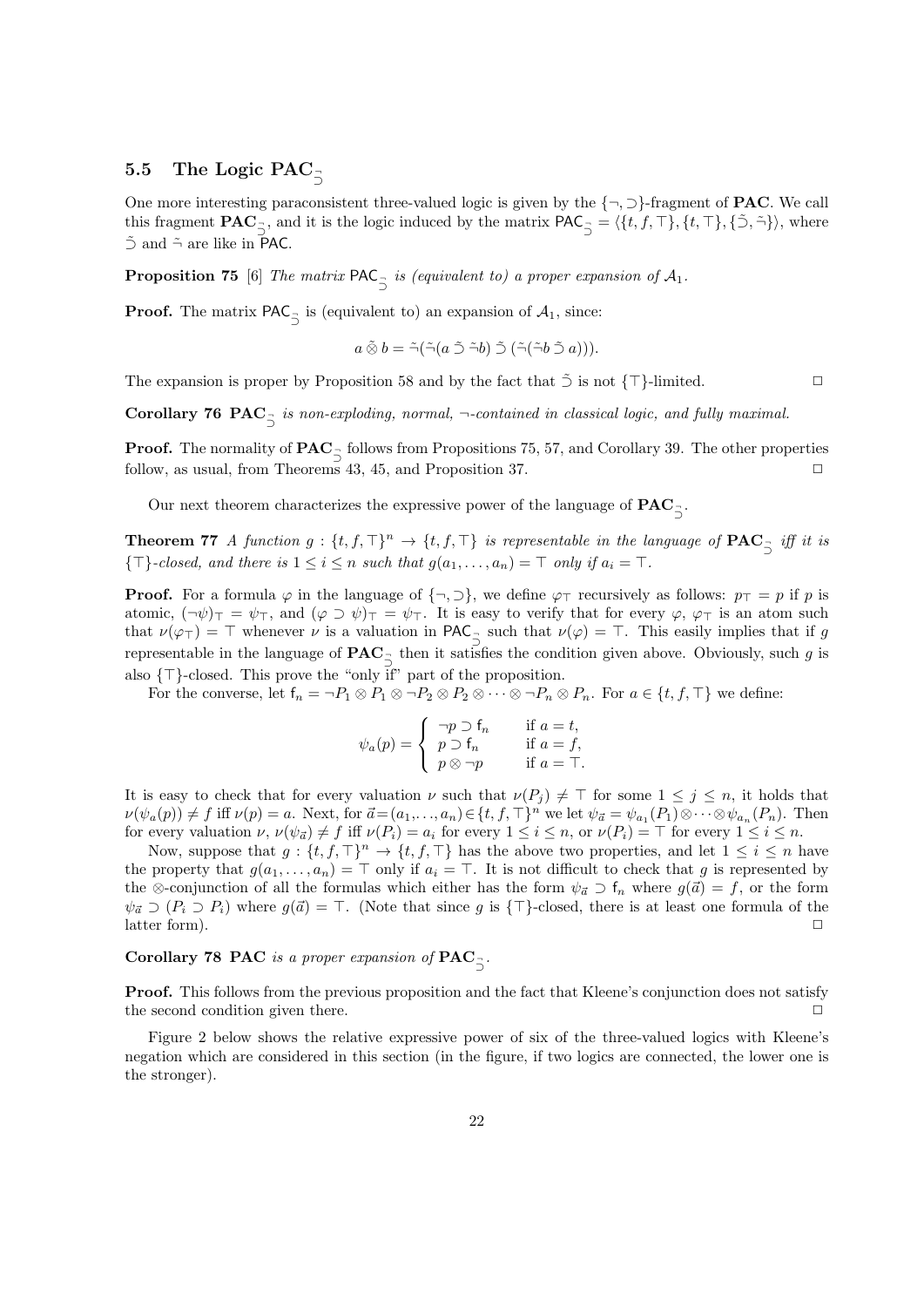

Figure 2: Relative strength of some logics with Kleene's negation

# **6 Proof Systems**

## **6.1 Gentzen-type Systems**

In this section we provide an explicit and concise presentation of Gentzen-type systems which correspond to the logics discussed in Section 5, as well as direct proofs of their completeness and the admissibility of the cut rule in them.<sup>9</sup> We start by recalling the notions of derivation and provability in a Gentzen-type sequent calculi. Below, we denote a sequent in a language  $\mathcal L$  by *s*, or more explicitly by  $\Gamma \Rightarrow \Delta$ , where  $\Gamma$ and  $\Delta$  are finite sets of formulas in  $\mathcal L$  and  $\Rightarrow$  is a new symbol, not used in  $\mathcal L$ .

**Definition 79** Let G be a Gentzen-type sequent calculus.

- *•* A *proof* (or *derivation*) in G of a sequent *s* from a set *S* of sequents is a finite sequence of sequents which ends with  $s$ , and every element in it either belongs to  $S$ , or is an axiom of  $G$ , or is obtained from previous elements of the sequence by one of the rules of G.
- *•* We say that *s follows* from *S* in G (notation: *S ⊢*<sup>G</sup> *s*), if there is a proof in G of *s* from *S*.
- *•* A sequent *s* is *provable* in G (notation: *⊢*<sup>G</sup> *s*), if it follows in G from the empty set of sequents.
- The tcr *⊦*<sub>G</sub> induced by G is defined by:  $\mathcal{T} \vdash_G \varphi$ , if there exists a finite  $\Gamma$  such that  $\vdash_G \Gamma \Rightarrow \varphi$ , and Γ consists only of elements of *T* . 10

In what follows, Figure 3 presents a well-known version of Gentzen's proof system *LK*<sup>+</sup> for positive classical logic [24], on which all the Gentzen-type calculi presented here are based. Figure 4 describes a

 $^{9}$ In [10] a general algorithm has been given for deriving sound and complete, cut-free Gentzen-type systems for finitevalued logics which have sufficiently expressive languages. That algorithm in fact works for *all* three-valued paraconsistent logics, but we shall not describe it here.

<sup>10</sup>Although the notation *⊢*<sup>G</sup> is overloaded in this definition, this should not cause any confusion in what follows.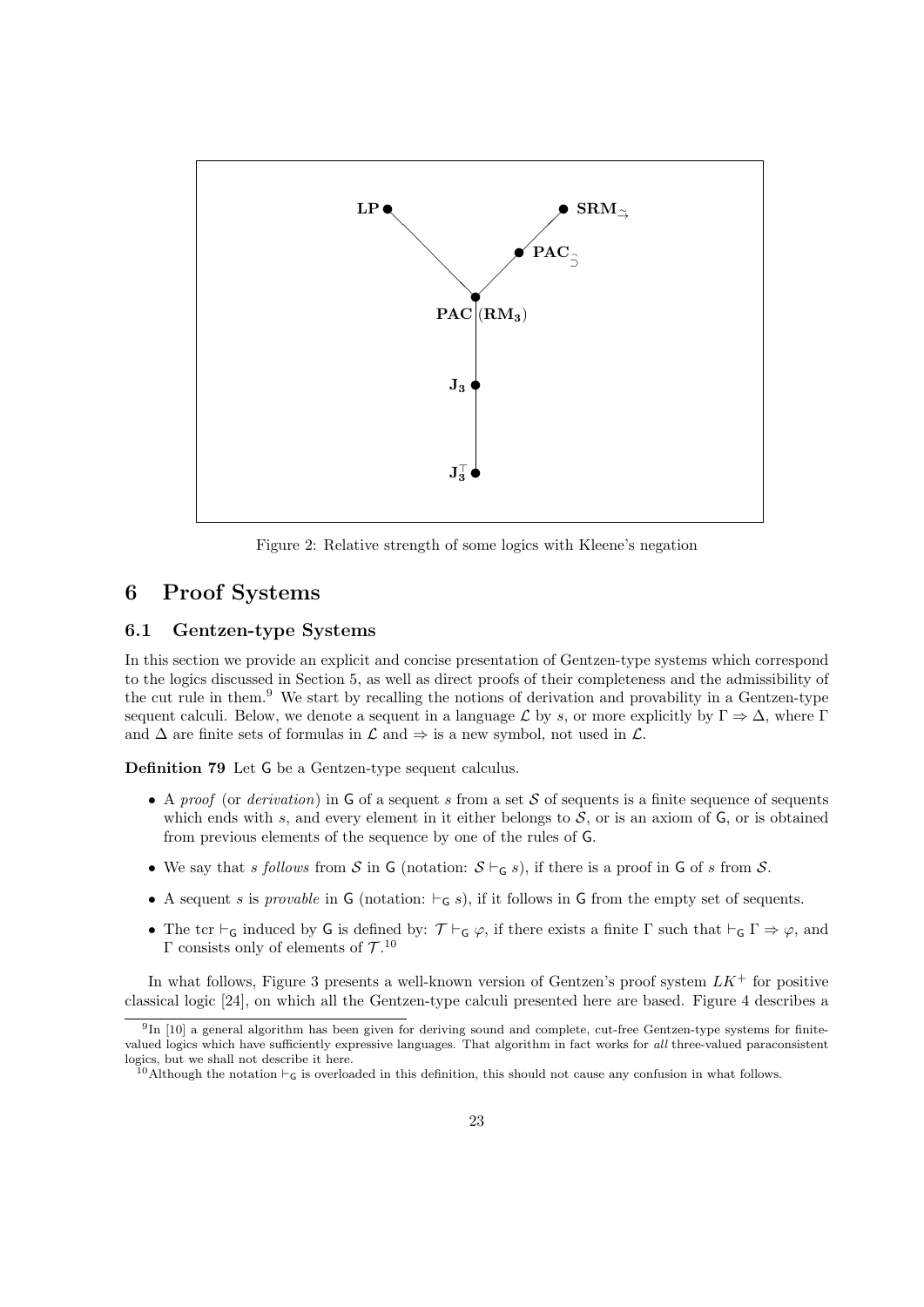Gentzen-type system  $G_{\mathbf{P_1}}$  for Sette's logic  $\mathbf{P_1}$ , and Figure 5 describes a Gentzen-type system  $G_{\mathbf{J}_3^{\top}}$  for  $\mathbf{J}_3^{\top}$ . A Gentzen-type system  $G_L$  for every  $L \in \{LP, LP^f, LP^{\top}, LP^{f,\top}, PAC, J_3, PAC^{\top}, PAC_{\preceq}\}$  is obtained from  $G_{\mathbf{J}_3^-}$  by deleting from it the irrelevant rules (e.g., the rules for *⊃* and f in the case of  $\mathbf{LP}^{\top}$ ). Finally, Figure 6 describes a Gentzen-type system *<sup>G</sup>***SRM***→∼* for **SRM***<sup>∼</sup><sup>→</sup>* in the primitive language of this logic.

| Axioms:                  | $\psi \Rightarrow \psi$                                                                                                                                                                                                                                                                  |  |
|--------------------------|------------------------------------------------------------------------------------------------------------------------------------------------------------------------------------------------------------------------------------------------------------------------------------------|--|
| <b>Structural Rules:</b> |                                                                                                                                                                                                                                                                                          |  |
|                          | $\text{Weakening:} \quad \frac{1}{\Gamma,\Gamma'\Rightarrow\Delta,\Delta'}$                                                                                                                                                                                                              |  |
|                          | $\frac{\Gamma_1 \Rightarrow \Delta_1, \psi \quad \Gamma_2, \psi \Rightarrow \Delta_2}{\Gamma_1, \Gamma_2 \Rightarrow \Delta_1, \Delta_2}$<br>$_{\text{Cut}:}$                                                                                                                            |  |
| Logical Rules:           |                                                                                                                                                                                                                                                                                          |  |
|                          | $[\Rightarrow \wedge]$ $\frac{\Gamma \Rightarrow \Delta, \psi \quad \Gamma \Rightarrow \Delta, \varphi}{\Gamma \Rightarrow \Delta, \psi \wedge \varphi}$<br>$[\wedge \Rightarrow] \quad \frac{1}{\Gamma} \cdot \psi, \varphi \Rightarrow \Delta$                                         |  |
|                          | $[\vee \Rightarrow] \quad \frac{\Gamma, \psi \Rightarrow \Delta \quad 1, \varphi \Rightarrow \Delta}{\Gamma, \psi \vee \varphi \Rightarrow \Delta}$<br>$[\Rightarrow \vee]$ $\frac{1 \Rightarrow \Delta, \psi, \varphi}{\Gamma \Rightarrow \Delta, \psi \vee \varphi}$                   |  |
|                          | $[\Box \Rightarrow] \quad \frac{\Gamma \Rightarrow \psi, \Delta \quad \Gamma, \varphi \Rightarrow \Delta}{\Gamma, \psi \supset \varphi \Rightarrow \Delta}$<br>$[\Rightarrow \supset]$ $\frac{1, \psi \Rightarrow \varphi, \Delta}{\Gamma \Rightarrow \psi \Rightarrow \varphi, \Delta}$ |  |

Figure 3: The proof system *LK*<sup>+</sup>

**Note 80** Here are some important remarks about the Gentzen-type systems presented in this section:

- The last four rules in Figure 4 can be combined into one rule: Infer  $\neg \varphi, \Gamma \Rightarrow \Delta$  from  $\Gamma \Rightarrow \Delta, \varphi$ (which is the rule  $[\neg \Rightarrow]$ , introducing negation on the left-hand side, of Gentzen's system *LK* for classical logic) with the constraint that the active formula  $(\varphi)$  should not be atomic.
- It is possible to take as axioms of  $G_{\mathbf{J}_{3}^{+}}$  only  $p \Rightarrow p, \neg p \Rightarrow \neg p$ , and  $\Rightarrow p, \neg p$ , where *p* is atomic (and the rules for f and *⊤*, which are really axioms). All other instances of the axioms are then derivable using the logical rules of the system. The same is true for *<sup>G</sup>***SRM***→∼* and for the various fragments of  $G_{\mathbf{J}_3^{\top}}$ .
- The first rule for  $G_{\mathbf{P}_1}$  shown in Figure 4 (which is also the rule  $[\Rightarrow \neg]$  of *LK*, introducing negation on the right-hand sides of sequents) is valid for every logic which is induced by a three-valued paraconsistent matrix, and the extra axioms of  $G_{\mathbf{J}_3^T}$  are derivable by it from the standard identity axioms. Therefore, we could have included this rule in the definition of  $G_{\mathbf{J}_{3}^{+}}$  instead of its new axioms (note that this rule is derivable from these axioms using a cut). We prefer our official formulation in Figure 5, because all of its logical rules are *invertible* (see Lemma 88 below). This is a very useful property in proof search and for other goals (as the proofs given below show).
- *•* Actually, we could have formulated *G***<sup>P</sup><sup>1</sup>** too by using only invertible rules. This can be done by adding to it the new axioms of  $G_{\mathbf{J}_3^T}$ , and limiting the applications of  $[\Rightarrow \neg]$  to the case where the active formula is not atomic. Again, we can have only  $p \Rightarrow p$ ,  $\neg p \Rightarrow \neg p$ , and  $\Rightarrow p$ ,  $\neg p$  as axioms in these versions of the system, where *p* is atomic.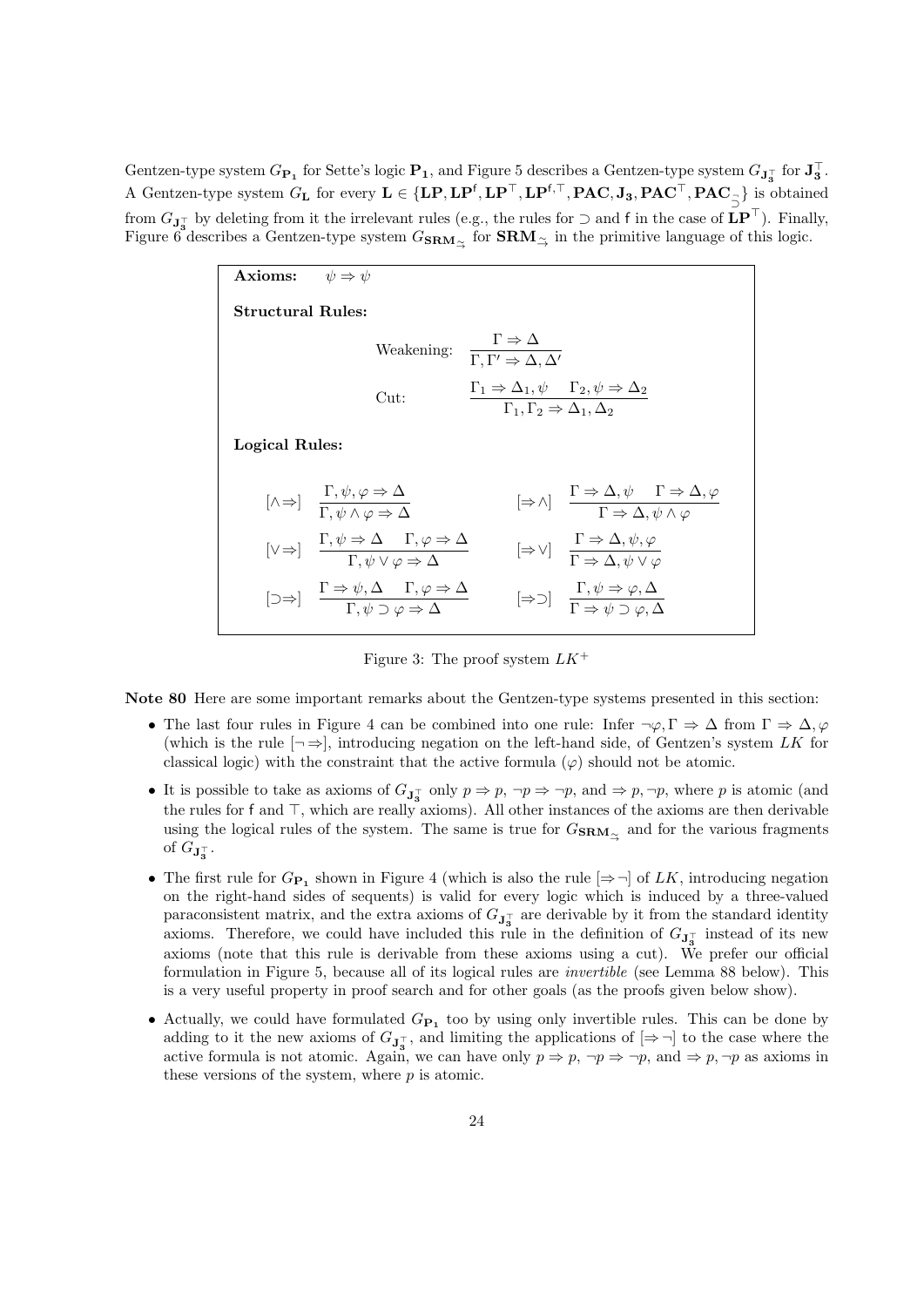**Axioms:**  $\varphi \Rightarrow \varphi$ 

**Rules:** All the rules of  $LK^+$ , and the following rules for negation:

$$
\Gamma, \varphi \Rightarrow \Delta
$$
\n
$$
\Gamma \Rightarrow \Delta, \neg \varphi
$$
\n
$$
\Gamma, \varphi \Rightarrow \Delta, \psi
$$
\n
$$
\Gamma, \neg(\varphi \supset \psi) \Rightarrow \Delta
$$
\n
$$
\Gamma \Rightarrow \Delta, \varphi, \psi
$$
\n
$$
\Gamma \Rightarrow \Delta, \varphi \quad \Gamma \Rightarrow \Delta, \psi
$$
\n
$$
\Gamma \Rightarrow \Delta, \varphi \quad \Gamma \Rightarrow \Delta, \psi
$$
\n
$$
\Gamma \Rightarrow \Delta, \neg \varphi \quad \Gamma \Rightarrow \Delta, \neg \varphi
$$
\n
$$
\Gamma, \neg(\varphi \wedge \psi) \Rightarrow \Delta
$$
\n
$$
\Gamma, \neg \neg \varphi \Rightarrow \Delta
$$



Our next goal is to show the strong soundness and completeness of all these Gentzen-type systems. Our first step towards this goal is to define the semantics of sequents in the context of matrices.

**Definition 81** Let *M* be a matrix for  $\mathcal{L}$  and let  $\nu \in \Lambda_{\mathcal{M}}$ .

- We say that *ν* is an *M-model* of a sequent  $\Gamma \Rightarrow \Delta$ , or that *ν M-satisfies*  $\Gamma \Rightarrow \Delta$  (notation:  $\nu \models_M \Gamma \Rightarrow \Delta$ ) if  $\nu \not\models_M \varphi$  for some  $\varphi$  in  $\Gamma$ , or  $\nu \models_M \psi$  for some  $\psi$  in  $\Delta$ .
- *•* We say that a sequent *s M-follows* from a set *S* of sequents (notation: *S ⊢<sup>M</sup> s*) if every *M*-model of *S* is also an *M*-model of *s*.
- *•* A sequent *s* is *M*-valid (notation: *⊢<sup>M</sup> s*) if *ν |*=*<sup>M</sup> s* for every *ν ∈* Λ*<sup>M</sup>* (i.e., if *∅ ⊢<sup>M</sup> s*).

By Definition 81 and Proposition 36, we have:

**Proposition 82** *Let M be a three-valued paraconsistent matrix, and let ν be an assignment in M. Then*  $\nu \models_M \Gamma \Rightarrow \Delta$  *(where*  $\Gamma \Rightarrow \Delta$  *is a sequent in the language of M) iff either*  $\nu(\varphi) = f$  *for some*  $\varphi \in \Gamma$ *, or*  $\nu(\psi) \neq f$  (*i.e.*  $\nu(\psi) \in \{t, \top\}$ ) for some  $\psi \in \Delta$ .

**Note 83** It is easy to see that  $\vdash_{\mathcal{M}} \Gamma \Rightarrow \psi$  iff  $\Gamma \vdash_{\mathcal{M}} \psi$ .

**Definition 84** Let  $L = L_M$  be one of the logics discussed in Section 5, and let  $G_L$  be the corresponding Gentzen-type calculus. We say that  $G_{\mathbf{L}}$  is (strongly) sound and complete for **L** if for every  $\mathcal T$  and  $\psi$  it holds that  $\mathcal{T} \vdash_{G_{\mathbf{L}}} \psi$  (Definition 79) iff  $\mathcal{T} \vdash_{\mathbf{L}} \psi$ .

To show soundness and completeness of our various systems, we first need some lemmas.

**Lemma 85** Let M be a three-valued paraconsistent matrix, and let  $\Gamma \Rightarrow \Delta$  be a sequent which consists *of literals (i.e., atomic formulas or negations of atomic formulas).*

- 1.  $\vdash_{\mathcal{M}} \Gamma \Rightarrow \Delta$  iff either  $\Gamma \cap \Delta \neq \emptyset$ , or there is an atomic formula p such that  $\{p, \neg p\} \subseteq \Delta$ , or  $f \in \Gamma$ , *or ¬*f *∈* ∆*, or ⊤ ∈* ∆*, or ¬⊤ ∈* ∆*.*
- *2. If* **L** *is one of the logics discussed in Section 5 and*  $\vdash_L \Gamma \Rightarrow \Delta$ *, then*  $\vdash_{G_L} \Gamma \Rightarrow \Delta$ *.*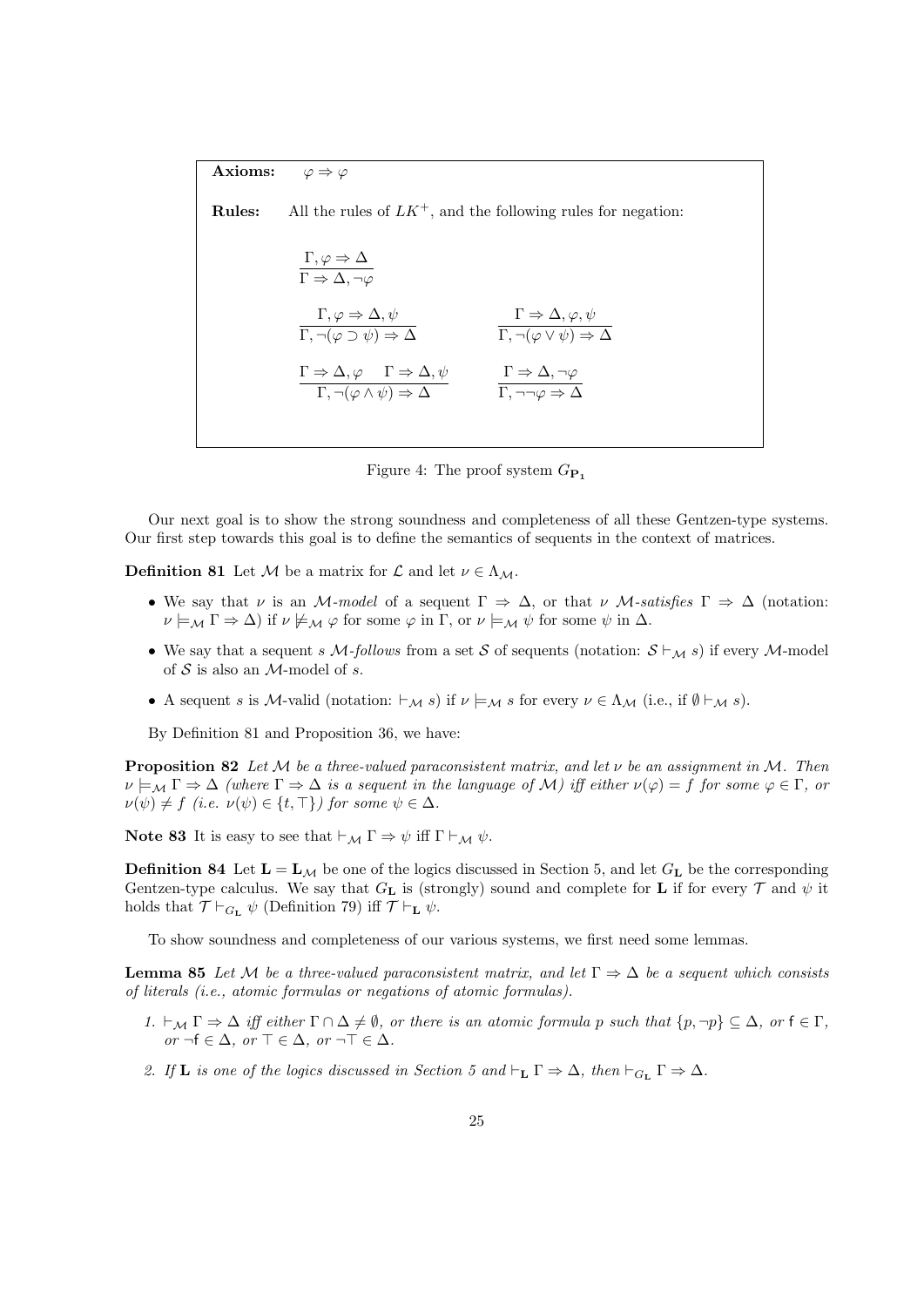**Axioms:**  $\varphi \Rightarrow \varphi \Rightarrow \neg \varphi, \varphi$ 

**Rules:** All the rules of *LK*<sup>+</sup>, and the following rules for *¬*, f, and *⊤*:

$$
[\neg \neg \Rightarrow] \quad \frac{\Gamma, \varphi \Rightarrow \Delta}{\Gamma, \neg \neg \varphi \Rightarrow \Delta} \qquad [\Rightarrow \neg \neg] \quad \frac{\Gamma \Rightarrow \Delta, \varphi}{\Gamma \Rightarrow \Delta, \neg \neg \varphi}
$$
\n
$$
[\neg \wedge \Rightarrow] \quad \frac{\Gamma, \neg \varphi \Rightarrow \Delta}{\Gamma, \neg (\varphi \wedge \psi) \Rightarrow \Delta} \qquad [\Rightarrow \neg \wedge] \quad \frac{\Gamma \Rightarrow \Delta, \neg \varphi, \neg \psi}{\Gamma \Rightarrow \Delta, \neg (\varphi \wedge \psi)}
$$
\n
$$
[\neg \vee \Rightarrow] \quad \frac{\Gamma, \neg \varphi, \neg \psi \Rightarrow \Delta}{\Gamma, \neg (\varphi \vee \psi) \Rightarrow \Delta} \qquad [\Rightarrow \neg \vee] \quad \frac{\Gamma \Rightarrow \Delta, \neg \varphi, \neg \psi}{\Gamma \Rightarrow \Delta, \neg (\varphi \wedge \psi)}
$$
\n
$$
[\neg \supset \Rightarrow] \quad \frac{\Gamma, \varphi, \neg \psi \Rightarrow \Delta}{\Gamma, \neg (\varphi \vee \psi) \Rightarrow \Delta} \qquad [\Rightarrow \neg \vee] \quad \frac{\Gamma \Rightarrow \varphi, \Delta}{\Gamma \Rightarrow \Delta, \neg (\varphi \vee \psi)}
$$
\n
$$
[\Rightarrow \neg] \quad \frac{\Gamma \Rightarrow \varphi, \Delta}{\Gamma \Rightarrow \neg (\varphi \supset \psi), \Delta}
$$
\n
$$
[\Rightarrow \neg \neg] \quad \frac{\Gamma \Rightarrow \varphi, \Delta}{\Gamma \Rightarrow \neg (\varphi \supset \psi), \Delta}
$$
\n
$$
[\Rightarrow \neg \neg] \quad \frac{\Gamma \Rightarrow \varphi, \Delta}{\Gamma \Rightarrow \neg (\varphi \supset \psi), \Delta}
$$
\n
$$
[\Rightarrow \neg \neg] \quad \frac{\Gamma \Rightarrow \varphi, \Delta}{\Gamma \Rightarrow \Delta, \neg (\varphi \vee \psi)}
$$

Figure 5: The proof system  $G_{\mathbf{J}_{3}^{+}}$ 

**Proof.** Suppose  $\Gamma$  and  $\Delta$  consist only of literals.

1. From Proposition 36 it follows that if  $\Gamma$  and  $\Delta$  satisfies one of the six conditions, then  $\vdash_{\mathcal{M}} \Gamma \Rightarrow \Delta$ . Suppose now that  $\Gamma \Rightarrow \Delta$  does not satisfy any of them. Define:

$$
\nu(p) = \begin{cases} f & \text{if } p \in \Delta, \\ t & \text{if } \neg p \in \Delta, \\ \top & \text{otherwise.} \end{cases}
$$

Then *ν* is well-defined, and  $\nu \not\models_M \Gamma \Rightarrow \Delta$ . Hence  $\nvdash_M \Gamma \Rightarrow \Delta$  in this case.

2. This follows from the first part and the fact that every sequent which satisfies the condition given in that part is obviously provable in  $G_{\mathbf{L}}$  (except in the case that  $\mathbf{L} = \mathbf{P}_1$  such a sequent is simply an axiom of  $G_{\mathbf{L}}$ . In the case of  $\mathbf{P}_1$  we use the rule for introducing negation on the right).

**Lemma 86** *Let* **L** *be one of the logics discussed in Section 5, and let M be the three-valued paraconsistent matrix which induces* **L***. Then every logical rule of*  $G_L$  *is strongly sound for*  $\vdash_{\mathcal{M}}$ *: if*  $S$  *is the set of premises of (an application of) such a rule, and s is its conclusion, then*  $S \vdash_M s$ .

**Proof.** Easy. As an example, we show the case of the rule of  $G_{\text{SRM}\sim\text{}}$  for introducing  $\neg(\varphi \otimes \psi)$  on the right. So assume that  $\nu \models_{\mathcal{A}_1} \Gamma, \varphi \Rightarrow \Delta, \neg \psi$  and  $\nu \models_{\mathcal{A}_1} \Gamma, \psi \Rightarrow \Delta, \neg \varphi$ . We show that  $\nu \models_{\mathcal{A}_1} \Gamma \Rightarrow \Delta, \neg (\varphi \otimes \psi)$ . If  $\nu \models_{\mathcal{A}_1} \Gamma \Rightarrow \Delta$  we are done. Otherwise, we have that either  $\nu(\varphi) = f$  or  $\nu(\psi) \neq t$ , and either  $\nu(\psi) = f$ or  $\nu(\varphi) \neq t$ . This gives us four possibilities, and it is easy to check that in all of them  $\nu(\varphi \otimes \psi) \neq t$ , i.e., *ν*( $\neg$ ( $\varphi \otimes \psi$ )) ≠ *f*.  $\Box$ 

**Lemma 87** *Let* **L** *be one of the logics discussed in Section 5. Then G***<sup>L</sup>** *is strongly sound for* **L***.*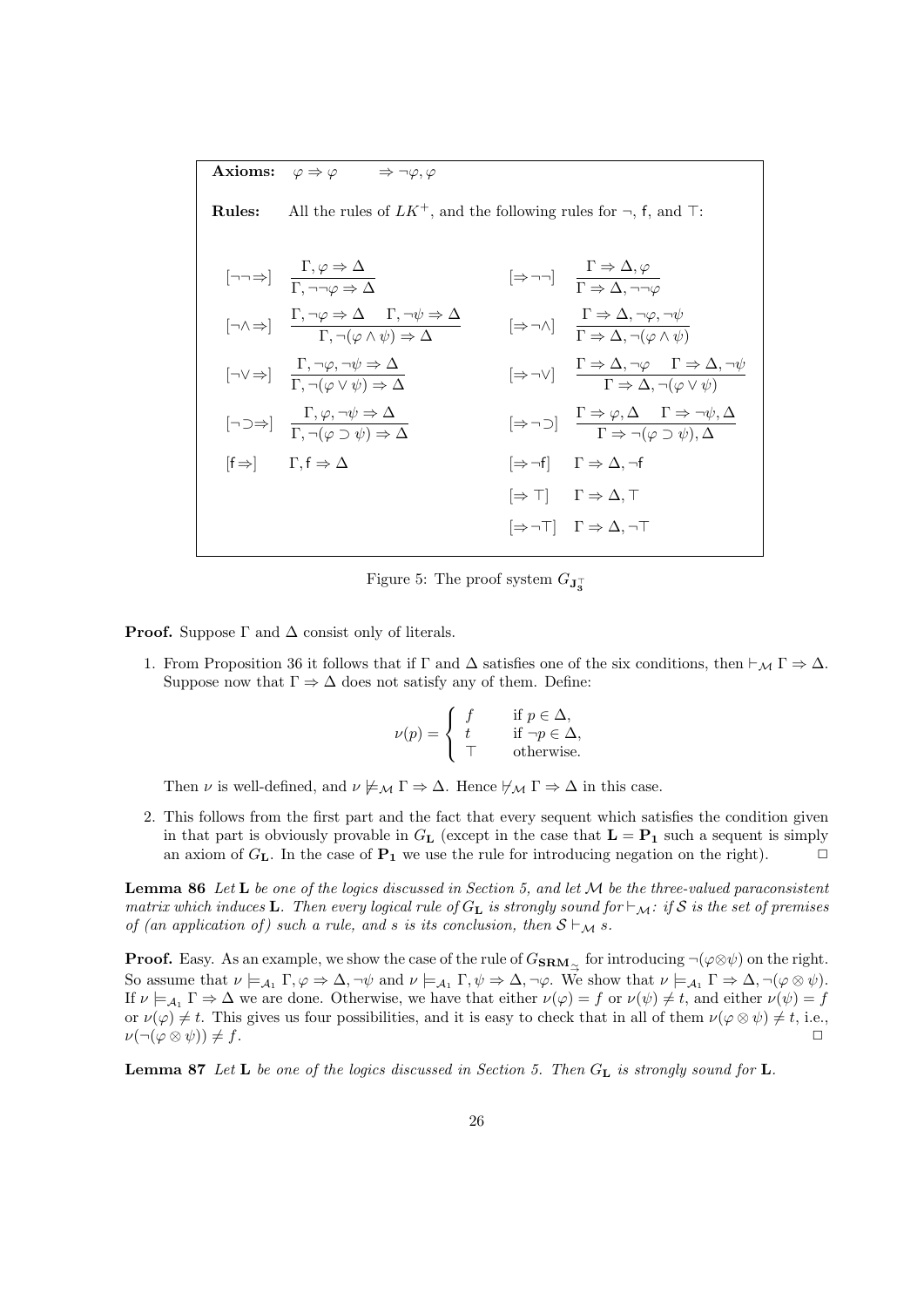**Axioms:**  $\Gamma, \varphi \Rightarrow \Delta, \varphi$   $\Gamma \Rightarrow \Delta, \varphi, \neg \varphi$ 

**Rules:** Exchange, Contraction, and the following logical rules:  $\Gamma, \varphi \Rightarrow \Delta$ Γ*, ¬¬φ ⇒* ∆  $\Gamma \Rightarrow \Delta, \varphi$  $Γ ⇒ Δ, ¬¬φ$  $\Gamma, \varphi, \psi \Rightarrow \Delta$  $\Gamma,\varphi \otimes \psi \Rightarrow \Delta$  $\Gamma \Rightarrow \Delta, \varphi \quad \Gamma \Rightarrow \Delta, \psi$  $\Gamma \Rightarrow \Delta, \varphi \otimes \psi$  $\Gamma \Rightarrow \Delta, \varphi \quad \Gamma \Rightarrow \Delta, \psi \quad \Gamma, \neg \varphi, \neg \psi \Rightarrow \Delta$  $Γ, φ ⇒ Δ, ¬ψ Γ, ψ ⇒ Δ, ¬φ$ 

$$
\Gamma \to \Delta, \varphi \quad \Gamma \to \Delta, \neg(\varphi \otimes \psi) \Rightarrow \Delta
$$
\n
$$
\Gamma \to \Delta, \neg(\varphi \otimes \psi)
$$
\n
$$
\Gamma \to \Delta, \neg(\varphi \otimes \psi)
$$
\n
$$
\Gamma \to \Delta, \neg(\varphi \otimes \psi)
$$
\n
$$
\Gamma, \varphi \to \Delta, \neg\psi \to \Delta
$$
\n
$$
\Gamma, \varphi, \neg\psi \to \Delta
$$
\n
$$
\Gamma \to \Delta, \varphi \quad \Gamma \to \Delta, \neg\psi
$$
\n
$$
\Gamma \to \Delta, \varphi \quad \neg \psi
$$
\n
$$
\Gamma \to \Delta, \varphi \quad \Gamma \to \Delta, \neg\psi
$$
\n
$$
\Gamma \to \Delta, \neg(\varphi \to \psi)
$$

Figure 6: The proof system *<sup>G</sup>***SRM***→∼*

**Proof.** By Lemma 86 we need only to check that the axioms of  $G<sub>L</sub>$  are valid in **L**. This is obvious.  $\Box$ 

**Lemma 88** *Let* **L** *and M be like in Lemma 86, and let r be a logical rule of G***L***. If r is not the rule of*  $G_{\mathbf{P_1}}$  *for introducing*  $\neg$  *on the right, then r is strongly invertible in*  $\vdash_{\mathcal{M}}$ *: If s<sub>c</sub> is the conclusion of r and*  $s_p$  *is any of its premises, then*  $s_c \vdash_{\mathcal{M}} s_p$ *. This is true also for every application of the exceptional rule in which the active formula is not atomic (I.e., if*  $\varphi$  *<i>is not atomic then*  $\Gamma \Rightarrow \Delta, \neg \varphi \vdash_{\mathsf{P}_1} \varphi, \Gamma \Rightarrow \Delta$ ).

**Proof.** Again we do as an example the case in which *r* is the rule of  $G_{\text{SRM}\sim\gamma}$  for introducing  $\neg(\varphi \otimes \psi)$ on the right. So assume that  $\nu \models_{\mathcal{A}_1} \Gamma \Rightarrow \Delta, \neg(\varphi \otimes \psi)$ . We show, e.g., that  $\nu \models_{\mathcal{A}_1} \Gamma, \psi \Rightarrow \Delta, \neg\varphi$ . If  $\nu \models_{\mathcal{A}_1} \Gamma \Rightarrow \Delta$  we are done. Otherwise  $\nu(\neg(\varphi \otimes \psi)) \neq f$ , and so  $\nu(\varphi \otimes \psi) \neq t$ . This implies that either  $\nu(\varphi) = f$ , or  $\nu(\psi) = f$ , or  $\nu(\varphi) = \nu(\psi) = \top$ , and so either  $\nu(\psi) = f$  or  $\nu(\neg \varphi) \neq f$ . In both cases we have that  $\nu \models_{\mathcal{A}_1} \Gamma, \psi \Rightarrow \Delta, \neg \varphi$ .

As for the exceptional rule, suppose that  $\varphi$  is not atomic, and  $\nu \models_{P_1} \Gamma \Rightarrow \Delta, \neg \varphi$ . We show that  $\nu \models_{\mathsf{P}_1} \varphi, \Gamma \Rightarrow \Delta$ . If  $\nu \models_{\mathsf{P}_1} \Gamma \Rightarrow \Delta$  we are done. Otherwise  $\nu(\neg \varphi) \neq f$ , and so  $\nu(\varphi) \in \{f, \top\}$ . Since  $\varphi$  is not atomic,  $\nu(\varphi) \neq \top$ . It follows that  $\nu(\varphi) = f$ , and so  $\nu \models_{P_1} \varphi, \Gamma \Rightarrow \Delta$ .

**Lemma 89** Let **L** and M be like in Lemma 86, and let s be a sequent in the language of **L**. If  $\vdash_M$  is *then s has a cut-free proof in G***L***.*

**Proof.** It is easy to check that by applying the logical rules of  $G<sub>L</sub>$  backward, and using Lemma 88, we can construct for every sequent *s* a finite set  $S(s)$  with the following properties:

- 1. Each element of  $S(s)$  is a sequent which consists only of literals.
- 2.  $s \vdash_{\mathcal{M}} s'$  for every element  $s'$  of  $\mathcal{S}(s)$ .
- 3. There is a cut-free proof of *s* from  $S(s)$ .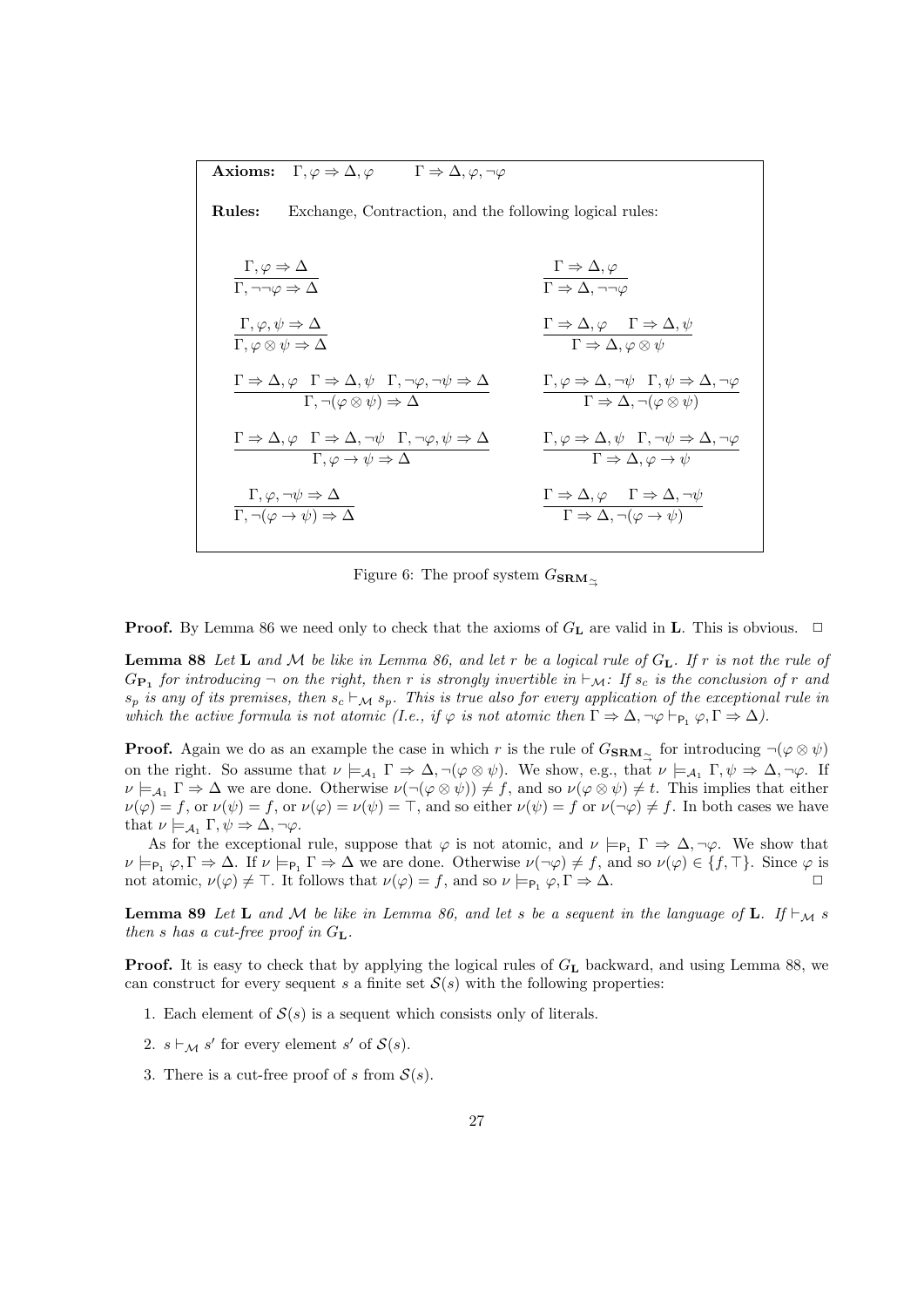Suppose now that *⊦M s*. By Lemma 88 and the second property of  $S(s)$  this implies that  $\vdash_M s'$  for every element *s'* of  $S(s)$ . By Lemma 85 and the first and third properties of  $S(s)$  it follows that *s* has a cut-free proof in  $G$ **L**.

Now we are ready to prove the two main results of this section.

**Theorem 90** *Let* **L** *be one of the logics discussed in Section 5.*

- *1. G***<sup>L</sup>** *is sound and complete for* **L***.*
- *2.*  $\mathcal{T} \vdash_{G_{\mathbf{L}}} \psi$  *iff*  $\mathcal{T} \vdash_{\mathbf{L}} \psi$ *.*

**Proof.** The first part is immediate from Lemmas 87 and 89; The second part follows from the first part and the fact that by Proposition 11, **L** is finitary.  $\Box$ 

**Theorem 91** *Let* **L** *be one of the logics discussed in Section 5. Then G***<sup>L</sup>** *admits cut-elimination (i.e., every sequent that is provable in G***<sup>L</sup>** *has a proof in which the cut rule is not used).*

**Proof.** Suppose that *⊢<sup>G</sup>***<sup>L</sup>** *s*. By Lemma 87, *⊢***<sup>L</sup>** *s*. By Lemma 89 this implies that *s* has a cut-free proof in  $G$ **L**.  $\Box$ 

## **6.2 Hilbert-type Systems**

To complete the picture, in this final subsection we present Hilbert-type proof systems with MP for *⊃* as the sole rule of inference for all the logics studied in Section 5 in which *⊃* is a primitive connective.<sup>11</sup> Again, these systems are based on some sound and complete proof system of the same type for positive classical logic  $(CL^+)$ . Such a system, denoted  $HCL^+$ , is presented in Figure 7.<sup>12</sup>

| $\psi \quad \psi \supset \varphi$<br>[MP]<br>Inference Rule:<br>$\varphi$ |                                                                                                                     |  |  |  |  |
|---------------------------------------------------------------------------|---------------------------------------------------------------------------------------------------------------------|--|--|--|--|
| Axioms:                                                                   |                                                                                                                     |  |  |  |  |
|                                                                           | $\lbrack \supset 1 \rbrack \quad \psi \supset \varphi \supset \psi$                                                 |  |  |  |  |
|                                                                           | $[\supset 2] \qquad (\psi \supset \varphi \supset \tau) \supset (\psi \supset \varphi) \supset (\psi \supset \tau)$ |  |  |  |  |
|                                                                           | $[\supset 3]$ $((\psi \supset \varphi) \supset \psi) \supset \psi$                                                  |  |  |  |  |
|                                                                           | $[ \land \supset ] \qquad \psi \land \varphi \supset \psi, \ \psi \land \varphi \supset \varphi$                    |  |  |  |  |
|                                                                           | $[\supset \wedge]$ $\psi \supset \varphi \supset \psi \wedge \varphi$                                               |  |  |  |  |
|                                                                           | $[\supset V]$ $\psi \supset \psi \vee \varphi, \varphi \supset \psi \vee \varphi$                                   |  |  |  |  |
|                                                                           | $[\vee \supset] \qquad (\psi \supset \tau) \supset (\varphi \supset \tau) \supset (\psi \vee \varphi \supset \tau)$ |  |  |  |  |

Figure 7: The proof system *HCL*<sup>+</sup>

<sup>&</sup>lt;sup>11</sup>Note that by Proposition 66, the four  $\leq_k$ -monotonic expansions of **LP** (including **LP** itself) have no implication, and so they cannot have a corresponding Hilbert-type system of the above type. In contrast, by Proposition 57 **SRM***→<sup>∼</sup>* can be defined using such a system, but the resulting system does not look very natural. A natural Hilbert-type system for **SRM** $\sim$  in its primitive language (but with two inference rules) can be found in [9].

<sup>&</sup>lt;sup>12</sup>As usual, in the formulation of the axioms of the systems the association of nested implications is taken to the right.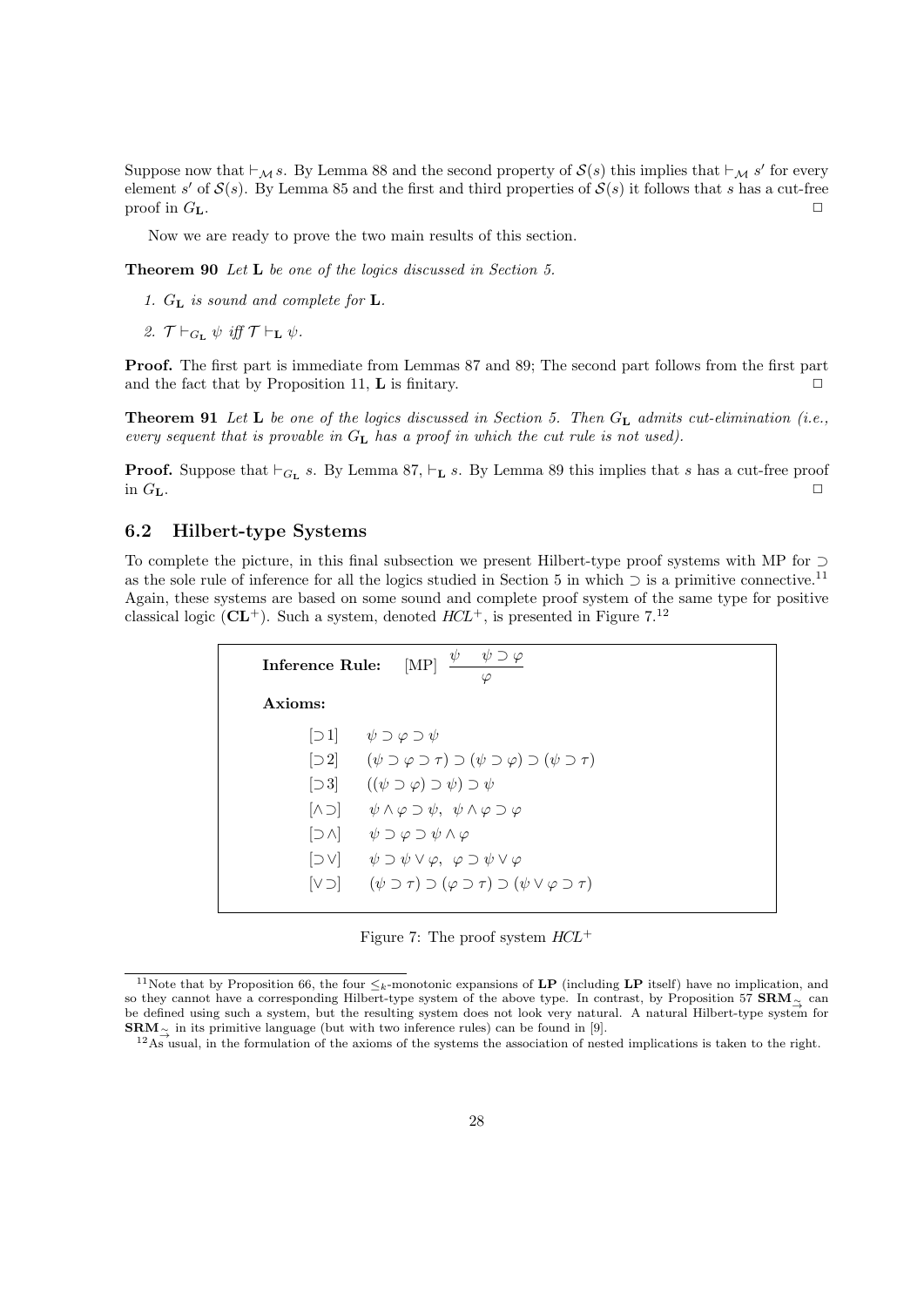**Definition 92** Figures 8 and 9 contain Hilbert-type proof systems for the logic **P<sup>1</sup>** and the logics **PAC** and  $J_3$ , respectively. Hilbert-type proof systems  $H_{\text{PAC}}\tau$  and  $H_{J_3^+}$  for the logics  $\text{PAC}^+$  and  $J_3^+$  (respectively) are obtained by adding to  $H_{\text{PAC}}$  and  $H_{\text{J}_3}$  (respectively) the axioms  $\top$  and  $\neg \top$ . A Hilbert-type proof system  $H_{\text{PAC}}$ <sub>3</sub> for  $\text{PAC}_5$  is obtained from  $H_{\text{PAC}}$  by replacing [t] with either  $(\neg \varphi \supset \varphi) \supset \varphi$  or  $(\psi \supset \varphi) \supset (\neg \psi \supset \varphi) \supset \varphi$ , changing  $[\Rightarrow \neg \supset]$  to  $\varphi \supset (\neg \psi \supset \neg (\varphi \supset \psi))$ , and deleting all axioms that mention *∧* or *∨*.

| <b>Inference Rule:</b> [MP] $\frac{\psi \psi \partial \varphi}{\psi \partial \varphi}$<br>$\varphi$                |  |
|--------------------------------------------------------------------------------------------------------------------|--|
| <b>Axioms:</b> The axioms of $HCL^+$ and:                                                                          |  |
| t  $\neg \psi \lor \psi$                                                                                           |  |
| $\lceil \neg \supset \Rightarrow \rceil$ $(\varphi \supset \psi) \supset \neg (\varphi \supset \psi) \supset \tau$ |  |
| $[\neg \vee \Rightarrow]$ $(\varphi \vee \psi) \supset \neg (\varphi \vee \psi) \supset \tau$                      |  |
| $[\neg \land \Rightarrow]$ $(\varphi \land \psi) \supset \neg (\varphi \land \psi) \supset \tau$                   |  |
| $\lceil \neg \Rightarrow \rceil$ $\neg \varphi \supset \neg \neg \varphi \supset \tau$                             |  |

Figure 8: The proof system  $H_{\mathbf{P}_1}$ 

**Theorem 93** Let  $L \in \{P_1, PAC_{\overrightarrow{2}},PAC, PAC^{\dagger},J_3,J_3^{\dagger}\}\$ . Then  $\vdash_{H_L} = \vdash_{G_L}$ .

**Proof.** Using cuts and the fact that  $\vdash_{LK^+} \psi, \psi \supset \varphi \Rightarrow \varphi$ , it is easy to show by induction on length of proofs in  $H_L$  that if  $\Gamma \vdash_{H_L} \varphi$  (where  $\Gamma$  is finite) then  $\Gamma \vdash_{G_L} \varphi$ . All one needs to do is to show that  $\vdash_{G_L} \varphi$ for every axiom  $\varphi$  of  $H_L$ , and this is a straightforward exercise. It immediately follows that  $\vdash_{H_L} \subseteq \vdash_{G_L}$ .

For the converse it would be more convenient to use the versions of the Gentzen-type systems which employ lists of formulas rather than finite sets, $^{13}$  and to treat each of the six logics separately.

- $L = PAC$ . In this case it is easy to prove (either syntactically, using the cut-elimination theorem for *G***PAC**, or semantically, using the soundness theorem for it) that a sequent  $s = \varphi_1, \ldots, \varphi_n \Rightarrow$  $\psi_1, \ldots, \psi_m$  is provable in  $G_{\text{PAC}}$  only if  $m > 0$ . For each such sequent *s* we define a translation  $Tr_{\mathbf{L}}(s)$  by  $Tr_{\mathbf{L}}(s) = \varphi_1 \wedge \ldots \wedge \varphi_n \supset \psi_1 \vee \ldots \vee \psi_m$  (in particular:  $Tr_{\mathbf{L}}(\Rightarrow \psi_1, \ldots, \psi_m) = \psi_1 \vee \ldots \vee \psi_m$ ). Obviously, to show that  $\vdash_{G_{\mathbf{L}}} \subseteq \vdash_{H_{\mathbf{L}}}$  it suffices to prove that if  $\vdash_{G_{\mathbf{L}}} s$  then  $\vdash_{H_{\mathbf{L}}} Tr_{\mathbf{L}}(s)$ . We prove this claim by induction on length of proofs in *G***L**. This is a routine (though tedious) induction, and here we shall do as examples three of the various possible cases that should be considered.
	- Suppose *s* is an axiom of the form  $\Rightarrow \neg \varphi, \varphi$ . Then  $Tr_{\mathbf{L}}(s)$  is an instance of the axiom [**t**] of **L**  $(= **PAC**).$
	- Suppose *s* is inferred from  $s_1$  and  $s_2$  using  $[\supset \Rightarrow]$ . Then there are formulas  $\varphi$ ,  $\psi$ ,  $\tau_2$ , and (perhaps)  $\tau_1$  such that  $Tr_{L}(s) = \tau_1 \wedge (\varphi \supset \psi) \supset \tau_2$ ,  $Tr_{L}(s_1) = \tau_1 \supset \tau_2 \vee \varphi$ , and  $Tr_{L}(s_2) =$  $\tau_1 \wedge \psi \supset \tau_2$  (the case where  $Tr_{\mathbf{L}}(s) = (\varphi \supset \psi) \supset \tau_2$ ,  $Tr_{\mathbf{L}}(s_1) = \tau_2 \vee \varphi$ , and  $Tr_{\mathbf{L}}(s_2) = \psi \supset \tau_2$ is similar, but easier). By induction hypothesis,  $\vdash_{H_{\mathbf{L}}} Tr_{\mathbf{L}}(s_1)$  and  $\vdash_{H_{\mathbf{L}}} Tr_{\mathbf{L}}(s_2)$ . Now

$$
P_1 \supset P_2 \vee P_3, P_1 \wedge P_4 \supset P_2 \vdash_{\mathbf{CL}^+} P_1 \wedge (P_3 \supset P_4) \supset P_2.
$$

<sup>&</sup>lt;sup>13</sup>In such a case we need also the structural rules of Permutation, Contraction and Expansion, that assure that the underlying consequence relation remains the same.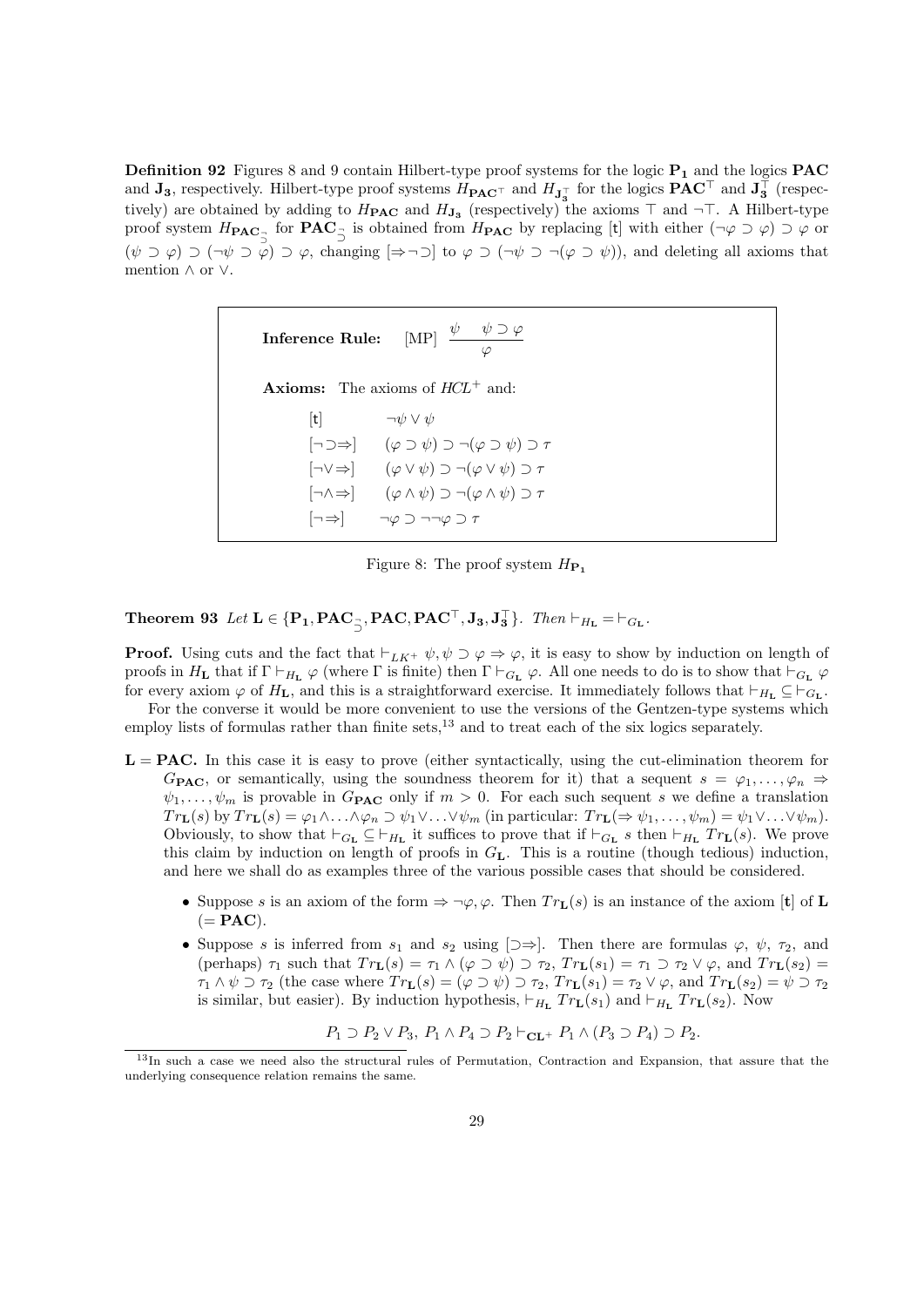|                                                               | <b>Inference Rule:</b> [MP] $\frac{\psi - \psi \supset \varphi}{\varphi}$                        |
|---------------------------------------------------------------|--------------------------------------------------------------------------------------------------|
|                                                               | <b>Axioms of <math>H_{\text{PAC}}</math>:</b> The axioms of $HCL^+$ and:                         |
| [t] $\neg \psi \lor \psi$                                     |                                                                                                  |
| $[\neg\neg \Rightarrow]$ $\neg \neg \varphi \supset \varphi$  |                                                                                                  |
| $[\Rightarrow \neg \neg]$ $\varphi \supset \neg \neg \varphi$ |                                                                                                  |
|                                                               | $[\neg \supset \Rightarrow 1]$ $\qquad \neg(\varphi \supset \psi) \supset \varphi$               |
|                                                               | $[\neg \Box \Rightarrow 2]$ $\qquad \neg (\varphi \supset \psi) \supset \neg \psi$               |
|                                                               | $[\Rightarrow \neg \supset]$ $(\varphi \wedge \neg \psi) \supset \neg (\varphi \supset \psi)$    |
|                                                               | $[\neg \vee \Rightarrow 1]$ $\neg(\varphi \vee \psi) \supset \neg \varphi$                       |
|                                                               | $[\neg \vee \Rightarrow 2]$ $\neg(\varphi \vee \psi) \supset \neg \psi$                          |
|                                                               | $[\Rightarrow \neg \lor]$ $(\neg \varphi \land \neg \psi) \supset \neg (\varphi \lor \psi)$      |
|                                                               | $[\neg \land \Rightarrow] \qquad \neg(\varphi \land \psi) \supset (\neg \varphi \lor \neg \psi)$ |
|                                                               | $[\Rightarrow \neg \wedge 1]$ $\neg \varphi \supset \neg (\varphi \wedge \psi)$                  |
|                                                               | $[\Rightarrow \neg \wedge 2]$ $\neg \psi \supset \neg (\varphi \wedge \psi)$                     |
|                                                               | <b>Axioms of <math>H_{J_3}</math>:</b> The axioms of $H_{\text{PAC}}$ and:                       |
| $[f \supset]$ $f \supset \psi$                                |                                                                                                  |
| $\cup$ f $\mid$                                               | $\psi \supset \neg f$                                                                            |
|                                                               |                                                                                                  |

Figure 9: The proof systems  $H_{\text{PAC}}$  and  $H_{\text{J}_3}$ 

Since  $HCL^+$  is complete for  $CL^+$  and  $H<sub>L</sub>$  is an extension of  $HCL^+$ , it follows (by substituting  $\tau_1$  for  $P_1$ ,  $\tau_2$  for  $P_2$ ,  $\varphi$  for  $P_3$ , and  $\psi$  for  $P_4$ ) that  $Tr_L(s_1), Tr_L(s_2) \vdash_{H_L} Tr_L(s)$ . Hence  $⊢$ <sup>*H***L**</sup>  $Tr$ **L** $(s)$ .

• Suppose *s* is inferred from  $s_1$  using  $[\neg \exists \Rightarrow]$ . Then there are formulas  $\varphi$ ,  $\psi$ ,  $\tau_2$ , and (perhaps)  $\tau_1$  such that  $Tr_{\mathbf{L}}(s) = \tau_1 \wedge \neg(\varphi \supset \psi) \supset \tau_2$ , while  $Tr_{\mathbf{L}}(s_1) = \tau_1 \wedge \varphi \wedge \neg \psi \supset \tau_2$  (again the case where there is no  $\tau_1$  is easier). By induction hypothesis,  $\vdash_{H_{\mathbf{L}}} Tr_{\mathbf{L}}(s_1)$ . Now

 $P_5 \supset P_3$ ,  $P_5 \supset P_4$ ,  $P_1 \wedge P_3 \wedge P_4 \supset P_2 \vdash_{\mathbf{CL}^+} P_1 \wedge P_5 \supset P_2$ .

Since  $HCL^+$  is complete for  $CL^+$  and  $H_L$  is an extension of  $HCL^+$ , it follows (by substituting *τ*<sub>1</sub> for *P*<sub>1</sub>, *τ*<sub>2</sub> for *P*<sub>2</sub>,  $\varphi$  for *P*<sub>3</sub>,  $\neg \psi$  for *P*<sub>4</sub>, and  $\neg (\varphi \supset \psi)$  for *P*<sub>5</sub>) that

$$
\neg(\varphi \supset \psi) \supset \varphi, \ \neg(\varphi \supset \psi) \supset \neg \psi, \ Tr_{\mathbf{L}}(s_1) \vdash_{H_{\mathbf{L}}} Tr_{\mathbf{L}}(s).
$$

Using the axioms  $[\neg \Box \Rightarrow 1]$  and  $[\neg \Box \Rightarrow 2]$  of  $H_L$ , it follows from the induction hypothesis for  $s_1$  that  $\vdash_{H_{\mathbf{L}}} Tr_{\mathbf{L}}(s)$ .

The proofs in the other cases are similar. One should only note that in some of the cases (e.g., when *s* is inferred from  $s_1$  using weakening on the right) there are four subcases to consider (rather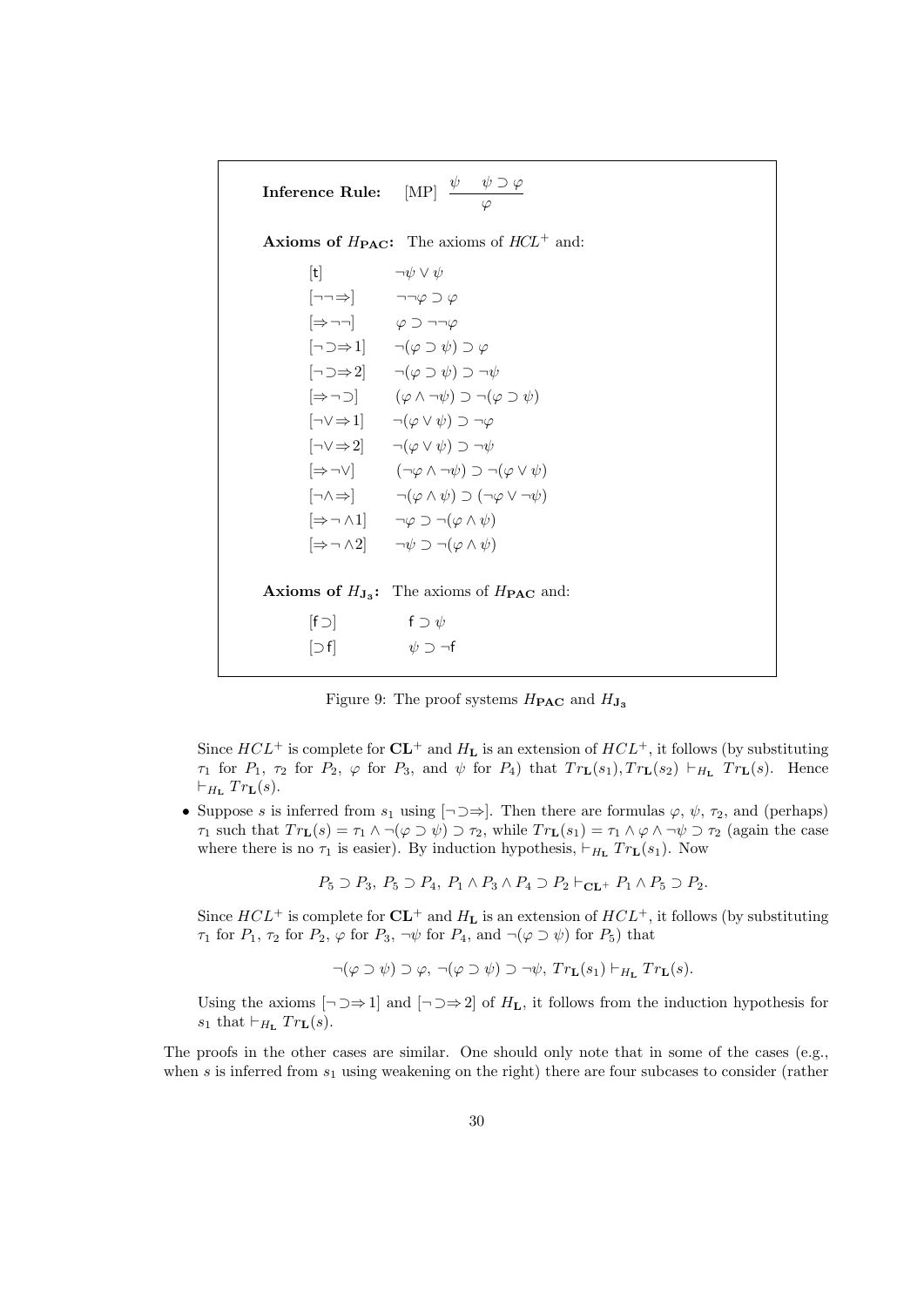than just two as in the cases handled above): that we have both  $\tau_1$  and  $\tau_2$ ; that we have  $\tau_1$  but not *τ*<sub>2</sub>; that we have *τ*<sub>2</sub> but not *τ*<sub>1</sub>; and that we have neither *τ*<sub>1</sub> nor *τ*<sub>2</sub>.

- **L** = **PAC***⊤***.** The proof in this case is very similar to that in the previous one, and is left to the reader.
- $L = J_3$ . The proof in this case is again similar to that in case of **PAC**. The main difference is that now also sequents of the form  $\Gamma \Rightarrow$  may be proved in  $G_L$ , and so the translation of sequents into formulas should be extended to these type of sequents. This is done by letting  $Tr_L(\varphi_1, \ldots, \varphi_n \Rightarrow)$ be  $\varphi_1 \wedge \ldots \wedge \varphi_n \supset f$ . Details are left to the reader.
- $\mathbf{L} = \mathbf{J}_3$ . The proof in this case is very similar to that in the case of  $\mathbf{J}_3$ , and is left to the reader.
- **L** = **P**<sub>1</sub>**.** The proof in this case is similar to the case **L** = **J**<sub>3</sub>, but instead of f we use  $\neg P_1 \land \neg \neg P_1$  (say).
- $\mathbf{L} = \mathbf{PAC}_{\preceq}$ . This time there is another problem:  $\wedge$  and  $\vee$  are not included in the language of  $\mathbf{PAC}_{\preceq}$ , *⊃ ⊃* and so we cannot employ the translation function that was used in the case of **PAC**. However, we can use the facts that  $\varphi \lor \psi$  is equivalent in  $CL^+$  to  $(\varphi \supset \psi) \supset \psi$  and  $\varphi \land \psi \supset \tau$  is equivalent in **CL**<sup>+</sup> to  $\varphi \supset \psi \supset \tau$ . With the help of this fact we can transform the definition of  $Tr_{\text{PAC}}$  into an equivalent (in  $CL^+$ ) definition in which  $\land$  and  $\lor$  are not used:

$$
Tr_{\mathbf{PAC}_{\exists}}(\varphi_1,\ldots,\varphi_n\Rightarrow\psi_1,\ldots,\psi_m)=\varphi_1\supset\ldots\varphi_n\supset(\ldots((\psi_1\supset\psi_2)\supset\psi_2)\supset\ldots\supset\psi_m)\supset\psi_m
$$

With this definition, and using instead of  $HCL^+$  the Hilbert-type system consisting only of [MP], [*⊃*1], [*⊃*2], and [*⊃*3] (this proof system is sound and complete with respect to the *{⊃}*-fragment of classical logic), one can proceed in a way which is very similar to that used in the case  $\mathbf{L} = \mathbf{P}\mathbf{A}\mathbf{C}$ .  $\Box$ 

**Theorem 94** For every logic  $L \in \{P_1, PAC_{\overline{z}}, PAC, PAC^{\dagger},J_3,J_3^{\dagger}\}\$ , the proof system  $H_L$  is strongly  $\overline{X}$  *sound and complete for* **L***, i.e.,*  $\mathcal{T} \vdash_{H_{\mathbf{L}}} \psi$  *iff*  $\mathcal{T} \vdash_{\mathbf{L}} \psi$  *for each such* **L***.* 

**Proof.** This is a direct corollary of Theorems 93 and 90. **□** 

# **Acknowledgements**

The second author is supported by The Israel Science Foundation under grant agreement no. 280-10.

# **References**

- [1] A. Anderson and N. Belnap. *Entailment*, volume 1. Princeton University Press, 1975.
- [2] O. Arieli and A. Avron. The value of the four values. *Artificial Intelligence*, 102(1):97–141, 1998.
- [3] O. Arieli, A. Avron, and A. Zamansky. Ideal paraconsistent logics. *Studia Logica*, 99(1–3):31–60, 2011.
- [4] O. Arieli, A. Avron, and A. Zamansky. Maximal and premaximal paraconsistency in the framework of three-valued semantics. *Studia Logica*, 97(1):31–60, 2011.
- [5] F. G. Asenjo. A calculus of antinomies. *Notre Dame Journal of Formal Logic*, 7:103–106, 1966.
- [6] A. Avron. On an implication connective of RM. *Notre Dame Journal of Formal Logic*, 27:201–209, 1986.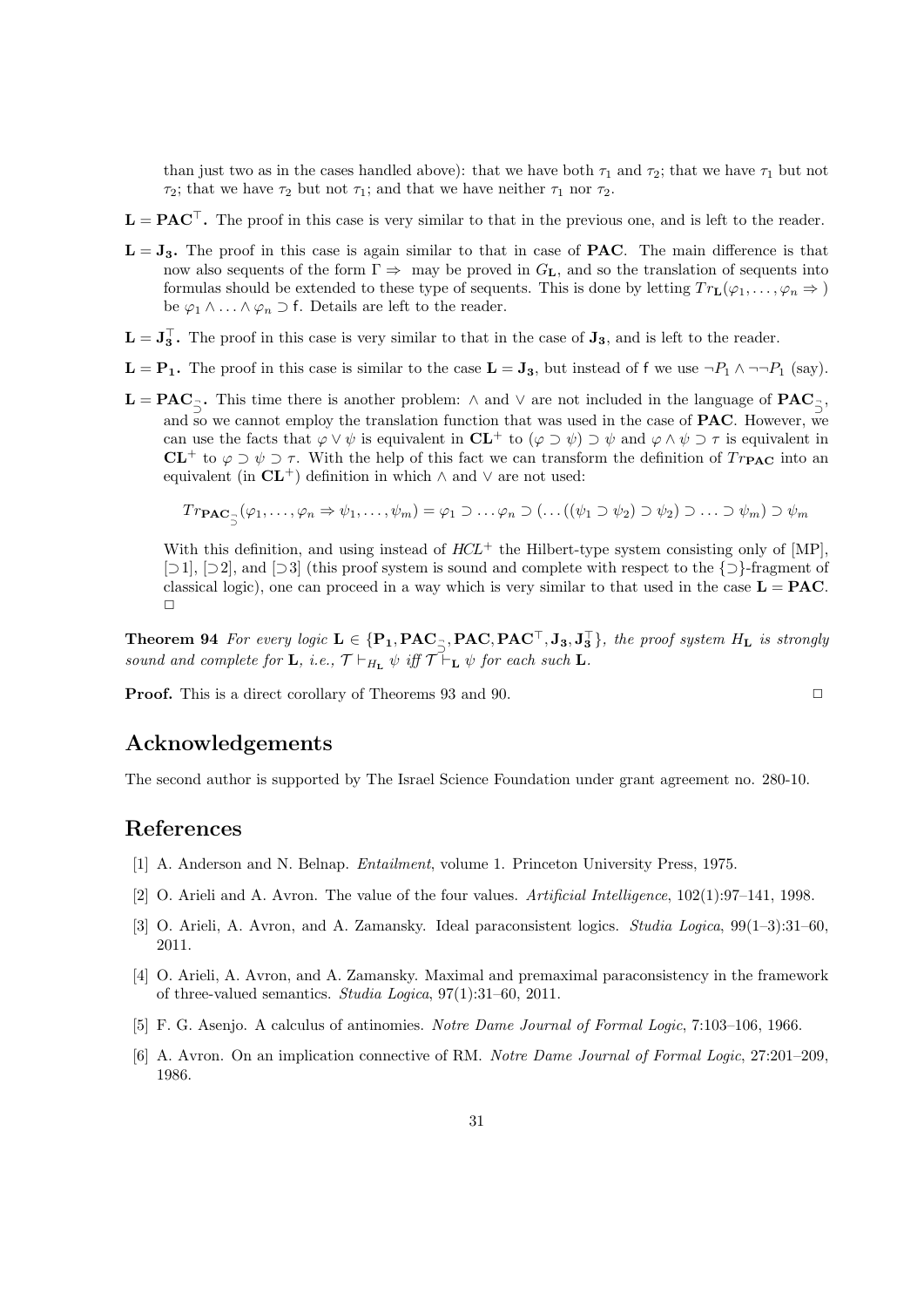- [7] A. Avron. Natural 3-valued logics: Characterization and proof theory. *Journal of Symbolic Logic*, 56(1):276–294, 1991.
- [8] A. Avron. On the expressive power of three-valued and four-valued languages. *Journal of Logic and Computation*, 9(6):977–994, 1999.
- [9] A. Avron. Combining classical logic, paraconsistency and relevance. *Journal of Applied Logic*, 3:133–160, 2005.
- [10] A. Avron, J. Ben-Naim, and B. Konikowska. Cut-free ordinary sequent calculi for logics having generalized finite-valued semantics. *Logica Universalis*, 1:41–69, 2006.
- [11] A. Avron, B. Konikowska, and A. Zamansky. Cut-free sequent calculi for C-systems with generalized finite-valued semantics. *Journal of Logic and Computation*, 23:517–540, 2013.
- [12] A. Avron and I. Lev. Non-deterministic multi-valued structures. *Journal of Logic and Computation*, 15:241–261, 2005.
- [13] A. Avron and A. Zamansky. Non-deterministic semantics for logical systems A survey. In D. Gabbay and F. Guenther, editors, *Handbook of Philosophical Logic*, volume 16, pages 227–304. Springer, 2011.
- [14] D. Batens. Paraconsistent extensional propositional logics. *Logique et Analyse*, 90–91:195–234, 1980.
- [15] N. Belnap. How a computer should think. In G. Ryle, editor, *Contemporary Aspects of Philosophy*, pages 30–56. Oriel Press, 1977.
- [16] W. Carnielli, M. Coniglio, and J. Marcos. Logics of formal inconsistency. In D. Gabbay and F. Guenthner, editors, *Handbook of Philosophical Logic*, volume 14, pages 1–93. Springer, 2007. Second edition.
- [17] D. Ciucci and D. Dubois. A modal theorem-preserving translation of a class of three-valued logics of incomplete information. *Journal of Applied Non-Classical Logics*, 23(4):321–352, 2013.
- [18] D. Ciucci and D. Dubois. From possibility theory to paraconsistency. In *Proceedings of the 5th World Congress on Paraconsistency*, 2014. Submitted.
- [19] N. da Costa. On the theory of inconsistent formal systems. *Notre Dame Journal of Formal Logic*, 15:497–510, 1974.
- [20] I. D'Ottaviano. The completeness and compactness of a three-valued first-order logic. *Revista Colombiana de Matematicas*, XIX(1–2):31–42, 1985.
- [21] I. D'Ottaviano and N. C. da Costa. Sur un probl`em de Jakow´ski. *C. R. Acad Sc. Paris, Volume 270, S`erie A*, pages 1349–1353, 1970.
- [22] R. L. Epstein. *The Semantic Foundation of Logic. Volume I: Propositional Logics*. Kluwer, 1990.
- [23] M. Fitting. Kleene's three valued logics and their children. *Fundamenta Informaticae*, 20(1–3):113– 131, 1994.
- [24] G. Gentzen. Investigations into logical deduction, 1934. In German. An English translation appears in 'The Collected Works of Gerhard Gentzen', edited by M. E. Szabo, North-Holland, 1969.
- [25] M. Ginsberg. Multi-valued logics: A uniform approach to reasoning in AI. *Computer Intelligence*, 4:256–316, 1988.